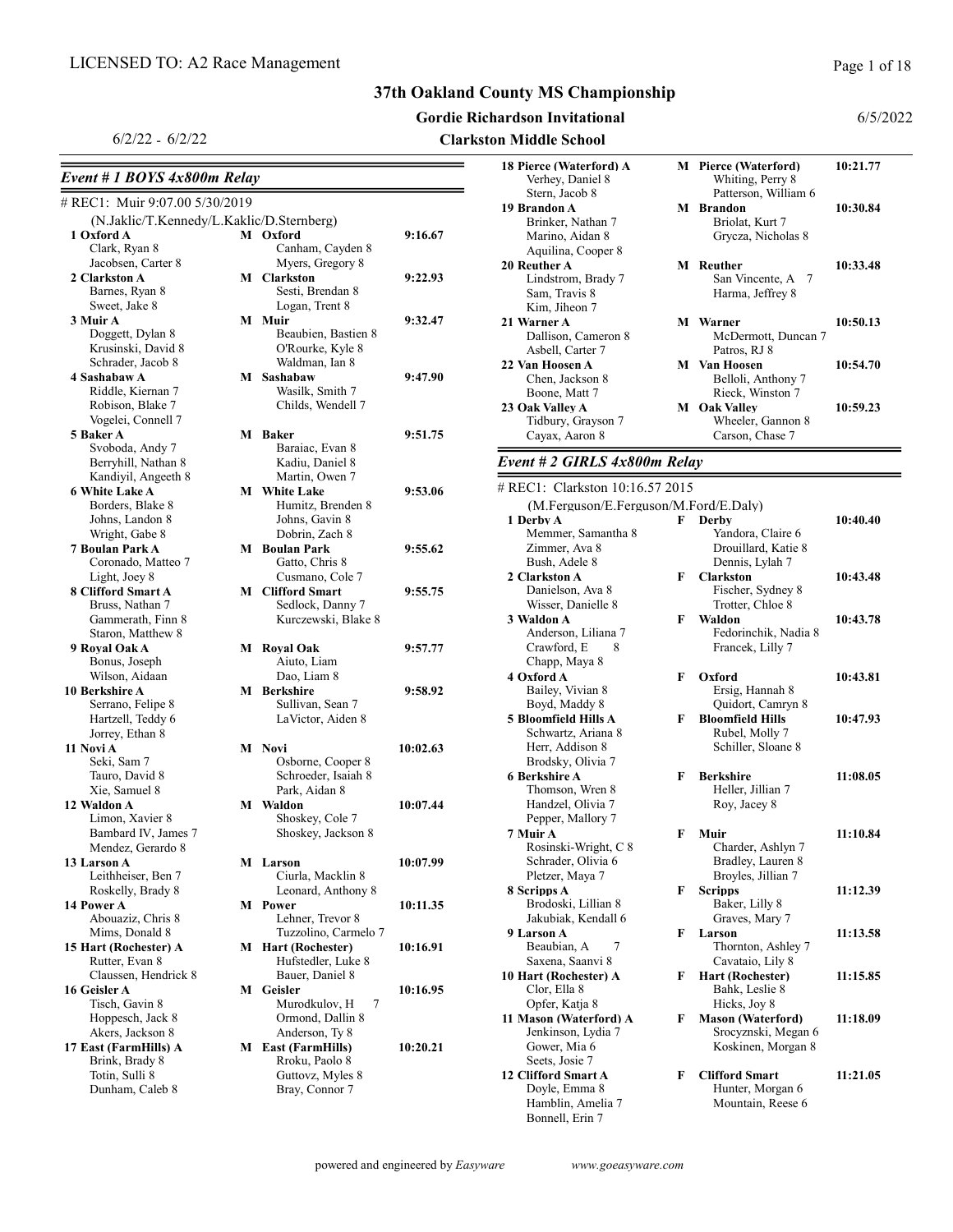13 Holly A F Holly 11:26.24<br>Byrne, Taylor 7 Mason, Jazmine 7 11:26.24

Sobczynski, Hayden 7 Middaugh, Lilyanne 6 14 Van Hoosen A F Van Hoosen 11:30.53<br>Moran, Eden 8 Levitt, Daniella 8

Martinez-Serna, V 8 McMahon, Elizabeth 7

Spencer, Abigail 8 MacDougall, V 7

Grosshans, Evelyn 7 Howland, Avery 8

15 Power A F Power 11:35.28<br>Parrish. Katelyn 7 Torres. Alexa 7

16 East Hills A<br>Griffin, Ella 8 **F** East Hills 11:35.30<br>Hulstrom, Molly 7 Griffin, Ella 8 Hulstrom, Molly 7<br>
Le, Liana 7 Jenney, Olivia 7

Mason, Jazmine 7<br>Allen, Bailey 7

Levitt, Daniella 8

Jenney, Olivia 7

#### 37th Oakland County MS Championship

#### Gordie Richardson Invitational

Byrne, Devon 7

Koch-Sai, Julie 8

Parrish, Katelyn 7

Jahn, Antonia 8

#### Clarkston Middle School

6/5/2022

Page 2 of 18

RESULTS OF PRELIMS 1 Brocks, Zacchaeus 702 M 8Novi 7.84#<br>2 Patterson, William 877 M 8Power 8.44 2 Patterson, William 877 M 8Power 8.44<br>3 Haugk, Jack 1039 M 8Smith 8.66 3 Haugk, Jack 1039 M 8Smith 8.66<br>4 Krebs, Jordan 331 M 8 Clifford Smart 8.73 4 Krebs, Jordan 331 M 8 Clifford Smart 8.73<br>5 Favor, Brendyn 485 M 8 Farmington Steam 8.92 5 M 8Farmington Steam 8.92<br>1951 M 8Clarkston 8.97 6 Brierly, Casey 297 M 8Clarkston 8.97 7 Switzer, Malachi 995 M 7Sashabaw 9.23 8 Pruetz, Brady 804 M 8Oxford 9.36<br>9 Jung, Jonathan 247 M 8Boulan Park 9.40 9 Jung, Jonathan 247 M 8Boulan Park 9.40 10 Lillard, Drelen 708 M 8Novi 11 White, Brandon 674 M 8Muir 9.50 11 White, Brandon 674 M 8 Muir 9.50<br>12 Christenson, Ryan 239 M 8 Boulan Park 9.54 12 Christenson, Ryan 239 M 8Boulan Park 9.54<br>13 Richmond, Damon 1142 M 8Warner 9.55 13 Richmond, Damon 1142 M 8Warner 9.55<br>13 Robertson, Wyatt 1207 M 7 White Lake 9.55 13 Robertson, Wyatt 1207 M 7 White Lake 9.55<br>15 Esparza, Javden 824 M 8 Pierce (Waterford) 9.61 15 By Bridgen 824 M 8Pierce (Waterford) 9.61<br>15 M 8Pierah Banks 9.70 16 Alverson, Jaxon 953 M 8Sarah Banks 9.70 17 Kitchen, Patrick 935 M 8 Royal Oak 9.80<br>18 Hein, Daniel 300 M 8 Clarkston 9.81 18 Hein, Daniel 300 M 8Clarkston 9.81<br>19 Anderson, Ty 507 M 8Geisler 9.83 19 Anderson, Ty 507 M 8Geisler 9.83<br>
20 Dalton, Cole 1019 M 8Scripps 9.84 20 Dalton, Cole 1019 M 8Scripps 9.84<br>
21 Evans, Joel 1175 M 8West Bloomfield 9.94 21 Evans, Joel 1175 M 8West Bloomfield 9.94<br>22 Choi, Aaron 544 M 8Hart (Rochester) 9.99 22 1079 M 8Hart (Rochester) 9.99<br>1079 M 7Van Hoosen 10.01 23 Morgan, Deacon 1079 M 7Van Hoosen 10.01<br>24 LaMothe, Maddox 1107 M 8Waldon 10.02 24 LaMothe, Maddox 1107 M 8Waldon 10.02<br>25 Archer, Chase 345 M 8Country Day 10.07 245 M 8Country Day 10.07<br>277 M 6Holly 10.24 26 Heikka, Cole 577 27 Villemeure, Garrett 197 M 8Berkshire 10.41<br>10.44 128 Hill, Tvrell 10.44 16 M 8Pontiac 28 Hill, Tyrell 846 M 8Pontiac 10.44<br>10.47 10.47 268 M 8Brandon 10.47 29 Fournier, Colten 268 M 8Brandon 10.47<br>30 Goodwin, Aidan 463 M 8East Hills 10.52 30 Goodwin, Aidan 463 M 8East Hills 10.52 31 Fipp, Tyler 402 M 6Derby 10.75<br>32 Isabell, Jaxson 767 M 7 Oakview 11.21 32 Isabell, Jaxson

#### Event # 4 GIRLS 55m Hurdles

#REC1:A.Cockrell Country Day 8.38 2012

| <b>RESULTS OF FINALS</b>      |     |                             |       |
|-------------------------------|-----|-----------------------------|-------|
| 1 DiMaggio, Sabrina           | 745 | <b>F8 Oakview</b>           | 9.08  |
| 2 Fairman, Ella               | 227 | <b>F8 Boulan Park</b>       | 9.43  |
| <b>3 Bowman, Caroline</b>     | 904 | F 8 Roval Oak               | 9.64  |
| 4 Bagdasarian, Olivia         | 999 | F 7 Scripps                 | 9.66  |
| 5 Ashcroft, Millie            | 729 | F 8 Oak Valley              | 9.76  |
| 6 Bakken, Lindsev             | 380 | F 8 Derby                   | 9.84  |
| 7 Poterek, Caitlin            | 291 | F 8 Clarkston               | 9.93  |
| 8 Young, Natalie              |     | 695 F8 Novi                 | 9.94  |
| 9 Kennedy, Jessica            | 535 | F 8 Hart (Rochester)        | 10.08 |
| 10 Grund. Ava                 |     | 1090 F8 Waldon              | 10.17 |
| 11 Devs. Ally                 |     | 1055 F 8 Van Hoosen         | 10.18 |
| <b>12 Connolly, Genevieve</b> |     | 1193 F 7 White Lake         | 10.25 |
| 13 Floros, Amelia             | 287 | <b>F8</b> Clarkston         | 10.35 |
| 14 Bennett, Ariah             |     | 1028 F 8 Smith              | 10.36 |
| 15 Tait, Addison              |     | 262 F8 Brandon              | 10.39 |
| 16 Jurand, Rilev              | 969 | F 7 Sashabaw                | 10.44 |
| <b>RESULTS OF PRELIMS</b>     |     |                             |       |
| 1 DiMaggio, Sabrina           | 745 | <b>F8 Oakview</b>           | 9.37  |
| 2 Bowman, Caroline            | 904 | <b>F8 Roval Oak</b>         | 9.53  |
| 3 Ashcroft, Millie            | 729 | <b>F 8 Oak Valley</b>       | 9.64  |
| 4 Bagdasarian, Olivia         | 999 | F 7 Scripps                 | 9.67  |
| 5 Fairman, Ella               | 227 | <b>F8 Boulan Park</b>       | 9.68  |
| <b>6 Young, Natalie</b>       | 695 | F 8 Novi                    | 9.86  |
| 7 Kennedy, Jessica            | 535 | <b>F 8 Hart (Rochester)</b> | 9.93  |
| 8 Bakken, Lindsev             | 380 | F 8 Derby                   | 9.94  |
| 9 Grund. Ava                  |     | 1090 F8 Waldon              | 10.06 |
| 10 Poterek, Caitlin           |     | 291 F 8 Clarkston           | 10.24 |
| 11 Connolly, Genevieve        |     | 1193 F 7 White Lake         | 10.30 |
| 12 Floros, Amelia             | 287 | <b>F8</b> Clarkston         | 10.42 |
| 13 Jurand, Rilev              | 969 | F 7 Sashabaw                | 10.42 |
| 14 Bennett, Ariah             |     | 1028 F 8 Smith              | 10.46 |
| 15 Tait. Addison              | 262 | <b>F8</b> Brandon           | 10.46 |
| 16 Devs. Ally                 |     | 1055 F 8 Van Hoosen         | 10.57 |
| 17 Stencel, Madi              | 122 | F 7 Baker                   | 10.65 |
| 18 Draper, Kennedy            | 168 | <b>F8</b> Berkshire         | 10.67 |
| 19 Bruski, Caire              |     | 779 F 7 Oxford              | 10.75 |
| 20 Malone, Katie              | 606 | F 8 Larson                  | 10.86 |
| 21 Haller, Paige              | 948 | <b>F7 Sarah Banks</b>       | 10.93 |
|                               |     |                             |       |

| $6/2/22 - 6/2/22$ |  |
|-------------------|--|
|-------------------|--|

| 17 Novi A<br>Demore, Samantha 7<br>Kwak, Eunbin 7<br>Cao, Iris 7                                                        |                                  | F | Novi<br>Egli, Katelynn 7<br>Tortelli, Carina 8<br>Karthik, Veena 8                        | 11:35.60                               |
|-------------------------------------------------------------------------------------------------------------------------|----------------------------------|---|-------------------------------------------------------------------------------------------|----------------------------------------|
| 18 Roval Oak A<br>Petrowski, Olivia<br>MacDonald, Anna<br>Tarraf, Mira                                                  |                                  | F | <b>Roval Oak</b><br>Worcester, Zoey<br>Viggiano, Emma 8<br>Macey, Elizabeth               | 11:38.77                               |
| 19 Sashabaw A<br>DeGrendel, Avery 7<br>Robison, Logan 7<br>Pierce, Ella 7                                               |                                  | F | Sashabaw<br>Brigham, Addison 7<br>Sweet, Paityn 7                                         | 11:39.63                               |
| 20 Pierce (Waterford) A<br>Patterson, Jayden 8<br>Carley, mia 6                                                         |                                  | F | Pierce (Waterford)<br>Swan, Aris 7<br>Pilal, Claire 7                                     | 11:48.47                               |
| 21 Berkley (Anderson-No<br>Conger, Brigette 6<br>Binelli, Lydia 8<br>Alexander, Xixi 8                                  |                                  | F | <b>Berkley (Anderson-No</b><br>Glibota, Isabella 6<br>Rohda, Paige 6                      | 12:03.59                               |
| 22 Warner A<br>Jaramillo, C<br>6<br>Harrison, Chloe 6<br>Siskosky, Leah 8                                               |                                  | F | Warner<br>Craighead, London 6<br>Godek, Faith 7<br>Ljucovic, Vicki 8                      | 12:05.65                               |
| 23 Reuther A<br>Limberg, Lillian 8<br>Sesi, Vivian 8<br>Probst, Vivienne 7                                              |                                  | F | Reuther<br>Probst, Grace 7<br>Parsons, Taylor 8<br>Errecalde, Lucia 7                     | 12:11.18                               |
| 24 Geisler A<br>Lesko, Riley 7<br>Zimmerman, Aubrey 7<br>Oberholtzer, I<br>6                                            |                                  | F | Geisler<br>Senju, Hinata 8<br>Walley, Greta 6<br>Greco, Ania 7                            | 12:15.25                               |
| 25 Oakview A<br>Redmon, Addison 7<br>Lawhorn, Isabelle 7                                                                |                                  | F | <b>Oakview</b><br>Rodriguez, Mia 7<br>Spillers, Ta'Niyah 8                                | 12:30.29                               |
| Event # 3 BOYS 55m Hurdles                                                                                              |                                  |   |                                                                                           |                                        |
| # REC1:Josh Craven Power 8.06 6/3/2010                                                                                  |                                  |   |                                                                                           |                                        |
| ESULTS OF FINALS<br>1 Brocks, Zacchaeus<br>2 Patterson, William<br>3 Haugk. Jack<br>3 Brierly, Casey<br>5 Krebs, Jordan | 702<br>877<br>1039<br>297<br>331 |   | M 8Novi<br><b>M</b> 8Power<br><b>M</b> 8Smith<br><b>M</b> 8Clarkston<br>M 8Clifford Smart | 7.60#<br>7.97#<br>8.86<br>8.86<br>9.09 |
| 6 Pruetz, Brady<br>7 Iung, Ionath.                                                                                      | 804<br>247                       |   | M 8Oxford<br>M OD ankan Dank                                                              | 9.14<br>0.17                           |

| <b>RESULTS OF FINALS</b>   |      |                              |      |
|----------------------------|------|------------------------------|------|
| 1 Brocks. Zacchaeus        | 702  | M 8Novi                      | 7.60 |
| 2 Patterson, William       | 877  | <b>M</b> 8Power              | 7.97 |
| 3 Haugk. Jack              | 1039 | <b>M</b> 8Smith              | 8.86 |
| 3 Brierly, Casev           | 297  | <b>M</b> 8Clarkston          | 8.86 |
| 5 Krebs. Jordan            | 331  | <b>M 8Clifford Smart</b>     | 9.09 |
| 6 Pruetz, Brady            | 804  | M 8Oxford                    | 9.14 |
| 7 Jung, Jonathan           | 247  | <b>M</b> 8Boulan Park        | 9.17 |
| 8 Lillard. Drelen          | 708  | M 8Novi                      | 9.23 |
| 9 Favor. Brendyn           | 485  | <b>M</b> 8Farmington Steam   | 9.24 |
| <b>10 Robertson, Wyatt</b> | 1207 | <b>M</b> 7White Lake         | 9.28 |
| 11 Richmond. Damon         | 1142 | <b>M</b> 8Warner             | 9.37 |
| 12 White, Brandon          | 674  | M 8Muir                      | 9.39 |
| 13 Christenson, Rvan       | 239  | <b>M</b> 8Boulan Park        | 9.44 |
| 14 Esparza, Javden         | 824  | <b>M</b> 8Pierce (Waterford) | 9.47 |
| 15 Switzer, Malachi        | 995. | M 7Sashabaw                  | 9.48 |
| 16 Alverson, Jaxon         | 953  | <b>M</b> 8Sarah Banks        | 9.82 |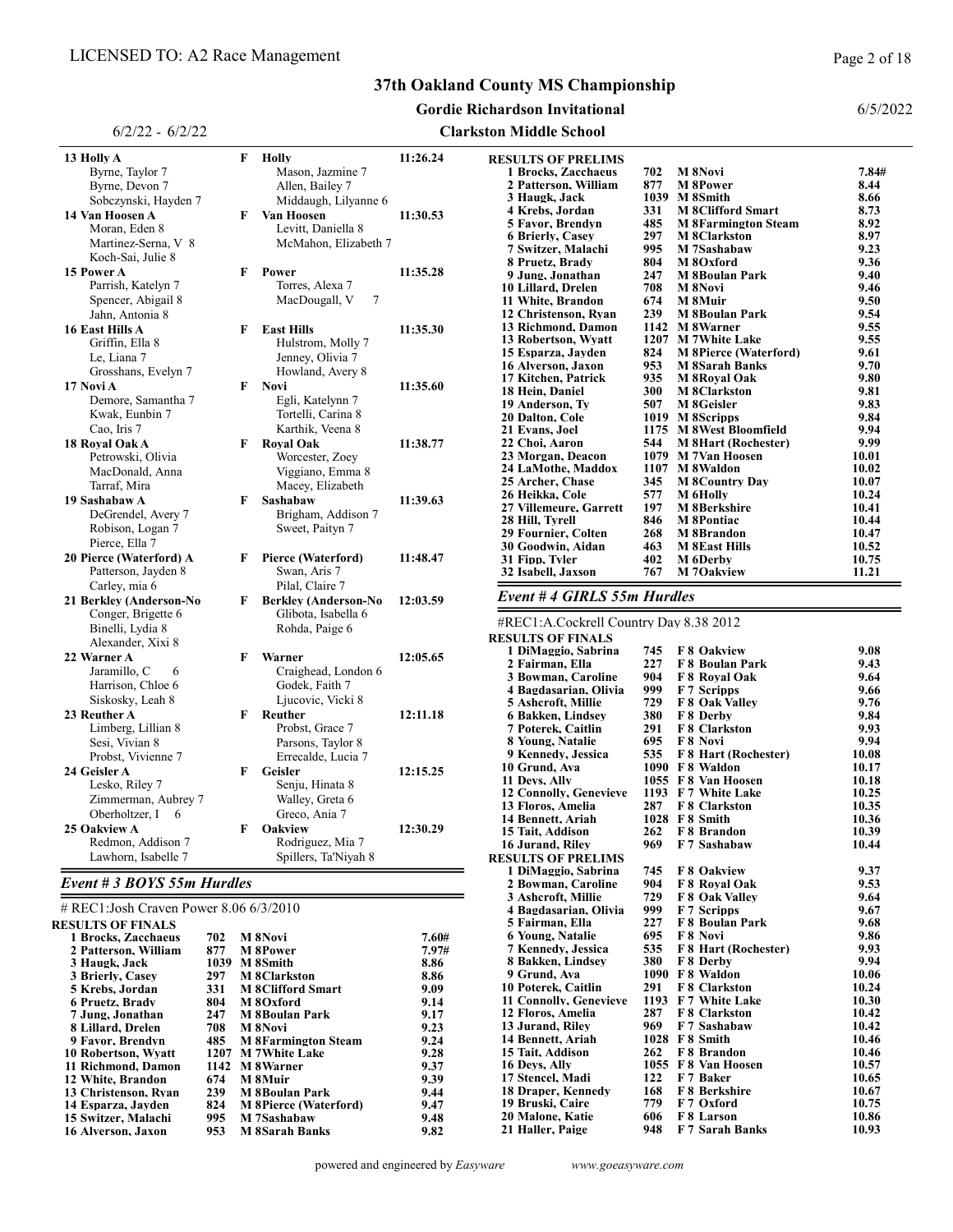Clarkston Middle School Gordie Richardson Invitational

#### 6/5/2022

6/2/22 - 6/2/22 22 Herron, Aniya 631 F 7 Mason (Waterford) 11.10<br>23 Ringey, Ava 457 F 6 East Hills 11.24 23 Ringey, Ava 457 F 6 East Hills 11.24<br>24 Pagel, Gisella 455 F 8 East Hills 11.29 24 Pagel, Gisella 455 F 8 East Hills 11.29<br>25 Lill, Jessica 499 F 7 Geisler 11.37 25 Lill, Jessica 499 F 7 Geisler 11.37<br>26 Suser, Gwen 659 F 8 Muir 11.44 26 Suser, Gwen 659 F 8 Muir<br>27 Pitu, Julia 862 F 8 Power 27 Pitu, Julia 862 F 8 Power 11.64<br>
28 Ladd, Allie 566 F 7 Holly 11.72 28 Ladd, Allie 566 F 7 Holly 11.72 29 Morse, Lola 1168 F 7 West Bloomfield 11.73 30 Gibb, Juliet 773 F 8 Our Lady of Sorrows 11.83<br>31 Coleman, Jordan 144 F 8 Berkley (Anderson-No 12.28 31 Coleman, Jordan 144 F 8 Berkley (Anderson-No 12.28<br>32 Jones, Mya 422 F 8 East (FarmHills) 13.48 **F 8 East (FarmHills)** 

#### Event # 5 BOYS 100m Dash

#### #REC1:K.Murdock Holly 11.46 5/30/2019

|  | <b>RESULTS OF FINALS</b>    |            |                                |                |
|--|-----------------------------|------------|--------------------------------|----------------|
|  | 1 Reeves II, Timothy        | 714        | M 8Novi                        | 11.40#         |
|  | 2 Marks, AJ                 | 439        | <b>M 8East (FarmHills)</b>     | 11.63          |
|  | 3 Almsaddi, Jad             | 213        | <b>M</b> 7Bloomfield Hills     | 12.03          |
|  | 4 White, Devin              | 518        | M 8Geisler                     | 12.13          |
|  | 5 Bvers, Cross              |            | 1018 M 8Scripps                | 12.16          |
|  | 6 Boman, Lukas              | 296        | <b>M</b> 8Clarkston            | 12.18          |
|  | 7 Williams, Colton          | 312        | <b>M</b> 8Clarkston            | 12.19          |
|  | 8 Phillips, Malik           | 137        | M 8Baker                       | 12.20          |
|  | 9 Wilcox, Anderson          |            | 1155 M 8West (Rochester)       | 12.26          |
|  | 10 Armbrustmacher, Ryle 182 |            | M 8Berkshire                   | 12.37          |
|  | 11 Anderson, Carter         | 355        | <b>M</b> 8Covington            | 12.37          |
|  | 12 Scott, Jordan            | 1052       | <b>M</b> 8Southfield Christian | 12.39          |
|  | 13 Totty, Rodrekus          | 1188       | <b>M 8West Bloomfield</b>      | 12.47          |
|  | 14 Stites, Kevin            | 555        | <b>M</b> 8Hart (Rochester)     | 12.59          |
|  | 15 Davis, Ezekiel           | 1172       | <b>M</b> 8West Bloomfield      | 12.66          |
|  | 16 Rentie, Jamir            | 440        | <b>M</b> 7East (FarmHills)     | 13.42          |
|  | <b>RESULTS OF PRELIMS</b>   |            |                                |                |
|  | 1 Reeves II, Timothy        | 714        | M 8Novi                        | 11.42#         |
|  | 2 Marks, AJ                 | 439        | <b>M 8East (FarmHills)</b>     | 11.68          |
|  | 3 Williams, Colton          | 312        | <b>M</b> 8Clarkston            | 11.91          |
|  | 4 Rentie, Jamir             | 440        | <b>M</b> 7East (FarmHills)     | 11.95          |
|  | 5 Armbrustmacher, Ryle 182  |            | M 8Berkshire                   | 11.96          |
|  | 6 Boman, Lukas              | 296        | <b>M</b> 8Clarkston            | 11.97          |
|  | 7 Phillips, Malik           | 137        | M 8Baker                       | 12.04          |
|  | 8 Davis, Ezekiel            | 1172       | <b>M 8West Bloomfield</b>      | 12.24          |
|  | 9 Byers, Cross              |            | 1018 M 8Scripps                | 12.32          |
|  | 10 Almsaddi, Jad            | 213        | <b>M</b> 7Bloomfield Hills     | 12.33          |
|  | 11 Anderson, Carter         | 355        | <b>M</b> 8Covington            | 12.35          |
|  | 12 White, Devin             | 518        | M 8Geisler                     | 12.37          |
|  | 13 Stites, Kevin            | 555        | <b>M 8Hart (Rochester)</b>     | 12.55          |
|  | 14 Totty, Rodrekus          |            | 1188 M 8West Bloomfield        | 12.56          |
|  | <b>15 Wilcox. Anderson</b>  |            | 1155 M 8West (Rochester)       | 12.56          |
|  | 16 Scott, Jordan            |            | 1052 M 8Southfield Christian   | 12.57          |
|  | 17 Bishop, Bo               |            | 1200 M 8White Lake             | 12.59          |
|  | 18 Harris, Steven           |            | 1038 M 8Smith                  | 12.67          |
|  |                             | 994        | M 7Sashabaw                    |                |
|  | 19 Stewart, John            | 351        | <b>M</b> 7Country Day          | 12.68          |
|  | 20 Kostecke, Nicholas       |            |                                | 12.68          |
|  | 21 Pawlowski, Richard       | 802<br>931 | M 8Oxford                      | 12.69<br>12.75 |
|  | 22 Desnoyer, Luke           |            | <b>M</b> 8 Royal Oak           |                |
|  | 23 Banks, Christian         |            | 1190 M 7West Hills             | 12.85          |
|  | 24 Kmit, Desi               | 469        | <b>M</b> 6East Hills           | 12.89          |
|  | 25 Smith, Maddox            | 352        | <b>M</b> 8Country Day          | 12.91          |
|  | 26 Pobursky, Braden         | 624        | <b>M</b> 8Larson               | 12.93          |
|  | 27 Endsley, Rodney          | 955        | <b>M</b> 8Sarah Banks          | 12.97          |
|  | 28 Ramey, DJ                | 161        | <b>M</b> 6Berkley (Anderson-No | 13.04          |
|  | 29 Worlobah, Arthur         | 897        | <b>M</b> 8Reuther              | 13.06          |
|  | 30 Hladney, Brennan         | 369        | <b>M 8Cranbrook Kingswood</b>  | 13.09          |
|  | 31 Jallow, Kareem           | 640        | <b>M 8Mason (Waterford)</b>    | 13.16          |
|  | 32 Bambard IV, James        |            | 1100 M 7Waldon                 | 13.20          |
|  | 33 Esparza, Joshua          | 825        | <b>M</b> 8Pierce (Waterford)   | 13.29          |
|  | 34 Hamilton, Calvin         | 245        | <b>M</b> 7Boulan Park          | 13.34          |
|  | 35 Axelarris, Leif          | 899        | <b>M</b> 8Roeper               | 13.34          |
|  | 36 Cummings, Gabe           | 573        | M 7Holly                       | 13.37          |
|  | 37 Pike, Noah               | 668        | M 8Muir                        | 13.41          |
|  |                             |            |                                |                |

### Event # 6 GIRLS 100m Dash

#REC1:M.Cooper Sashabaw 12.47 6/2/2016 RESULTS OF FINALS

1 Armstrong, Isabelle 676 F 8 Novi 12.97

| 2 Washington-Perry, Jay 868             |               |              | F 8 Power                                  | <b>13.00</b> |
|-----------------------------------------|---------------|--------------|--------------------------------------------|--------------|
| 3 Jeakle, Lily                          | 749           |              | F 7 Oakview                                | 13.07        |
| 4 Ajao, Daniella                        |               |              | 1114 F 8 Warner                            | 13.33        |
| 5 Rosenberg, Emily                      | 367           |              | F 7 Cranbrook Kingswood                    | 13.35        |
| 6 Williams, Julia                       | 181           |              | F 8 Berkshire                              | 13.37        |
| 7 Clinton, Brooke                       | 650           |              | F 7 Muir                                   | 13.42        |
| 8 Cotton, Brooklyn                      | 905           | $\mathbf{F}$ |                                            | 13.47        |
|                                         |               |              | <b>Roval Oak</b>                           |              |
| 9 Frazier, Amelia                       | 492           |              | F 8 Geisler                                | 13.50        |
| 10 Piotrowski, Maddy                    | 607           |              | F 8 Larson                                 | 13.51        |
| 11 Woldring, Meghan                     | 326           |              | F 7 Clifford Smart                         | 13.55        |
| 12 Aretakis, Diora                      |               |              | 776 F8 Oxford                              | 13.56        |
| 13 Bothe, Kaitlyn                       |               |              | 1144 F 8 West (Rochester)                  | 13.57        |
| 14 Hess, Amanda                         |               |              | 521 F 8 Guardian Angels                    | 13.66        |
| 15 Popov, Sloane                        |               |              | 456 F 8 East Hills                         | 13.80        |
| 16 Brown, Amyah                         |               |              | 1160 F 8 West Bloomfield                   | 13.83        |
| <b>RESULTS OF PRELIMS</b>               |               |              |                                            |              |
| 1 Jeakle, Lilv                          | 749           |              | F 7 Oakview                                | 13.10        |
| 2 Armstrong, Isabelle                   | 676           |              | F 8 Novi                                   | 13.13        |
| 3 Ajao, Daniella                        |               |              | 1114 F 8 Warner                            | 13.24        |
|                                         |               |              | <b>F8 Power</b>                            | 13.27        |
| 4 Washington-Perry, Jay 868             |               |              |                                            |              |
| 5 Rosenberg, Emily                      | 367           |              | <b>F7 Cranbrook Kingswood</b>              | 13.32        |
| 6 Williams, Julia                       | 181           |              | F 8 Berkshire                              | 13.34        |
| <b>7 Clinton, Brooke</b>                | 650           |              | F 7 Muir                                   | 13.39        |
| 8 Piotrowski, Maddy                     | 607           |              | F 8 Larson                                 | 13.49        |
| 9 Bothe, Kaitlyn                        |               |              | 1144 F 8 West (Rochester)                  | 13.53        |
| 10 Woldring, Meghan                     | 326           |              | F 7 Clifford Smart                         | 13.55        |
| 11 Cotton, Brooklyn                     | 905           | $\mathbf{F}$ | <b>Roval Oak</b>                           | 13.56        |
| 12 Frazier, Amelia                      |               |              |                                            | 13.62        |
| 13 Hess, Amanda                         |               |              | 492 F 8 Geisler<br>521 F 8 Guardian Angels | 13.64        |
| <b>14 Popov, Sloane</b>                 | 456           |              | <b>F8 East Hills</b>                       | 13.70        |
| 15 Aretakis, Diora                      |               |              | 776 F8 Oxford                              | 13.75        |
| 16 Brown, Amyah                         |               |              | 1160 F 8 West Bloomfield                   | 13.84        |
| 17 Ramos, Flora                         |               |              | 590 F 7 Holy Family Regional               | 13.86        |
| 18 McCormick. Ella                      | 654           |              | F 7 Muir                                   |              |
|                                         |               |              | 898 F 7 Roeper                             | 13.87        |
| 19 Tolbert, Dallas                      |               |              |                                            | 13.94        |
| 19 Drap, Silvia                         |               |              | 1194 F 8 White Lake                        | 13.94        |
| 21 Jajou, Analiese                      |               |              | 1030 F 8 Smith                             | 13.99        |
| 22 Choice, Lauryn                       |               |              | 1115 F 6 Warner                            | 13.99        |
| 22 Doka, Allison                        |               |              | 532 F 8 Hart (Rochester)                   | 13.99        |
| 24 Pollock, Emma                        | 152           |              | <b>F 8 Berkley (Anderson-No</b>            | 14.06        |
| 25 Roby, Aleecya                        |               |              | 950 F 7 Sarah Banks                        | 14.09        |
| 26 Jones, Ivanna                        |               |              | 420 F 7 East (FarmHills)                   | 14.09        |
| 27 Moore, Mikayla                       |               |              | 839 F8 Pontiac                             | 14.11        |
| 27 Liu. Annie                           |               |              | 1060 F 7 Van Hoosen                        | 14.11        |
| 29 Maternowski, Olivia                  | 635           |              | F 8 Mason (Waterford)                      | 14.13        |
| 30 Drinkard, Skylar                     | 285           |              | <b>F8</b> Clarkston                        | 14.16        |
| 31 Fahrquar, Sophie                     | 226           |              | F 7 Boulan Park                            | 14.16        |
| 32 Guglielmini, Giulia                  |               |              | 1189 F 8 West Hills                        | 14.21        |
| 33 Adkins, Emily                        |               |              | 998 F 7 Scripps                            | 14.30        |
| 34 Garner, Emma                         |               |              | 288 F 8 Clarkston                          | 14.37        |
|                                         |               |              |                                            |              |
| 35 Pierce, Ella                         |               |              | 974 F 7 Sashabaw                           | 14.39        |
| 36 Luttermoser, Natalie                 | 257           |              | F 8 Brandon                                | 14.59        |
| 37 May, Jersey                          | 104           |              | F 7 Avondale                               | 14.60        |
| 38 Flye, Tayla                          | 563 F 7 Holly |              |                                            | 14.65        |
| 39 Keiper, Violet                       | 205           |              | F 7 Bloomfield Hills                       | 14.69        |
| 40 Coltrane, Alana                      | 167           |              | F 7 Berkshire                              | 14.80        |
| 41 Surti, Amal                          | 123           |              | F 7 Baker                                  | 14.82        |
| 42 Parsons, Myra                        |               |              |                                            |              |
|                                         | 340           |              | <b>F8</b> Country Day                      | 14.92        |
| 43 Vasquez, Valeria                     |               |              | 1097 F 7 Waldon                            | 15.00        |
| 44 Johnson, Zoie<br>45 Clark, Alexandra |               |              | 1050 F 7 Southfield Christian              | 15.19        |

#### Event # 7 BOYS 4x200m Relay

# REC1: Oak Park 1:37.18 6/2/2016 (G.Russ/M.Bowens/E.Jennings/D.Scott) 1 Clarkston A M Clarkston 1:39.33 Kopsch, Jack 8 Mansour, Gabe 8<br>Boman, Lukas 8 Williams, Colton Williams, Colton 8 2 Warner A M Warner 1:41.72<br>Rustin, Lucian 8 Hall, George 7 1:41.72 Rustin, Lucian 8 Chunn, Chadrick 7 Nelson, Caleb 7 3 Brandon A M Brandon 1:42.00<br>Aquilina CA, C 8 Holloway, Nolan 8 Aquilina CA, C 8 Holloway, Nolan 8 Hanson, Luke 8 Zoch, Andrew 8

powered and engineered by Easyware www.goeasyware.com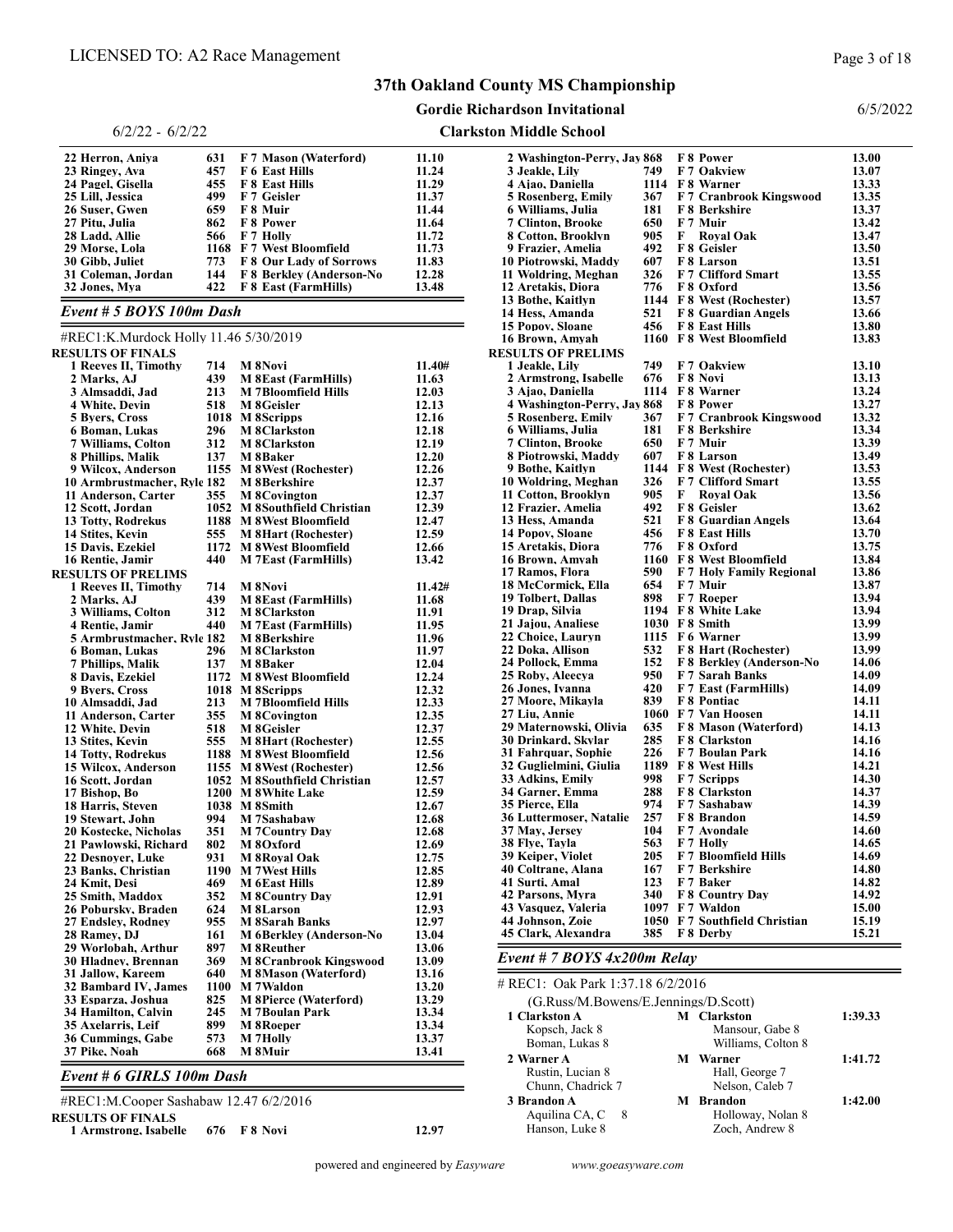6/2/22 - 6/2/22

#### 37th Oakland County MS Championship

#### Gordie Richardson Invitational

#### Clarkston Middle School

| 4 Oak Valley A<br>Hogle, Noah 8<br>Sanders, Gavin 8 | <b>M</b> Oak Valley<br>Johnston-Thompson, 8<br>Tobias, Weston 8 | 1:42.57 | 23 Berkshire A<br>Reed, Julian 7<br>Moon, Connor 6 |   | M Berkshire<br>Wall, Alex 8<br>Polk, Dorian 8 |
|-----------------------------------------------------|-----------------------------------------------------------------|---------|----------------------------------------------------|---|-----------------------------------------------|
| 5 Van Hoosen A<br>Dawood, Cameron 8                 | <b>M</b> Van Hoosen<br>Goettles, Jessie 8                       | 1:43.30 | Walgren, Graham 8<br>24 Muir A                     |   | M Muir                                        |
| Lee, Juhyung 7                                      | Sanikone, Leo 8                                                 |         | Skatzka, Hunter 8                                  |   | Bottomley, Jami                               |
| Myers, Drew 8                                       | Sangalang, Tristan 7                                            |         | Shaw, Tommy 8                                      |   | White, Brandon                                |
| 6 Mason (Waterford) A                               | M Mason (Waterford)                                             | 1:43.62 | Schrader, Jacob 8                                  |   | Richter, Logan 8                              |
| Jallow, Kareem 8                                    | White, Greg 8                                                   |         | 25 Larson A                                        |   | M Larson                                      |
| White, Jordan 8                                     | Seets, Geno 8                                                   |         | Burt, Eli 8                                        |   | Pipp, Desmond &                               |
| Stephison, Caleb 8                                  |                                                                 |         | Flores, Sage 8                                     |   | Jordan, Tony 8                                |
| 7 Bloomfield Hills A<br>Rice, Russell 8             | <b>M</b> Bloomfield Hills<br>Snyder, Bryant 8                   | 1:44.28 | 26 Oakview A<br>Lako, Ben 8                        |   | M Oakview<br>Farmer, Will 8                   |
| Almsaddi, Jad 7                                     | Johnson, Jacob 8                                                |         | Rohlfing, Quinton 8                                |   | Adams, Anderso                                |
| Mufarreh, Amir 8                                    | Harst, Drew 8                                                   |         | Hoensheid, Travis 7                                |   |                                               |
| 8 Clifford Smart A                                  | <b>M</b> Clifford Smart                                         | 1:44.40 | 27 Pierce (Waterford) A                            |   | <b>M</b> Pierce (Waterford)                   |
| Gimple, Alex 8                                      | Mahdi, Isaiah 7                                                 |         | Biglow, Hadyn 8                                    |   | Esparza, Joshua                               |
| Staron, Matthew 8                                   | Hunter, Max 8                                                   |         | Esparza, Jayden 8                                  |   | Robinette, Gavin                              |
| 9 East (FarmHills) A                                | <b>M</b> East (FarmHills)                                       | 1:44.67 | Dorcey, Matthew 8                                  |   | Green, Demarcus                               |
| Rentie, Jamir 7                                     | Espy, Will 8                                                    |         | 28 White Lake A                                    |   | M White Lake                                  |
| Winston, La'Bron 8                                  | Spears, Kyle 8                                                  |         | Bishop, Bo 8                                       |   | Robertson, Wyat                               |
| Marks, AJ 8                                         | Cooks, Devin 6                                                  |         | Bohn, Gavin 8                                      |   | Borders, Blake 8                              |
| 10 Avondale A                                       | M Avondale                                                      | 1:44.87 | Wright, Gabe 8                                     |   | Dobrin, Zach 8                                |
| Hall, KamRyn 6                                      | Stephens, Collin 8                                              |         | 29 Power A                                         |   | M Power                                       |
| Gilbert, Jackson 8                                  | Prevost, Nolan 7                                                |         | Essary, Jayden 8                                   |   | Egyed, Zakary 8                               |
| Travis, Carmelo 8                                   |                                                                 |         | MCormack-Redmer, C 8                               |   | Mims, Donald 8                                |
| 11 Baker A                                          | M Baker                                                         | 1:45.12 | <b>30 Cranbrook Kingswood</b>                      |   | <b>M</b> Cranbrook Kingsv                     |
| Ossman, Brady 7                                     | Wright, Demetrius 8                                             |         | Jones, Bobby 7                                     |   | Hladney, Brenna                               |
| Faro, Gavin 8                                       | Piggot, Nathan 8                                                |         | Quinn, Dawson 8                                    |   | Hu, Kenneth 8                                 |
| 12 Sashabaw A                                       | M Sashabaw                                                      | 1:45.50 | Papa, Victor 6                                     |   | Shelton, Oscar 7                              |
| French, Drew 7                                      | Switzer, Malachi 7                                              |         | 31 Geisler A                                       |   | M Geisler                                     |
| Morgan, Alexander 7                                 | Mahaffy, Mick 7                                                 |         | Akers, Jackson 8                                   |   | Tangirala, Varun                              |
| Dasuqi, Shane 7                                     |                                                                 |         | Havard, Grant 7                                    |   | Vann, Jo'el 7                                 |
| 13 Novi A                                           | M Novi                                                          | 1:45.76 | Anderson, Ty 8                                     |   | Kim, Ian 8                                    |
| Brazwell, Shiv 7<br>Fedell, Jack 8                  | Olds, Anson 7<br>Cherian, Jacob 7                               |         | 32 Pontiac A<br>Burrow, Derrick 8                  |   | M Pontiac<br>Reynolds, Ashan                  |
| Acosta Casas, E 8                                   | Araiza Jimenez, E 8                                             |         | Jones, De'Onta 7                                   |   | Shirley, Martin 7                             |
| 14 Scripps A                                        | M Scripps                                                       | 1:46.24 | 33 East Hills A                                    |   | <b>M</b> East Hills                           |
| Gonzalez Cardenas, 8                                | Little, Ben 8                                                   |         | Stephens, Phillip 8                                |   | Foote, Jaxon 8                                |
| Hawkins, Don 8                                      | Butcher, Austin 8                                               |         | Oglesby, Ashton 8                                  |   | Takach, Kyle 8                                |
| 15 Royal Oak A                                      | M Roval Oak                                                     | 1:46.36 | Johnson, Zechariah 8                               |   | Staten, Lanceton                              |
| Soper, Simon 7                                      | Grenier, Keison                                                 |         | 34 Waldon A                                        |   | M Waldon                                      |
| Browning, Baylor                                    | Desnoyer, Luke 8                                                |         | Kirklin, Kyle 8                                    |   | Kroll, Luke 8                                 |
| Fishwild, Emmett 8                                  | Waterstredt, Liam 8                                             |         | Gdowski, Tim 8                                     |   | Cox, Brendan 8                                |
| 16 Holly A                                          | M Holly                                                         | 1:47.00 | Lohmeier, Chase 7                                  |   |                                               |
| Rose, Cooper 8                                      | Kubiak, Nate 7                                                  |         |                                                    |   |                                               |
| Melton, Miles 7                                     | DuBreuil, Remy 8                                                |         |                                                    |   |                                               |
| Cummings, Gabe 7                                    |                                                                 |         | Event # $8$ GIRLS $4x200m$ Relay                   |   |                                               |
| 16 Reuther A                                        | <b>M</b> Reuther                                                | 1:47.00 | # REC1: Oak Park 1:48.57 2017                      |   |                                               |
| Dalton, Joe 8                                       | Kim, Jiheon 7                                                   |         | (T.Seay/J.Watkins/J.Roundtree/J.Hughes)            |   |                                               |
| Naseer, Uzair 8                                     | Worlobah, Arthur 8                                              |         | 1 Van Hoosen A                                     | F | Van Hoosen                                    |
| Lindstrom, Brady 7<br>18 West Bloomfield A          | San Vincente, A 7<br><b>M</b> West Bloomfield                   | 1:47.21 | MacDonald, Ava 8                                   |   | Orlowski, Maya                                |
| Nevils, Kingston 8                                  | Elam, Solomon 6                                                 |         | Lewis, Jorja 7                                     |   | Muir, Morgan 8                                |
| Frimpong, Kwaku 8                                   | Clayton, Malachi 7                                              |         | Smith, Kylie 8                                     |   | Kranz, Brooke 8                               |
| 19 Hart (Rochester) A                               | <b>M</b> Hart (Rochester)                                       | 1:47.22 | 2 Berkshire A                                      | F | <b>Berkshire</b>                              |
| Rummler, Brody 8                                    | Agostinelli, Aiden 8                                            |         | Thomson, Wren 8                                    |   | Roy, Jacey 8                                  |
| Stites, Kevin 8                                     | Smith, Logan 7                                                  |         | Rosenthal, Carly 8                                 |   | Sickinger, Kately                             |
| 20 Boulan Park A                                    | <b>M</b> Boulan Park                                            | 1:47.57 | Strada, Marion 6                                   |   | Chung, Ellary 7                               |
| Adams, Cam 8                                        | Steward, Coleton 8                                              |         | 3 Boulan Park A                                    | F | <b>Boulan Park</b>                            |
| Ghosh, Shreyo 8                                     | Coronado, Matteo 7                                              |         | Fairman, Ella 8                                    |   | Fahrquar, Sophie                              |
| Demiraj, Drillon 8                                  | Acquaroli, Anton 8                                              |         | Gaul, Sabrina 8                                    |   | Brudenell, Kenn                               |
| 21 West (Rochester) A                               | M West (Rochester)                                              | 1:47.91 | Saparia, Krisha 8                                  |   | Worrell, Kaylee                               |
| Batt, Calvin 8                                      | Franz, Oliver 7                                                 |         | 4 Hart (Rochester) A                               | F | <b>Hart (Rochester)</b>                       |
| Grahn, Nolan 7                                      | Helferich, Connor 8                                             |         | Kachucha, Marissa 7                                |   | Wald, Lila 7                                  |
| Croci, Nolan 8                                      |                                                                 |         | Marcelo, Shayle 8                                  |   | Strausbaugh, C                                |
| 22 Oxford A                                         | M Oxford                                                        | 1:48.79 |                                                    |   |                                               |
| Firmingham, Tucker 8                                | Bartlo, Anders 8                                                |         |                                                    |   |                                               |
| Kindermann, Kevin 8                                 | Pawlowski, Richard 8                                            |         |                                                    |   |                                               |

| Page 4 of 18 |  |
|--------------|--|
|--------------|--|

23 Berkshire A M Berkshire 1:49.59

M Muir 1:49.59 Bottomley, Jamie 8 White, Brandon 8 Richter, Logan 8 25 Larson A M Larson 1:49.61 Pipp, Desmond 8 Jordan, Tony 8

26 Oakview A M Oakview 1:50.09 Farmer, Will 8 Adams, Anderson 7

M Pierce (Waterford) 1:50.39 Esparza, Joshua 8 Robinette, Gavin 8 Green, Demarcus 7 28 M White Lake 1:50.70 Robertson, Wyatt 7 Borders, Blake 8 Dobrin, Zach 8 **29 Power 1:51.42** 

Mims, Donald 8 30 Cranbrook Kingswood A M Cranbrook Kingswood 1:51.64 Hladney, Brennan 8 Hu, Kenneth 8 Shelton, Oscar 7 31 Geisler A M Geisler 1:52.81 Tangirala, Varun 8 Vann, Jo'el 7 Kim, Ian 8

M Pontiac 1:53.56 Reynolds, Ashantus 8 Shirley, Martin 7 **33 M East Hills 1:55.47** 

F Van Hoosen 1:53.52 Orlowski, Maya 8 Muir, Morgan 8 Kranz, Brooke 8 F Berkshire 1:56.31

Foote, Jaxon 8 Takach, Kyle 8 Staten, Lanceton 7 34 Waldon A M Waldon 1:56.63

Roy, Jacey 8 Sickinger, Katelyn 8 Chung, Ellary 7 F Boulan Park 1:56.34 Fahrquar, Sophie 7 Brudenell, Kennedy 8 Worrell, Kaylee 7 4 Hart (Rochester) A F Hart (Rochester) 1:57.50

Wald, Lila 7 Strausbaugh, C 8 6/5/2022

powered and engineered by Easyware www.goeasyware.com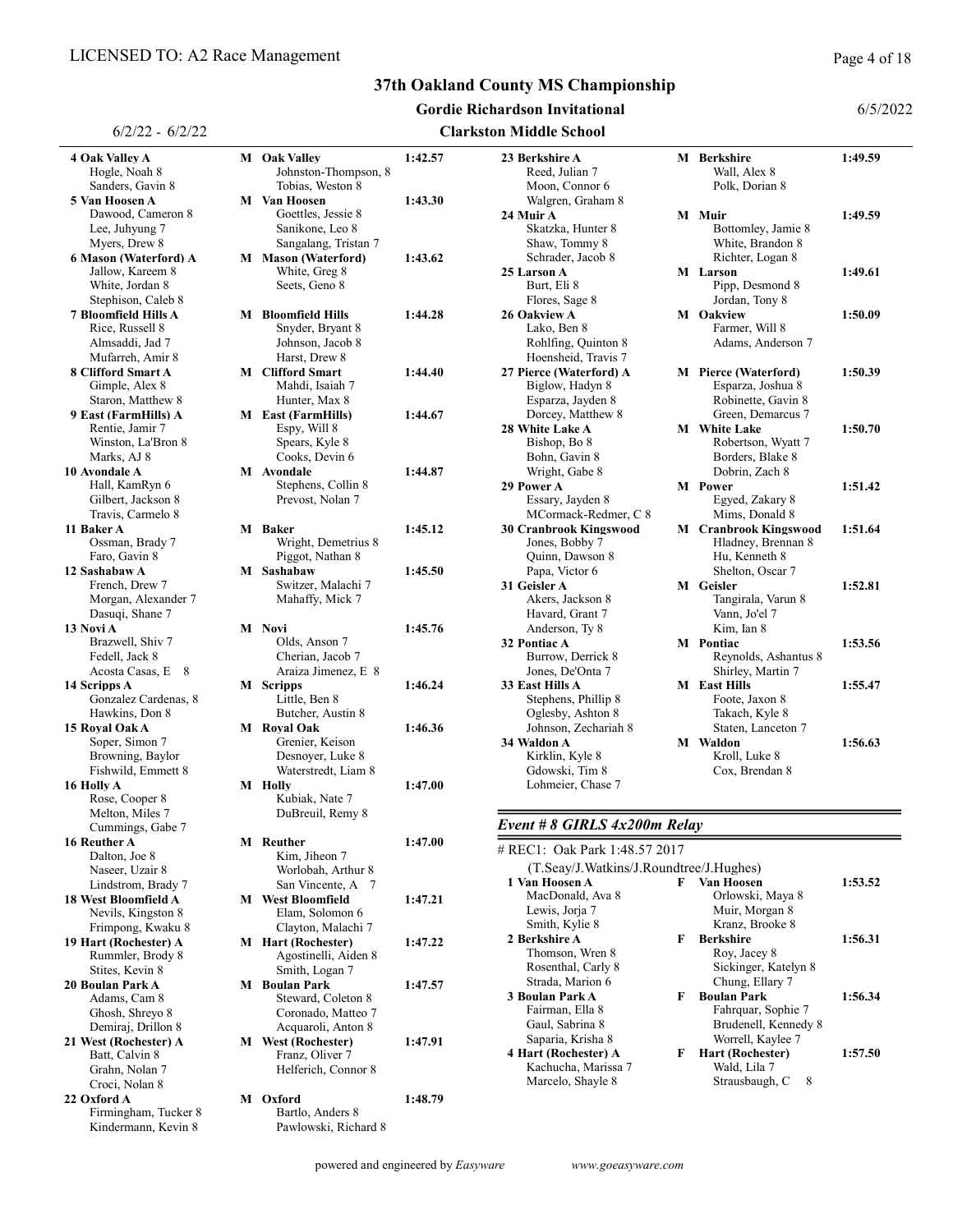#### Gordie Richardson Invitational

## Clarkston Middle School

| $6/2/22 - 6/2/22$                       |   |                                              |         | <b>Clarkston Middle Scho</b>         |
|-----------------------------------------|---|----------------------------------------------|---------|--------------------------------------|
| 5 Muir A                                | F | Muir                                         | 1:57.52 | 23 Reuther A                         |
| Ryan, Kylee 8<br>McCormick, Ella 7      |   | Witkos, Julia 8<br>Clinton, Brooke 7         |         | Scott, Audra<br>Wilk, Kassie         |
| Suser, Gwen 8                           |   | Charder, Ashlyn 7                            |         | Parsons, Tayl                        |
| 6 Oxford A                              | F | Oxford                                       | 1:58.10 | 24 Larson A                          |
| McDevitt, Mylee 8                       |   | Datsko, Kate 8                               |         | Zaccardelli,                         |
| London, Avery 8<br>7 East (FarmHills) A | F | Dahlke, Addison 7                            | 1:58.48 | Gould, Maria<br>25 Sashabaw A        |
| Jones, Mya 8                            |   | <b>East (FarmHills)</b><br>Shappee, Payton 7 |         | Rusette, Ken                         |
| Jones, Ivanna 7                         |   | Jones, Kennedy 7                             |         | Brown, Laine                         |
| Tatum, Kamryn 8                         |   | Araquil, Najah 8                             |         | Wasilk, Ava                          |
| 8 Farmington Steam A                    | F | <b>Farmington Steam</b>                      | 1:59.09 | 26 Warner A                          |
| Greener, Teagan 7                       |   | Kuderka, Jadan 6                             |         | Kennedy, Wl                          |
| Bohannon, Layla 8                       |   | Geary, Christian 8                           |         | Ostrofsky, Li                        |
| 9 Mason (Waterford) A                   | F | <b>Mason (Waterford)</b>                     | 1:59.13 | Siskosky, Le                         |
| Vamvakitis, Sophia 7                    |   | Koskinen, Morgan 8                           |         | 27 East Hills A                      |
| Seets, Josie 7<br>Lee, Ava 8            |   | Wright, Mia 8<br>Maternowski, O<br>8         |         | Griffin, Ella<br>Voeffray, Ka        |
| 10 Roval Oak A                          | F | <b>Roval Oak</b>                             | 1:59.15 | Le, Liana 7                          |
| Wyman, Aiyana                           |   | Jones, Allie                                 |         | 28 Pierce (Water                     |
| Wideman, Kylie                          |   | Kurvi, Ayla                                  |         | Shepard, Lin                         |
| Zimmerman, Audrey 8                     |   | Hills, Allie                                 |         | Frizzell, Layl                       |
| 11 Berkley (Anderson-No                 | F | <b>Berkley (Anderson-No</b>                  | 1:59.42 | Toy, Kathlee                         |
| Bielecki, Madeline 7                    |   | Mlutkowski, Violet 7                         |         | <b>Clifford Smar</b>                 |
| Jackson, Karai 8                        |   | Nweke, Blessing 8                            |         | Fetters, Lyla                        |
| Sills, Katelin 8                        |   | Lofton, Sarah 7                              |         | Alfano, Peyto                        |
| 12 Clarkston A<br>Butki, Kayla 8        | F | <b>Clarkston</b><br>Sloan, Lana 8            | 1:59.61 | 3rd exc<br><b>Bloomfield Hi</b>      |
| Golub, Savannah 8                       |   | Drinkard, Skylar 8                           |         | Andreasson.                          |
| 13 Oakview A                            | F | <b>Oakview</b>                               | 1:59.99 | Garrett, Viole                       |
| Gleason, Lydia 7                        |   | Redmon, Mikaela 8                            |         | Keiper, Viole                        |
| McDaniel, Lexi 6                        |   | Hetu, Elisabeth 6                            |         | 2nd ex                               |
| Colquitt, Greta 6                       |   | Lawhorn, Isabelle 7                          |         | Event # 9 BOY                        |
| 14 Holy Family Regional /               | F | <b>Holy Family Regional</b>                  | 2:00.00 |                                      |
| DiNello, A<br>7                         |   | Page, Sophia 7                               |         | #REC1:D.Diaz 0                       |
| Ramos, Flora 7<br>Dunn, Claire 7        |   | Musachio, Sienna 7<br>Bieske, Keely 7        |         | 1 O'Rourke, Ky                       |
| 15 Southfield Christian A               | F | <b>Southfield Christian</b>                  | 2:00.82 | 2 German, Isaa                       |
| Ellsberry, Morgan 8                     |   | Blackwell, Sanyiah 7                         |         | 3 Sesti, Brendaı<br>4 Shoskev, Jack  |
| DeGiulio, Caramia 7                     |   | Jones, Nia 8                                 |         | 5 Houvener, Ma                       |
| Johnson, Zoie 7                         |   |                                              |         | 6 Bruss, Nathar                      |
| 16 Derby A                              | F | Derby                                        | 2:00.95 | 7 Washburn, Bı                       |
| Bongiorno, Bridget 8                    |   | Bush, Adele 8                                |         | 8 Beaubien, Bas<br>9 Barnes, Ryan    |
| Zimmer, Ava 8                           |   | Hill, Virginia 8                             |         | 10 Gilford, Aaro                     |
| Mathew, Jiya 8<br>17 Brandon A          | F | Jen, Lucy 8<br><b>Brandon</b>                | 2:01.52 | 11 Schwarz, Cale                     |
| Zielke, Stella 8                        |   | Price, Riley 8                               |         | 12 McLoughlin,                       |
| 8<br>Brentnall, A                       |   | Fahy, Nyla 7                                 |         | 13 Tisch, Gavin<br>14 Leone, Filippo |
| 18 Power A                              | F | Power                                        | 2:02.24 | 15 Henckel, Asht                     |
| Bilderback, Maika 7                     |   | Slekovich, Madisyn 7                         |         | 16 Bonus, Joseph                     |
| Stephens, Allison 6                     |   | Hill, Layla 7                                |         | 17 Wong, Goni                        |
| Torres, Alexa 7                         |   | Huyck, Alexandra 7                           |         | 18 Elbashir, Oma<br>19 Lindblom, Aio |
| 19 Pontiac A                            | F | Pontiac                                      | 2:03.22 | 20 Wasilk, Smith                     |
| Peoples, De'Onnie 7<br>Moore, Mikayla 8 |   | Bowman, Gabrielle 8<br>Hall, Germani 7       |         | 21 Brinker, Nath                     |
| 20 Geisler A                            | F | Geisler                                      | 2:03.51 | 22 Jacobsen, Car                     |
| Havard, Kira 8                          |   | Noonan, Makenna 8                            |         | 23 Hunt, Ryan<br>24 Berryhill, Nat   |
| Lang, Mariah 8                          |   | Nichols, Rozeria 8                           |         | 25 Muhialdin, Ya                     |
| Levy, Delilah 8                         |   | Lill, Jessica 7                              |         | 26 Cusmano, Col                      |
| 21 Scripps A                            | F | <b>Scripps</b>                               | 2:03.64 | 27 Palmer, Linco                     |
| Papadelis, Saylor 7                     |   | Wolf, Olivia 7                               |         | <b>28 Verhey, Danie</b>              |
| Baker, Lilly 8                          |   | Brodoski, Lillian 8                          |         | 29 Wheeler, Gan<br>30 Cohen, Clareı  |
| 22 Novi A<br>Young, Natalie 8           | F | Novi<br>Malhotra, Kushi 8                    | 2:04.29 | 31 Hartzell, Tedd                    |
| Thomas, Kyra 8                          |   | Zellman, Alyssa 8                            |         | 32 McDonald, Ai                      |
| Arreola-Olvera, R 7                     |   | Prajosh, Srujanika 8                         |         | 33 Mei, Tse Chin                     |
|                                         |   |                                              |         | 34 Songer, Jack<br>35 Totin, Sulli   |
|                                         |   |                                              |         | <b>36 Lehner</b> . Trevo             |

| 23 Reuther A              | F | <b>Reuther</b>          | 2:04.63 |
|---------------------------|---|-------------------------|---------|
| Scott, Audra 7            |   | Errecalde, Lucia 7      |         |
| Wilk, Kassie 7            |   | Morgan, Imani 7         |         |
| Parsons, Taylor 8         |   | Limberg, Lillian 8      |         |
| 24 Larson A               | F | Larson                  | 2:05.02 |
| Zaccardelli, Ava 8        |   | Buyle, Lily 8           |         |
| Gould, Mariana 8          |   | Garcia, Chloe 8         |         |
| 25 Sashabaw A             | F | Sashabaw                | 2:05.27 |
| Rusette, Kendal 7         |   | Guy, Sophia 7           |         |
| Brown, Lainey 7           |   | Champagne, Laney 7      |         |
| Wasilk, Ava 6             |   |                         |         |
| 26 Warner A               | F | Warner                  | 2:05.45 |
| Kennedy, Whalen 8         |   | Ljucovic, Vicki 8       |         |
| Ostrofsky, Lizzi 8        |   | Juncaj, Bianca 8        |         |
| Siskosky, Leah 8          |   | Latra, Aubrey 8         |         |
| 27 East Hills A           | F | <b>East Hills</b>       | 2:07.01 |
| Griffin, Ella 8           |   | Grosshans, Evelyn 7     |         |
| Voeffray, Katelyn 8       |   | Sanders, Brooke 8       |         |
| Le, Liana 7               |   | Ringey, Ava 6           |         |
| 28 Pierce (Waterford) A   | F | Pierce (Waterford)      | 2:10.09 |
| Shepard, Lindesy 7        |   | Carley, mia 6           |         |
| Frizzell, Layla 7         |   | Landini, London 7       |         |
| Toy, Kathleen 7           |   |                         |         |
| <b>Clifford Smart A</b>   | F | <b>Clifford Smart</b>   | DO      |
| Fetters, Lyla 7           |   | Bonnell, Erin 7         |         |
| Alfano, Peyton 7          |   | David, Delaney 8        |         |
| 3rd exchange              |   |                         |         |
| <b>Bloomfield Hills A</b> | F | <b>Bloomfield Hills</b> | DO      |
| Andreasson, Nicole 8      |   | Winkler, Jolie 8        |         |
| Garrett, Violet 8         |   | Skilton, Pryanca 7      |         |
| Keiper, Violet 7          |   |                         |         |

## 2nd exchange 9 BOYS 1600m Run

| #REC1:D.Diaz Oakview 4:39.45 6/3/2010 |      |                               |         |
|---------------------------------------|------|-------------------------------|---------|
| 1 O'Rourke, Kyle                      | 667  | M 8Muir                       | 4:47.20 |
| 2 German, Isaac                       | 706  | M 8Novi                       | 4:56.80 |
| 3 Sesti, Brendan                      | 309  | <b>M</b> 8Clarkston           | 4:56.81 |
| <b>4 Shoskey, Jackson</b>             | 1112 | M 8Waldon                     | 4:57.01 |
| <b>5 Houvener, Max</b>                | 766  | <b>M</b> 80akview             | 4:57.80 |
| <b>6 Bruss, Nathan</b>                | 327  | <b>M</b> 7Clifford Smart      | 4:59.64 |
| 7 Washburn, Brock                     | 557  | <b>M 8Hart (Rochester)</b>    | 4:59.78 |
| 8 Beaubien, Bastien                   | 662  | M 8Muir                       | 5:04.06 |
| 9 Barnes, Ryan                        | 295  | <b>M</b> 8Clarkston           | 5:07.90 |
| 10 Gilford, Aaron                     | 576  | M 8Holly                      | 5:10.65 |
| 11 Schwarz, Caleb                     | 642  | <b>M</b> 8Mason (Waterford)   | 5:13.05 |
| 12 McLoughlin, Ronan                  | 410  | M 7Derby                      | 5:15.13 |
| 13 Tisch, Gavin                       | 516  | M 8Geisler                    | 5:20.13 |
| 14 Leone, Filippo                     | 407  | M 8Derby                      | 5:21.05 |
| 15 Henckel, Ashton                    | 1152 | <b>M 8West (Rochester)</b>    | 5:21.05 |
| 16 Bonus, Joseph                      | 926  | <b>M</b> Roval Oak            | 5:24.85 |
| 17 Wong, Goni                         | 900  | M 8Roeper                     | 5:25.63 |
| 18 Elbashir, Omar                     | 348  | <b>M 7Country Day</b>         | 5:26.20 |
| 19 Lindblom, Aiden                    | 1192 | <b>M 8West Hills</b>          | 5:26.85 |
| 20 Wasilk, Smith                      | 997  | M 7Sashabaw                   | 5:27.17 |
| 21 Brinker, Nathan                    | 266  | <b>M</b> 7Brandon             | 5:29.31 |
| 22 Jacobsen, Carter                   | 797  | M 8Oxford                     | 5:33.16 |
| 23 Hunt, Ryan                         | 465  | <b>M 8East Hills</b>          | 5:33.42 |
| 24 Berryhill, Nathan                  | 126  | M 8Baker                      | 5:33.47 |
| 25 Muhialdin, Yaseen                  | 622  | <b>M</b> 8Larson              | 5:37.76 |
| <b>26 Cusmano, Cole</b>               | 241  | <b>M</b> 7Boulan Park         | 5:38.63 |
| 27 Palmer, Lincoln                    | 1140 | <b>M</b> 7Warner              | 5:43.25 |
| <b>28 Verhey, Daniel</b>              | 835  | <b>M</b> 8Pierce (Waterford)  | 5:43.56 |
| 29 Wheeler, Gannon                    | 742  | <b>M 80ak Valley</b>          | 5:46.41 |
| <b>30 Cohen. Clarence</b>             | 1171 | <b>M</b> 8West Bloomfield     | 5:56.39 |
| 31 Hartzell, Teddy                    | 186  | M 6Berkshire                  | 5:57.69 |
| 32 McDonald, Aiden                    | 1025 | <b>M</b> 6Scripps             | 5:58.00 |
| 33 Mei. Tse Ching Pete                | 373  | <b>M</b> 7Cranbrook Kingswood | 5:58.39 |
| 34 Songer, Jack                       | 112  | M 6 Avondale                  | 6:01.40 |
| 35 Totin, Sulli                       | 446  | <b>M 8East (FarmHills)</b>    | 6:02.49 |
| 36 Lehner, Trevor                     | 874  | <b>M</b> 8Power               | 6:04.93 |
| 37 Belloli, Anthony                   | 1071 | <b>M</b> 7Van Hoosen          | 6:05.26 |

#### 6/5/2022

 $\equiv$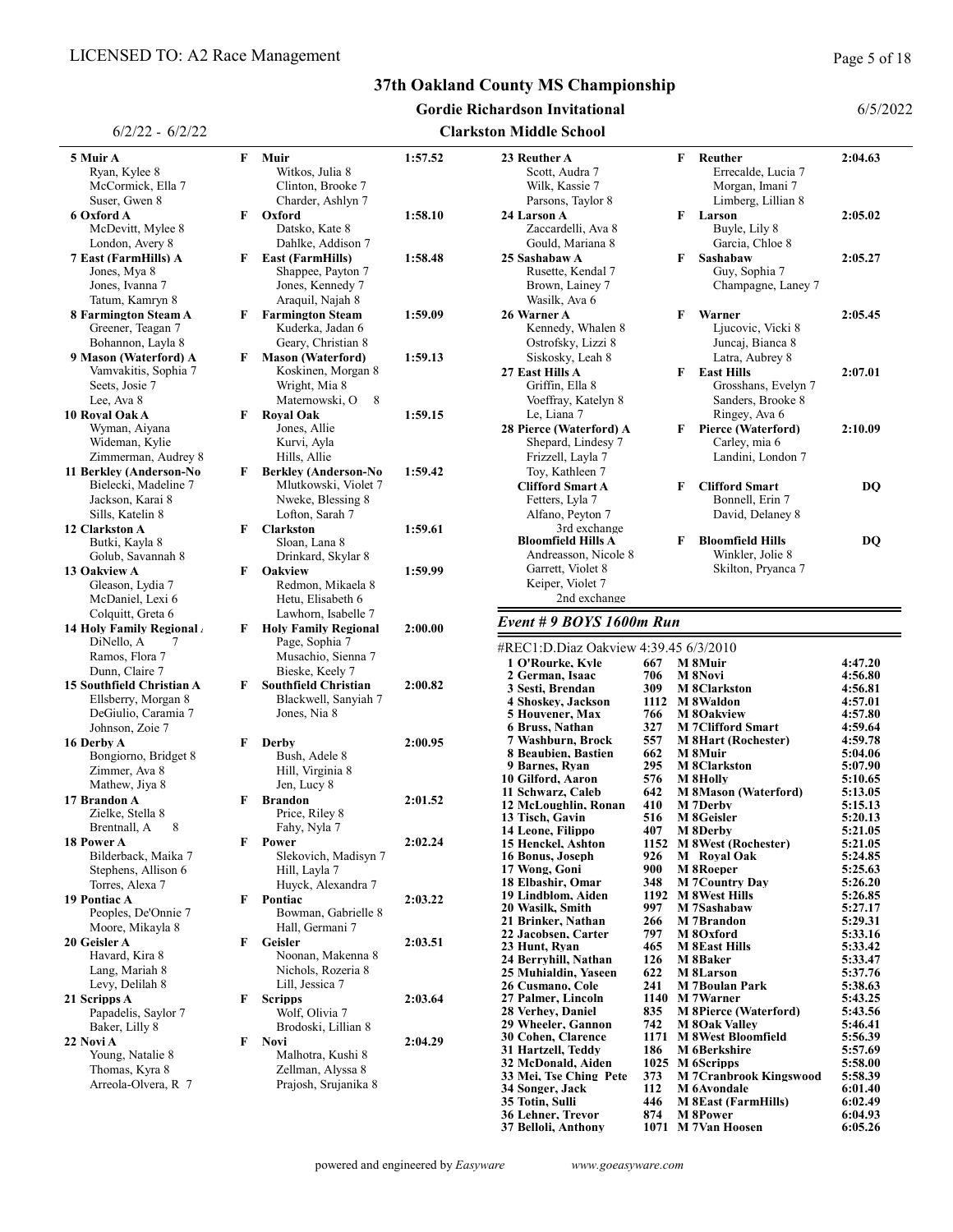#### Gordie Richardson Invitational

## Clarkston N

6/2/22 - 6/2/22

| 38 Streets, Henry                      | 958  | <b>M</b> 6Sarah Banks          | 6:30.35 |
|----------------------------------------|------|--------------------------------|---------|
| Event # 10 GIRLS 1600m Run             |      |                                |         |
| # REC1:Lucy Cook West 5:17.94 6/3/2021 |      |                                |         |
| 1 Ward, Kayla                          | 278  | F 8 Centennial                 | 5:37.80 |
| 2 Corby, Leah                          | 529  | F 8 Hart (Rochester)           | 5:37.92 |
| 3 Hamilton, Audrey                     |      | 1029 F 8 Smith                 | 5:38.71 |
| <b>4 Ouidort. Camrvn</b>               | 790  | <b>F8</b> Oxford               | 5:39.58 |
| 5 Meinecke, Jane                       | 522  | <b>F7 Guardian Angels</b>      | 5:41.57 |
| 6 Lopez, Linda                         | 751  | F 7 Oakview                    | 5:43.34 |
| 7 Brovles, Jillian                     | 648  | F 7 Muir                       | 5:43.65 |
| 8 Allen, Bailev                        | 559  | F 7 Holly                      | 5:47.64 |
| 9 Herr. Addison                        | 204  | <b>F8 Bloomfield Hills</b>     | 5:49.03 |
| 10 Dovle, Emma                         | 319  | <b>F8 Clifford Smart</b>       | 5:52.37 |
| 11 Alt, Emily                          | 316  | <b>F7 Clifford Smart</b>       | 5:52.50 |
| 12 Jenkinson, Lydia                    | 632  | F 7 Mason (Waterford)          | 5:55.30 |
| 13 Kim. Grace                          | 774  | <b>F8 Our Lady of Sorrows</b>  | 5:55.72 |
| 14 Bradlev, Lauren                     | 647  | F 8 Muir                       | 5:57.57 |
| 15 Tortelli, Carina                    | 694  | F 8 Novi                       | 5:57.67 |
| 16 Heller, Jillian                     | 171  | F 7 Berkshire                  | 5:58.68 |
| 17 Thornton, Ashley                    | 609  | F 7 Larson                     | 5:59.76 |
| 18 Fedorinchik, Nadia                  |      | 1088 F 8 Waldon                | 5:59.81 |
| 19 Graves, Mary                        |      | 1003 F 7 Seripps               | 6:00.68 |
| 20 Fischer, Sydney                     | 286  | <b>F8</b> Clarkston            | 6:01.58 |
| 21 Dunn, Claire                        | 587  | <b>F7 Holy Family Regional</b> | 6:02.40 |
| 22 Parrish, Katelyn                    | 861  | F 7 Power                      | 6:04.06 |
| 23 Drouillard, Katie                   | 388  | F 8 Derby                      | 6:04.46 |
| 24 Rohda, Paige                        | 153  | F 6 Berkley (Anderson-No       | 6:05.02 |
| 25 Kamm, Lydia                         | 423  | <b>F 8 East (FarmHills)</b>    | 6:05.51 |
| 26 Pierce, Ella                        | 974  | F 7 Sashabaw                   | 6:08.72 |
| 27 Swan, Aris                          | 819  | F 7 Pierce (Waterford)         | 6:11.93 |
| 28 Memmer, Samantha                    | 394  | F 8 Derby                      | 6:12.45 |
| 29 Danielson, Ava                      | 283  | <b>F8</b> Clarkston            | 6:20.59 |
| <b>30 Hartley, Charlotte</b>           | 1162 | F 7 West Bloomfield            | 6:27.12 |
| 31 Walley, Greta                       | 504  | F 6 Geisler                    | 6:28.63 |
| 32 Howland, Avery                      | 450  | <b>F 8 East Hills</b>          | 6:29.25 |
| 33 Macey, Elizabeth                    | 912  | <b>Roval Oak</b><br>F          | 6:33.04 |
| 34 Khan, Zahiva                        | 364  | <b>F6 Cranbrook Kingswood</b>  | 6:34.12 |
| <b>35 Foote, Kennedy</b>               | 1195 | <b>F8</b> White Lake           | 6:40.02 |
| <b>36 Carcone, Madelyn</b>             |      | 1054 F 8 Van Hoosen            | 6:41.67 |
| 37 Limberg, Lillian                    | 881  | <b>F8</b> Reuther              | 6:44.42 |
| 38 Rizzo, Ella                         | 260  | F 7 Brandon                    | 6:56.10 |

#### Event # 11 BOYS 4x100m Relay

#### # REC1: Holly 46.91 5/30/2019 (K.Murdock/J.Ballard/A.Simmons/J.Simmons)

| 1 Clarkston A         |   | <b>M</b> Clarkston        | 48.15 |
|-----------------------|---|---------------------------|-------|
| O'Neill, Aidan 8      |   | Sidaway, Mason 8          |       |
| Scott, Tyson 8        |   | Cintron, Maliky 8         |       |
| 2 Scripps A           | M | <b>Scripps</b>            | 48.72 |
| Byers, Cross 8        |   | Diliberti, Luke 8         |       |
| Hawkins, Don 8        |   | Findlay, Donovin 8        |       |
| 3 Brandon A           | M | <b>Brandon</b>            | 48.94 |
| Hanson, Luke 8        |   | Holloway, Nolan 8         |       |
| Zoch, Andrew 8        |   | Aquilina CA, C<br>- 8     |       |
| 4 Hart (Rochester) A  |   | <b>M</b> Hart (Rochester) | 49.20 |
| Kachucha, Justin 7    |   | Chung, Eunchan 8          |       |
| Stites, Kevin 8       |   | Sirard, Mason 7           |       |
| 5 Mason (Waterford) A | M | <b>Mason (Waterford)</b>  | 49.39 |
| Jallow, Kareem 8      |   | White, Greg 8             |       |
| White, Jordan 8       |   | Seets, Geno 8             |       |
| <b>6 Covington A</b>  |   | <b>M</b> Covington        | 49.66 |
| Anderson, Carter 8    |   | Wilner, Carson 8          |       |
| McCarty, Patrick 8    |   | Gregory, Collin 7         |       |
| 7 Country Day A       |   | <b>M</b> Country Day      | 49.68 |
| Smith, Maddox 8       |   | Hamway, Mitchell 7        |       |
| Williams, Derrick 8   |   | Kostecke, Nicholas 7      |       |
| Howard, Langston 6    |   | Collins, Ashton 8         |       |
| 8 Warner A            |   | <b>M</b> Warner           | 49.99 |
| Kornspan, Noah 8      |   | Hall, George 7            |       |
| Creary, Quran 8       |   | Hollingsworth, L 8        |       |

|  | $\overline{a}$ | $\cdot$ $\cdot$ | <b>Service</b> |
|--|----------------|-----------------|----------------|

 $\equiv$ 

| Middle School                            |   |                                      |
|------------------------------------------|---|--------------------------------------|
| <b>Baker A</b>                           |   | M Baker                              |
| Faro, Gavin 8                            |   | Jaskulka, Brendan 8                  |
| Diaz, Miguel 8                           |   | Phillips, Malik 8                    |
| Jackson, Matthew 7                       |   | Ossman, Brady 7                      |
| White Lake A                             | М | <b>White Lake</b>                    |
| Dobrin, Zach 8                           |   | Wright, Gabe 8                       |
| Bohn, Gavin 8                            |   | Sorvari, Jake 8                      |
| Robertson, Wyatt 7                       |   |                                      |
| East (FarmHills) A                       |   | <b>M</b> East (FarmHills)            |
| Solomon, DC 8                            |   | Winston, La'Bron 8                   |
| Cooks, Devin 6                           |   | Spears, Kyle 8                       |
| Ross, Malcom 7<br>Geisler A              |   | M Geisler                            |
| Kim, Ian 8                               |   | Tangirala, Varun 8                   |
| Vann, Jo'el 7                            |   | White, Devin 8                       |
| Akers, Jackson 8                         |   | Ormond, Dallin 8                     |
| <b>Farmington Steam A</b>                | M | <b>Farmington Steam</b>              |
| Yokoyama Zarco, K 8                      |   | Bridges, Rashod 7                    |
| Soofi, Vasif 8                           |   | Hoey, Emmett 8                       |
| Jackson, Jonathan 8                      |   |                                      |
| Larson A                                 |   | M Larson                             |
| Flores, Sage 8                           |   | Pobursky, Braden 8                   |
| Kieda, Corbin 8                          |   | Jordan, Tony 8                       |
| Reuther A                                |   | M Reuther                            |
| Dalton, Joe 8                            |   | Kim, Jiheon 7                        |
| Naseer, Uzair 8                          |   | Worlobah, Arthur 8                   |
| Dimitry, Daniel 7<br>Oxford A            |   | Lindstrom, Brady 7                   |
| Mattis, Brayden 7                        |   | M Oxford<br>Bartlo, Anders 8         |
| Kindermann, Kevin 8                      |   | Pawlowski, Richard 8                 |
| Roval Oak A                              | M | <b>Roval Oak</b>                     |
| Young, Robert                            |   | Soper, Simon 7                       |
| Cooper, Harlem 8                         |   | Lobbestael, Logan                    |
| Grenier, Keison                          |   | Fishwild, Emmett 8                   |
| <b>Berkley (Anderson-No</b>              | M | <b>Berkley (Anderson-No</b>          |
| Ramey, DJ 6                              |   | Estmond, Ruell 7                     |
| Seaton, John 8                           |   | Harris, Mekhi 8                      |
| Rickard, Owen 7                          |   | Calio, Nathan 8                      |
| Holly A                                  |   | M Holly                              |
| Edmonds, Dj 8<br>Kubiak, Nate 7          |   | Rose, Cooper 8                       |
| Cummings, Gabe 7                         |   | DuBreuil, Remy 8                     |
| West (Rochester) A                       |   | M West (Rochester)                   |
| Grahn, Nolan 7                           |   | Helferich, Connor 8                  |
| Stanich, Hagen 7                         |   | Yatooma, Anthony 8                   |
| Sashabaw A                               |   | M Sashabaw                           |
| Peckham, John 7                          |   | Gushen, Liam 7                       |
| Duty, Jameson 7                          |   | Stewart, John 7                      |
| O'Kane, Brayden 7                        |   |                                      |
| <b>West Bloomfield A</b>                 |   | <b>M</b> West Bloomfield             |
| Myrto, Omar 8                            |   | Hickey, Keigan 7                     |
| Gonzales, Joshua 7                       |   | Davis, Ezekiel 8                     |
| Oak Valley A                             |   | <b>M</b> Oak Valley                  |
| Sanchez, Colin 7                         |   | Meehan, Luke 8                       |
| Palazzolo, C<br>-7<br><b>Berkshire A</b> | M | Sanders, Gavin 8<br><b>Berkshire</b> |
| Reed, Julian 7                           |   | Gasior, Gavin 8                      |
| Eldredge, Connor 8                       |   | Polk, Dorian 8                       |
| Thomas, Jordan 8                         |   | Moon, Connor 6                       |
| <b>Boulan Park A</b>                     | M | <b>Boulan Park</b>                   |
| Adams, Cam 8                             |   | Steward, Coleton 8                   |
| Ghosh, Shreyo 8                          |   | Acquaroli, Anton 8                   |
| Novi A                                   | M | <b>Novi</b>                          |
| Brazwell, Shiv 7                         |   | Olds, Anson 7                        |
| Aswin, Adith                             |   | Kodama, Eitaro 8                     |
| Finley, Liam 8                           |   | Yang, Matthew 7                      |
|                                          |   |                                      |

| 1 вишин эсноп                                |   |                                       |       |
|----------------------------------------------|---|---------------------------------------|-------|
| 9 Baker A                                    |   | M Baker                               | 50.08 |
| Faro, Gavin 8                                |   | Jaskulka, Brendan 8                   |       |
| Diaz, Miguel 8                               |   | Phillips, Malik 8                     |       |
| Jackson, Matthew 7<br><b>10 White Lake A</b> | M | Ossman, Brady 7<br><b>White Lake</b>  | 50.18 |
| Dobrin, Zach 8                               |   | Wright, Gabe 8                        |       |
| Bohn, Gavin 8                                |   | Sorvari, Jake 8                       |       |
| Robertson, Wyatt 7                           |   |                                       |       |
| 11 East (FarmHills) A                        | М | <b>East (FarmHills)</b>               | 50.39 |
| Solomon, DC 8                                |   | Winston, La'Bron 8                    |       |
| Cooks, Devin 6                               |   | Spears, Kyle 8                        |       |
| Ross, Malcom 7                               |   |                                       |       |
| 12 Geisler A                                 | M | Geisler                               | 50.83 |
| Kim, Ian 8                                   |   | Tangirala, Varun 8                    |       |
| Vann, Jo'el 7                                |   | White, Devin 8                        |       |
| Akers, Jackson 8                             |   | Ormond, Dallin 8                      |       |
| 13 Farmington Steam A                        | М | <b>Farmington Steam</b>               | 50.93 |
| Yokoyama Zarco, K 8                          |   | Bridges, Rashod 7                     |       |
| Soofi, Vasif 8<br>Jackson, Jonathan 8        |   | Hoey, Emmett 8                        |       |
| 14 Larson A                                  |   | <b>M</b> Larson                       | 51.39 |
| Flores, Sage 8                               |   | Pobursky, Braden 8                    |       |
| Kieda, Corbin 8                              |   | Jordan, Tony 8                        |       |
| 15 Reuther A                                 | M | Reuther                               | 51.68 |
| Dalton, Joe 8                                |   | Kim, Jiheon 7                         |       |
| Naseer, Uzair 8                              |   | Worlobah, Arthur 8                    |       |
| Dimitry, Daniel 7                            |   | Lindstrom, Brady 7                    |       |
| 16 Oxford A                                  |   | M Oxford                              | 51.75 |
| Mattis, Brayden 7                            |   | Bartlo, Anders 8                      |       |
| Kindermann, Kevin 8                          |   | Pawlowski, Richard 8                  |       |
| 17 Roval Oak A                               | M | <b>Roval Oak</b>                      | 51.87 |
| Young, Robert                                |   | Soper, Simon 7                        |       |
| Cooper, Harlem 8                             |   | Lobbestael, Logan                     |       |
| Grenier, Keison                              |   | Fishwild, Emmett 8                    |       |
| 18 Berkley (Anderson-No                      | М | <b>Berkley (Anderson-No</b>           | 51.90 |
| Ramey, DJ 6                                  |   | Estmond, Ruell 7                      |       |
| Seaton, John 8<br>Rickard, Owen 7            |   | Harris, Mekhi 8<br>Calio, Nathan 8    |       |
| 19 Holly A                                   | M | Holly                                 | 51.93 |
| Edmonds, Dj 8                                |   | Rose, Cooper 8                        |       |
| Kubiak, Nate 7                               |   | DuBreuil, Remy 8                      |       |
| Cummings, Gabe 7                             |   |                                       |       |
| 20 West (Rochester) A                        | M | West (Rochester)                      | 51.93 |
| Grahn, Nolan 7                               |   | Helferich, Connor 8                   |       |
| Stanich, Hagen 7                             |   | Yatooma, Anthony 8                    |       |
| 21 Sashabaw A                                | M | Sashabaw                              | 51.93 |
| Peckham, John 7                              |   | Gushen, Liam 7                        |       |
| Duty, Jameson 7                              |   | Stewart, John 7                       |       |
| O'Kane, Brayden 7                            |   |                                       |       |
| 22 West Bloomfield A                         |   | <b>M</b> West Bloomfield              | 52.09 |
| Myrto, Omar 8                                |   | Hickey, Keigan 7                      |       |
| Gonzales, Joshua 7<br><b>23 Oak Valley A</b> |   | Davis, Ezekiel 8<br><b>Oak Vallev</b> |       |
| Sanchez, Colin 7                             | М | Meehan, Luke 8                        | 52.24 |
| Palazzolo, C<br>7                            |   | Sanders, Gavin 8                      |       |
| 24 Berkshire A                               | М | <b>Berkshire</b>                      | 52.25 |
| Reed, Julian 7                               |   | Gasior, Gavin 8                       |       |
| Eldredge, Connor 8                           |   | Polk, Dorian 8                        |       |
| Thomas, Jordan 8                             |   | Moon, Connor 6                        |       |
| 25 Boulan Park A                             | М | <b>Boulan Park</b>                    | 52.31 |
| Adams, Cam 8                                 |   | Steward, Coleton 8                    |       |
| Ghosh, Shreyo 8                              |   | Acquaroli, Anton 8                    |       |
| 26 Novi A                                    |   | M Novi                                | 52.60 |
| Brazwell, Shiv 7                             |   | Olds, Anson 7                         |       |
| Aswin, Adith                                 |   | Kodama, Eitaro 8                      |       |
| Finley, Liam 8                               |   | Yang, Matthew 7                       |       |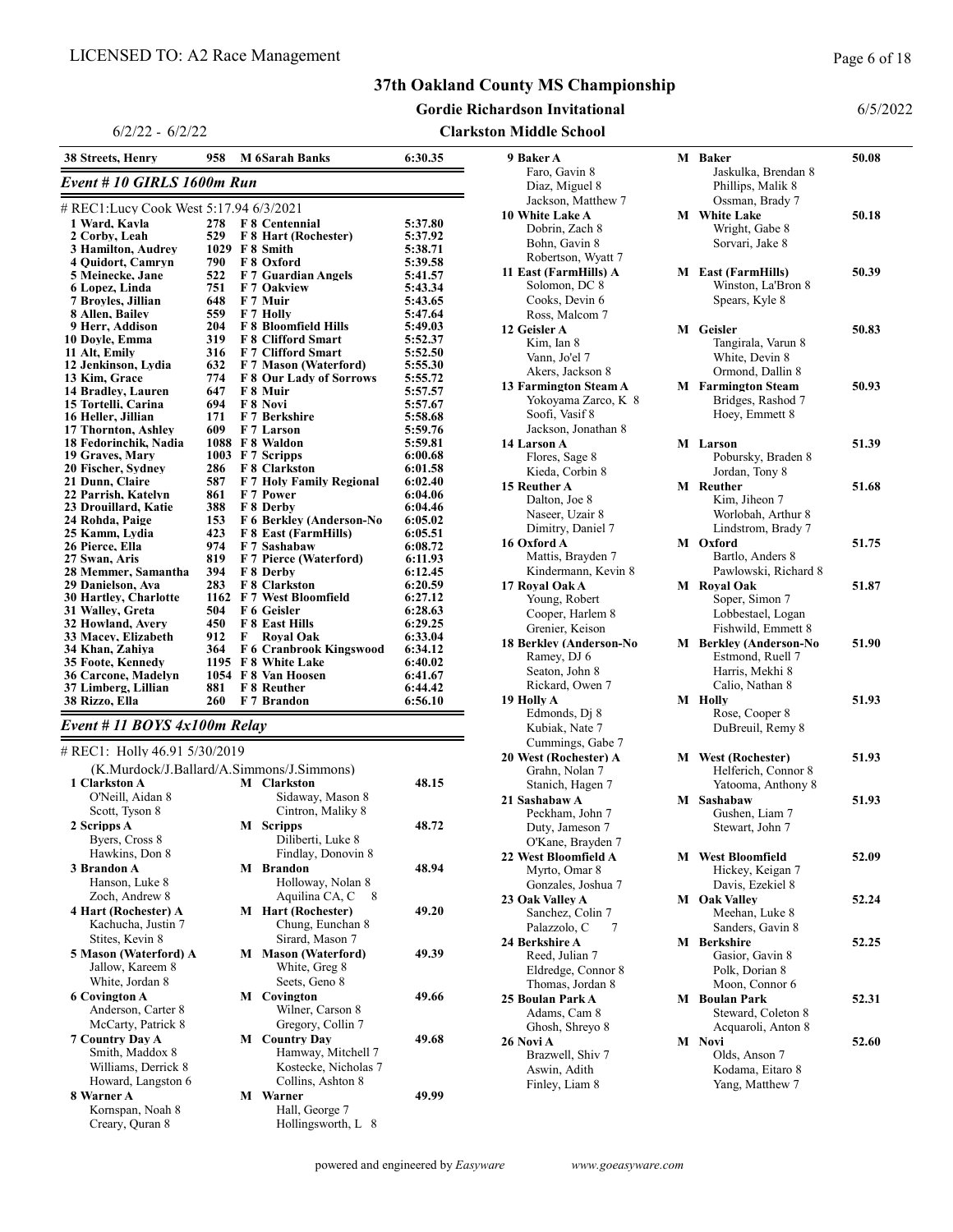6/2/22 - 6/2/22

#### 37th Oakland County MS Championship

#### Gordie Richardson Invitational

#### Clarkston Middle School

| 27 Muir A                            |   | M Muir                              | 53.46 |
|--------------------------------------|---|-------------------------------------|-------|
| Borges, Craig 8                      |   | Pike, Noah 8                        |       |
| Richter, Logan 8                     |   | Skatzka, Hunter 8                   |       |
| Shaw, Tommy 8                        |   | Bottomley, Jamie 8                  |       |
| 28 Pontiac A                         | M | Pontiac                             | 53.70 |
| Burrow, Derrick 8                    |   | Reynolds, Ashantus 8                |       |
| Jones, De'Onta 7                     |   | Shirley, Martin 7                   |       |
| 29 Bloomfield Hills A                | М | <b>Bloomfield Hills</b>             | 53.78 |
| Kempen, Timothy 8                    |   | Habbo, Sonnie 8                     |       |
| Sosa-Sanchez, D<br>8                 |   | Rice, Russell 8                     |       |
| Mufarreh, Amir 8                     |   |                                     |       |
| 30 Derby A                           |   | M Derby                             | 54.02 |
| Rosenblum, Ian 6                     |   | Henrich, Luke 7                     |       |
| Amarrah, Jude 8                      |   | Martins Mengele, A 8                |       |
| Norman, William 8                    |   |                                     |       |
| 31 Avondale A                        |   | M Avondale                          | 54.17 |
| Travis, Carmelo 8                    |   | Stewart, KiShaun 8                  |       |
| Hall, KamRyn 6                       |   | Cicchella, Will 8                   |       |
| 32 Pierce (Waterford) A<br>8         | M | Pierce (Waterford)<br>8             | 54.57 |
| Harrington, B                        |   | Montgomery, D                       |       |
| Norwoood, Sylar 7                    |   | Russell, Aiden 8                    |       |
| Biglow, Hadyn 8                      |   | Green, Demarcus 7                   |       |
| 33 Power A                           |   | <b>M</b> Power                      | 54.60 |
| Essary, Jayden 8                     |   | Egyed, Zakary 8                     |       |
| MCormack-Redmer, C 8<br>34 Oakview A | M | Abouaziz, Chris 8<br><b>Oakview</b> | 54.76 |
| Tisch, Aaron 6                       |   | Hoensheid, Travis 7                 |       |
| Adams, Anderson 7                    |   | Negri, Austin 8                     |       |
| Isabell, Jaxson 7                    |   | Farmer, Will 8                      |       |
| 35 East Hills A                      | M | <b>East Hills</b>                   | 54.81 |
| Kmit, Desi 6                         |   | Jackson, Zaire 8                    |       |
| Stephens, Phillip 8                  |   | Staten, Lanceton 7                  |       |
| Oglesby, Ashton 8                    |   | Ivanaj, Rocky 8                     |       |
| 36 Van Hoosen A                      |   | M Van Hoosen                        | 54.93 |
| Sangalang, Tristan 7                 |   | Myers, Drew 8                       |       |
| Goettles, Jessie 8                   |   | Lee, Juhyung 7                      |       |
| Sanikone, Leo 8                      |   | Morgan, Deacon 7                    |       |
| 37 Waldon A                          |   | M Waldon                            | 55.43 |
| Baldarotta, D<br>7                   |   | Wloch, Dominic 7                    |       |
| Lohmeier, Chase 7                    |   | Bambard IV, James 7                 |       |
| Kirklin, Kyle 8                      |   |                                     |       |
| <b>38 Holy Family Regional</b>       | M | <b>Holy Family Regional</b>         | 57.01 |
| Jones, Caleb 7                       |   | Dawson, Vincent 7                   |       |
| Paulson, Nathan 7                    |   | Bouchey, Ben 7                      |       |
| Burtraw, Blake 8                     |   | Wolff, Tristan 8                    |       |
| <b>39 Cranbrook Kingswood</b>        |   | <b>M</b> Cranbrook Kingswood        | 59.26 |
| Hladney, Brennan 8                   |   | Mu, Eric 8                          |       |
| Hu, Kenneth 8                        |   | Papa, Victor 6                      |       |
| Shelton, Oscar 7                     |   | Liu, Eric 8                         |       |

#### Event # 12 GIRLS 4x100m Relay

| # REC1: Abbott 51.95 2018                  |   |                             |       |
|--------------------------------------------|---|-----------------------------|-------|
| (Z.Batiste/M.Williams/M.Pittman/C.Bridges) |   |                             |       |
| 1 Berkshire A                              | F | <b>Berkshire</b>            | 53.03 |
| Williams, Julia 8                          |   | Goins, Lauren 8             |       |
| Heller, Molly 8                            |   | Coltrane, Alana 7           |       |
| Pettway, Brooke 6                          |   |                             |       |
| 2 Roval Oak A                              | F | <b>Roval Oak</b>            | 53.06 |
| Zimmerman, Audrey 8                        |   | Cotton, Brooklyn            |       |
| Fairo, Samantha                            |   | Cowles, Kynzee              |       |
| Bossenberger, S                            |   | Wideman, Kylie              |       |
| <b>3 Berkley (Anderson-No</b>              | F | <b>Berkley (Anderson-No</b> | 53.64 |
| DeCoster, Nicole 8                         |   | Uwedjojevwe, Ese 8          |       |
| Lofton, Sarah 7                            |   | Nweke, Blessing 8           |       |
| Pollock, Emma 8                            |   | Bielecki, Madeline 7        |       |
|                                            |   |                             |       |

| 4 Oakview A                                          | F | <b>Oakview</b>                                      | 54.48 |
|------------------------------------------------------|---|-----------------------------------------------------|-------|
| Thomas, Layla 8                                      |   | Hetu, Elisabeth 6                                   |       |
| DiMaggio, Sabrina 8                                  |   | Jeakle, Lily 7                                      |       |
| Colquitt, Greta 6                                    |   | McDaniel, Lexi 6                                    |       |
| 5 Oxford A                                           | F | Oxford                                              | 54.86 |
| Macker, Lauren 8<br>Dahlke, Addison 7                |   | London, Avery 8<br>Aretakis, Diora 8                |       |
| 6 Hart (Rochester) A                                 | F | <b>Hart (Rochester)</b>                             | 55.15 |
| Cesa, Elle 7                                         |   | Clark, Lauren 8                                     |       |
| Kachucha, Marissa 7                                  |   | Strausbaugh, C<br>8                                 |       |
| 7 Clifford Smart A                                   | F | <b>Clifford Smart</b>                               | 55.42 |
| Fetters, Lyla 7                                      |   | Knight, Reese 7                                     |       |
| Alfano, Peyton 7                                     |   | Woldring, Meghan 7                                  |       |
| 8 Clarkston A                                        | F | <b>Clarkston</b>                                    | 55.52 |
| Catinella, Emi 8                                     |   | Garner, Emma 8                                      |       |
| Drinkard, Skylar 8                                   |   | Poterek, Caitlin 8                                  |       |
| 9 West Bloomfield A<br>Webb, Nia 8                   | F | <b>West Bloomfield</b>                              | 55.61 |
| Beatty, Kimora 7                                     |   | Hopkins-Butler, T 8<br>Brown, Amyah 8               |       |
| 10 Larson A                                          | F | Larson                                              | 55.66 |
| Buyle, Brooke 7                                      |   | Cotta, Charlotte 7                                  |       |
| Malone, Katie 8                                      |   | Piotrowski, Maddy 8                                 |       |
| 11 Van Hoosen A                                      | F | Van Hoosen                                          | 55.90 |
| Lewis, Jorja 7                                       |   | MacDonald, Ava 8                                    |       |
| Orlowski, Maya 8                                     |   | Angel, Avery 8                                      |       |
| Liu, Annie 7                                         |   | Smith, Kylie 8                                      |       |
| 12 Muir A                                            | F | Muir                                                | 56.06 |
| Cook, Mylee 8                                        |   | Yount, Elsa 8                                       |       |
| Ryan, Kylee 8<br>Suser, Gwen 8                       |   | Witkos, Julia 8<br>Green, Isabel 7                  |       |
| 13 Sarah Banks A                                     | F | <b>Sarah Banks</b>                                  | 56.40 |
| Gonzalez, Mariana 7                                  |   | Lippert, Alana 7                                    |       |
| Roby, Aleecya 7                                      |   | Curry, Sidney 7                                     |       |
| 14 Boulan Park A                                     | F | Boulan Park                                         | 56.41 |
| Brudenell, Kennedy 8                                 |   | Worrell, Kaylee 7                                   |       |
| Sentilkumar, R<br>8                                  |   | Fahrquar, Sophie 7                                  |       |
| Saparia, Krisha 8                                    |   |                                                     |       |
| 15 Geisler A                                         | F | Geisler                                             | 56.46 |
| Havard, Kira 8                                       |   | Lang, Mariah 8                                      |       |
| Nichols, Rozeria 8                                   |   | Frazier, Amelia 8                                   |       |
| Noonan, Makenna 8<br><b>16 Holy Family Regional.</b> | F | Kavanaugh, Natalie 8<br><b>Holy Family Regional</b> | 56.52 |
| DiNello, A<br>7                                      |   | Page, Sophia 7                                      |       |
| Musachio, Sienna 7                                   |   | Ramos, Flora 7                                      |       |
| Dunn, Claire 7                                       |   | Bieske, Keely 7                                     |       |
| 16 Derby A                                           | F | Derby                                               | 56.52 |
| Krivan, Katelyn 6                                    |   | Mathew, Jiya 8                                      |       |
| Hill, Virginia 8                                     |   | Bakken, Lindsey 8                                   |       |
| Clark, Alexandra 8                                   |   | Barrett, Alexa 7                                    |       |
| 18 White Lake A                                      | F | <b>White Lake</b>                                   | 56.77 |
| Kalhorn, Olivia 8                                    |   | Connolly, G<br>7                                    |       |
| Lewis, Rina 8                                        |   | Drap, Silvia 8                                      |       |
| Foote, Kennedy 8                                     |   |                                                     |       |
| 19 Warner A<br>Ajao, Daniella 8                      | F | Warner<br>Choice, Lauryn 6                          | 57.24 |
| Latra, Aubrey 8                                      |   | Harris, Kennedy 8                                   |       |
| Juncaj, Bianca 8                                     |   | Ostrofsky, Lizzi 8                                  |       |
| 20 Mason (Waterford) A                               | F | <b>Mason (Waterford)</b>                            | 57.37 |
| Amshay, Raegan 7                                     |   | Vamvakitis, Sophia 7                                |       |
| Maternowski, O<br>8                                  |   | Seets, Josie 7                                      |       |
| Wright, Mia 8                                        |   | Herron, Aniya 7                                     |       |
| 21 East (FarmHills) A                                | F | <b>East (FarmHills)</b>                             | 57.40 |
| Jones, Mya 8                                         |   | Jones, Kennedy 7                                    |       |
| Hukill, Maggie 7                                     |   | Berkemeier, Helen 7                                 |       |
| Jones, Ivanna 7<br>22 Power A                        | F | Araquil, Najah 8<br>Power                           | 57.73 |
| Huyck, Alexandra 7                                   |   | Martin, Katherine 7                                 |       |
| Stephens, Allison 6                                  |   | Slekovich, Madisyn 7                                |       |
|                                                      |   |                                                     |       |

Oakview 54.48 Hetu, Elisabeth 6 Jeakle, Lily 7 McDaniel, Lexi 6 Oxford 54.86 London, Avery 8 Aretakis, Diora 8 Hart (Rochester) 55.15 Clark, Lauren 8 Strausbaugh, C 8 7 Clifford Smart A F Clifford Smart 55.42 Knight, Reese 7 Woldring, Meghan 7 Clarkston 55.52 Garner, Emma 8 Poterek, Caitlin 8 West Bloomfield 55.61 Hopkins-Butler, T 8 Brown, Amyah 8 Cotta, Charlotte 7 Piotrowski, Maddy 8 MacDonald, Ava 8 Angel, Avery 8 Smith, Kylie 8 Yount, Elsa 8 Witkos, Julia 8 Green, Isabel 7 Lippert, Alana 7 Curry, Sidney 7 Worrell, Kaylee 7 Fahrquar, Sophie 7 Lang, Mariah 8 Frazier, Amelia 8 Kavanaugh, Natalie 8 Page, Sophia 7 Ramos, Flora 7 Bieske, Keely 7 Mathew, Jiya 8 Bakken, Lindsey 8 Barrett, Alexa 7

#### Drap, Silvia 8 19 Warner A F Warner 57.24 Choice, Lauryn 6 Harris, Kennedy 8 Ostrofsky, Lizzi 8 20 Mason (Waterford) A F Mason (Waterford) 57.37 Vamvakitis, Sophia 7 Seets, Josie 7 Herron, Aniya 7 21 East (FarmHills) A F East (FarmHills) 57.40 Jones, Kennedy 7 Berkemeier, Helen 7 Araquil, Najah 8 22 Power A F Power 57.73 Martin, Katherine 7 Stephens, Allison 6 Slekovich, Madisyn 7<br>
Hill, Layla 7 Daniels, Riley 6 Daniels, Riley 6

Page 7 of 18

6/5/2022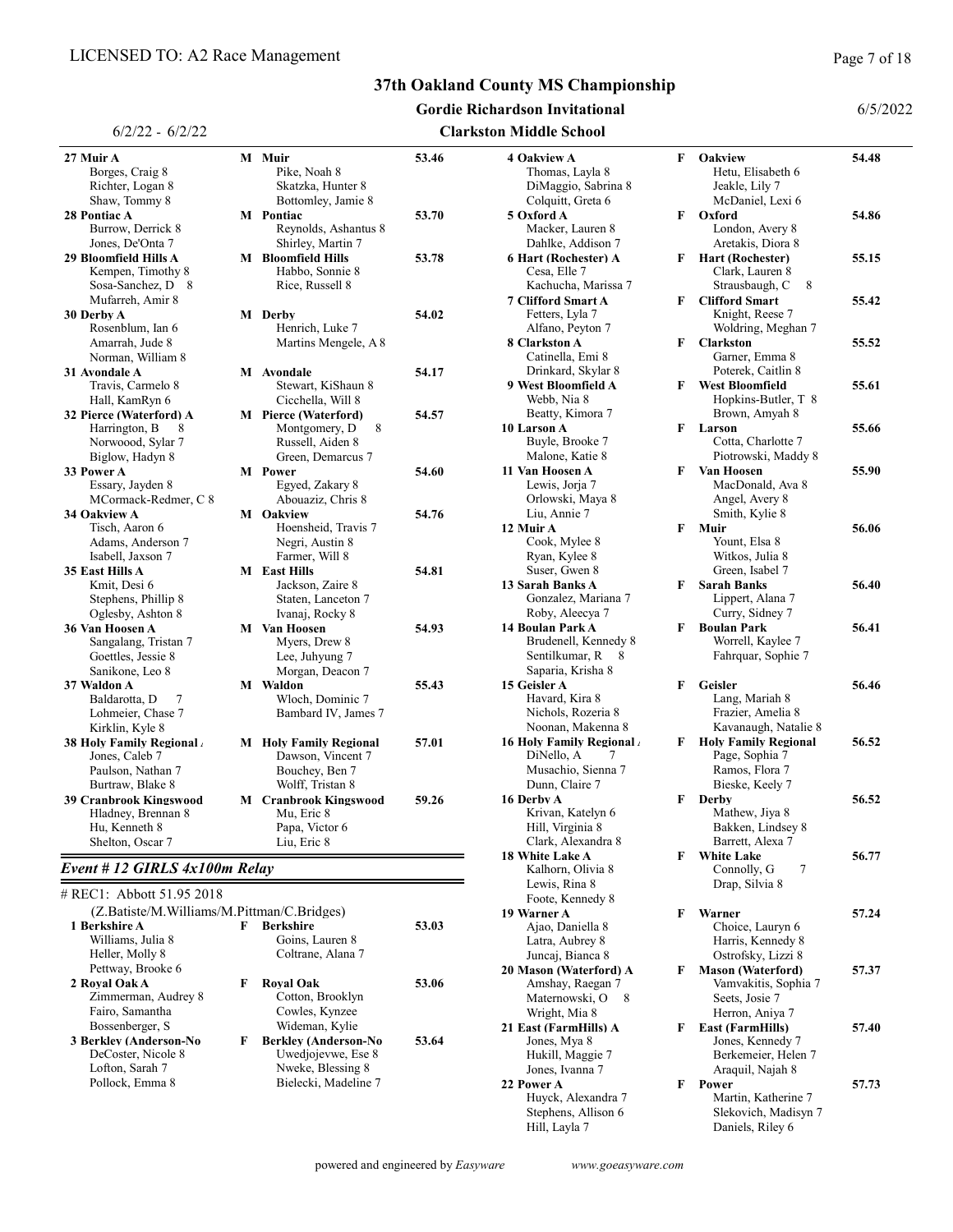#### LICENSED TO: A2 Race Management

#### Gordie Richardson Invitational

6/5/2022

Page 8 of 18

| $6/2/22 - 6/2/22$                   |   |                                        |         | <b>Clarkston Middle School</b>                   |             |                                                      |                    |
|-------------------------------------|---|----------------------------------------|---------|--------------------------------------------------|-------------|------------------------------------------------------|--------------------|
| 23 Scripps A                        | F | <b>Scripps</b>                         | 57.79   | 2 Myers, Gregory                                 | 801         | M 8Oxford                                            | 56.04              |
| Saunders, Madison 6                 |   | Veeder, Kara 7                         |         | 3 Howell, Jon                                    | 873         | M 8Power                                             | 56.35              |
| Neering, Abbey 7                    |   | Doughty, Sydney 7                      |         | 4 Agostinelli, Aiden                             | 542<br>942  | <b>M 8Hart (Rochester)</b><br><b>M</b> 8 Roval Oak   | 56.47<br>57.26     |
| 24 Holly A                          | F | Holly                                  | 57.86   | 5 Whitlow, Kevin<br>6 Coronado, Matteo           | <b>240</b>  | <b>M</b> 7Boulan Park                                | 57.65              |
| Geering, Emily 8                    |   | Ladd, Allie 7                          |         | 7 Sanikone, Leo                                  |             | 1084 M 8Van Hoosen                                   | 57.70              |
| Powell, Naomi 7                     |   | Gagnon, Alexa 8                        |         | 8 Espy, Will                                     | 435         | <b>M</b> 8East (FarmHills)                           | 58.32              |
| 25 Farmington Steam A               | F | <b>Farmington Steam</b>                | 57.87   | 9 Hogle, Noah                                    | 733         | <b>M 8Oak Valley</b>                                 | 59.05              |
| Kuderka, Jadan 6                    |   | Greener, Teagan 7                      |         | 10 Borders, Blake                                |             | 1202 M 8White Lake                                   | 59.07              |
| Bohannon, Layla 8<br>26 Brandon A   | F | Geary, Christian 8<br><b>Brandon</b>   | 57.89   | 11 O'Neill, Aidan                                | 306         | <b>M</b> 8Clarkston                                  | 59.39              |
| Zielke, Stella 8                    |   | Price, Riley 8                         |         | 12 Lako, Ben<br>13 Barkas, Gabriel               | 768<br>700  | <b>M</b> 80akview<br>M 8Novi                         | 59.46<br>59.56     |
| Tait, Addison 8                     |   | McKinney, Evelyn 7                     |         | 14 Hylton, Jacob                                 | 273         | M 8Brandon                                           | 1:00.06            |
| Brentnall, A<br>8                   |   | Sowles, Izzy 7                         |         | 15 Lindblom, Aiden                               |             | 1192 M 8 West Hills                                  | 1:00.34            |
| 27 Baker A                          | F | Baker                                  | 58.09   | 16 Batt, Calvin                                  |             | 1147 M 8 West (Rochester)                            | 1:00.63            |
| Ivezaj, Jozie 7                     |   | Surti, Amal 7                          |         | 17 Neering, Max                                  |             | 1027 M 8Scripps                                      | 1:00.88            |
| 8<br>Fedosseev, M                   |   | Stencel, Madi 7                        |         | 18 Wall, Alex                                    | 199         | M 8Berkshire                                         | 1:00.89            |
| McComb, Kiera 8                     |   | Samson, Sophia 8                       |         | 19 Piggot, Nathan<br>20 Davis, Joseph            | 138         | M 8Baker<br>1173 M 8 West Bloomfield                 | 1:01.27<br>1:01.37 |
| 28 Smith A                          | F | Smith                                  | 58.25   | 21 Schwarz, Caleb                                | 642         | <b>M</b> 8Mason (Waterford)                          | 1:01.51            |
| Perez-Dylewski, N 8                 |   | Bennett, Ariah 8                       |         | 22 Asirvatham, Josh                              | 612         | M 8Larson                                            | 1:01.61            |
| Rehbine, Peyton 8                   |   | Strozier, K'Nyeah 8                    |         | 23 Sobotka, Jack                                 |             | 1045 M 8Smith                                        | 1:01.77            |
| Rozek, Emma 8                       |   |                                        |         | 24 Schrader, Jacob                               | 670         | M 8Muir                                              | 1:01.94            |
| 29 Pierce (Waterford) A             | F | <b>Pierce (Waterford)</b>              | 58.49   | 25 Nelson, Caleb                                 |             | 1139 M 7 Warner                                      | 1:01.99            |
| Eakin, Peyton 8                     |   | Miller, Zoey 8                         |         | <b>26 Burley, Dominic</b>                        | 523         | <b>M 8Guardian Angels</b>                            | 1:02.22            |
| Bradford, Sophia 6                  |   | Topinka, Avery 8                       |         | 27 Drouillard, Joshua<br>28 San Vincente, Alonso | 368<br>896  | <b>M</b> 7 Cranbrook Kingswood<br><b>M</b> 7 Reuther | 1:02.58<br>1:02.75 |
| Ellsworth, Brenna 7                 |   |                                        |         | 29 Ormond, Dallin                                | 514         | M 8Geisler                                           | 1:02.80            |
| 30 Sashabaw A                       | F | Sashabaw                               | 58.67   | 30 Mendez, Gerardo                               |             | 1110 M 8 Waldon                                      | 1:03.20            |
| Ziemba, Kaylin 6                    |   | Wasilk, Ava 6                          |         | 31 Riddle, Kiernan                               | 992         | M 7Sashabaw                                          | 1:03.27            |
| Guy, Sophia 7                       |   | Love, Sophia 7                         |         | 32 Sosa-Sanchez, Dylan                           | 221         | <b>M</b> 8Bloomfield Hills                           | 1:03.59            |
| Guzal, Ella 7                       |   |                                        |         | 33 Heikka, Cole                                  | 577         | <b>M</b> 6Holly                                      | 1:03.68            |
| 31 Pontiac A<br>Peoples, De'Onnie 7 | F | Pontiac<br>Bowman, Gabrielle 8         | 58.71   | 34 Leone, Filippo<br>35 Paulson, Nathan          | 407<br>595  | M 8Derby<br><b>M</b> 7Holy Family Regional           | 1:04.52<br>1:04.96 |
| Moore, Mikayla 8                    |   | Hall, Germani 7                        |         | 36 Howard, Langston                              | 350         | <b>M</b> 6Country Day                                | 1:05.08            |
| 32 Reuther A                        | F | Reuther                                | 58.76   | 37 Stauffer, Logan                               | 833         | <b>M</b> 8Pierce (Waterford)                         | 1:05.28            |
| Scott, Audra 7                      |   | Errecalde, Lucia 7                     |         | 38 Reese, Ryder                                  |             | 1044 M 8Smith                                        | 1:07.65            |
| Wilk, Kassie 7                      |   | Morgan, Imani 7                        |         | 39 Klish, Evan                                   | 723         | <b>M</b> 6Novi Christian                             | 1:13.09            |
| Parsons, Taylor 8                   |   | Limberg, Lillian 8                     |         | Event #14 GIRLS 400m Dash                        |             |                                                      |                    |
| 33 Novi A                           | F | Novi                                   | 58.90   |                                                  |             |                                                      |                    |
| Lillard, Leyana 7                   |   | Allen, Aiya 7                          |         | # REC1: Chloe Vines East 57.71 2018              |             |                                                      |                    |
| Chitikeshi, S<br>8                  |   | Hix, Kennedy 7                         |         | 1 Coleman, Janae                                 | 725         | F 6 Oak Park                                         | 1:00.36            |
| Navada, Saanvi 8                    |   | 8<br>Nonthaweth, M                     |         | 2 Thomas, Leah                                   | 726         | F 7 Oak Park                                         | 1:01.58            |
| 34 Bloomfield Hills A               | F | <b>Bloomfield Hills</b>                | 59.08   | 3 Doka, Allison                                  | 532         | <b>F 8 Hart (Rochester)</b>                          | 1:02.44            |
| Garrett, Violet 8                   |   | Winkler, Jolie 8                       |         | 4 Muir, Morgan                                   |             | 1065 F 8 Van Hoosen<br>F 8 East Hills                | 1:02.90            |
| Varterian, Liv 7                    |   | Skilton, Pryanca 7                     |         | 5 Popov, Sloane<br>6 Sills, Katelin              | 456<br>154  | <b>F 8 Berkley (Anderson-No</b>                      | 1:03.54<br>1:04.15 |
| Buekers, Samantha 8                 |   |                                        |         | 7 Goins, Lauren                                  | 169         | F 8 Berkshire                                        | 1:04.38            |
| 35 Waldon A                         | F | Waldon                                 | 1:00.33 | 8 Cornett, Madison                               | 652         | F 7 Muir                                             | 1:04.95            |
| Rolfingsmeyer, E 7                  |   | Howard, Reagan 7<br>Vasquez, Valeria 7 |         | 9 Gleason, Lydia                                 | 747         | F 7 Oakview                                          | 1:05.06            |
| Wotlinski, Addie 7<br>Grund, Ava 8  |   |                                        |         | 10 Jones, Adrienne                               |             | 1146 F 7 West (Rochester)                            | 1:05.75            |
| 36 East Hills A                     | F | <b>East Hills</b>                      | 1:00.40 | 11 Gaul, Sabrina<br>12 Kalhorn, Olivia           | 228<br>1196 | <b>F8 Boulan Park</b><br><b>F8</b> White Lake        | 1:06.41<br>1:06.77 |
| Jenney, Olivia 7                    |   | Hulstrom, Molly 7                      |         | 13 Dennis, Lylah                                 | 386         | F 7 Derby                                            | 1:06.80            |
| Varghese, Ava 7                     |   | Grosshans, Evelyn 7                    |         | 14 Golub, Kylie                                  | 289         | <b>F8</b> Clarkston                                  | 1:06.92            |
| Sanders, Brooke 8                   |   | Voeffray, Katelyn 8                    |         | 15 Craighead, London                             | 1116        | F 6 Warner                                           | 1:07.80            |
| <b>37 Cranbrook Kingswood</b>       | F | <b>Cranbrook Kingswood</b>             | 1:01.25 | 16 Beaubian, Annabelle                           | 597         | F 7 Larson                                           | 1:07.84            |
| Hall, Kamerin 6                     |   | LaVerde, Sienna 7                      |         | 17 Bailey, Vivian                                | 777         | F 8 Oxford                                           | 1:08.14            |
| Kruppe, Alexandra 8                 |   | Goyal, Diya 7                          |         | 18 Guffey, Hazel                                 | 389         | F 7 Derby                                            | 1:08.24            |
| Boudt, Ona 7                        |   | Almaskati, Lana 8                      |         | 19 Brodoski, Lillian<br><b>20 Harris, Kaeley</b> | 1001<br>255 | F 8 Scripps<br>F 7 Brandon                           | 1:08.70<br>1:08.83 |
| 38 Country Day A                    | F | <b>Country Day</b>                     | 1:01.34 | 21 Blackwell, Sanviah                            |             | 1046 F 7 Southfield Christian                        | 1:09.18            |
| Singleton, Ava 6                    |   | Grebinski, Addison 6                   |         | 22 Mountain, Reese                               | 325         | F 6 Clifford Smart                                   | 1:09.53            |
| Sanders, Cameron 6                  |   | Wang, Victoria 8                       |         | 23 Richter, Isabelle                             | 916         | F 8 Roval Oak                                        | 1:09.83            |
| Parsons, Myra 8                     |   | Gourneau, Lola 6                       |         | 24 Curry, Sidney                                 | 945         | F 7 Sarah Banks                                      | 1:10.97            |
| Clark, Lauren 6                     |   |                                        |         | 25 Wright, Mia                                   | 639         | <b>F 8 Mason (Waterford)</b>                         | 1:11.04            |
| 39 Avondale A                       | F | Avondale                               | 1:01.71 | 26 Park, Jeanne<br>27 Bieske, Keely              | 585         | 1031 F 8 Smith<br><b>F7 Holy Family Regional</b>     | 1:11.15<br>1:12.11 |
| McClellan, Sasha 7                  |   | Eidson, Kora 7                         |         | 28 DeGrendel, Avery                              | 966         | F 7 Sashabaw                                         | 1:12.30            |
| Hodges, Karmen 7                    |   | May, Jersey 7                          |         | 29 Barnes, Elanor                                | 519         | <b>F8 Guardian Angels</b>                            | 1:12.42            |
| Event #13 BOYS 400m Dash            |   |                                        |         | 30 Ruby, Swatosh                                 |             | 1095 F 7 Waldon                                      | 1:12.67            |
|                                     |   |                                        |         | 31 Magner, Kierra                                | 858         | F 8 Power                                            | 1:12.78            |
|                                     |   |                                        |         | 32 Almaskati, Lana                               | 359         | <b>F8 Cranbrook Kingswood</b>                        | 1:12.86            |

#REC1:Z.Arnold Oakview 52.60 6/3/2010 Marks, AJ 439 M 8East (FarmHills) 54.01

 Prillwitz, Keira 692 F 7 Novi 1:13.76 Wen, Jessie 124 F 7 Baker 1:14.11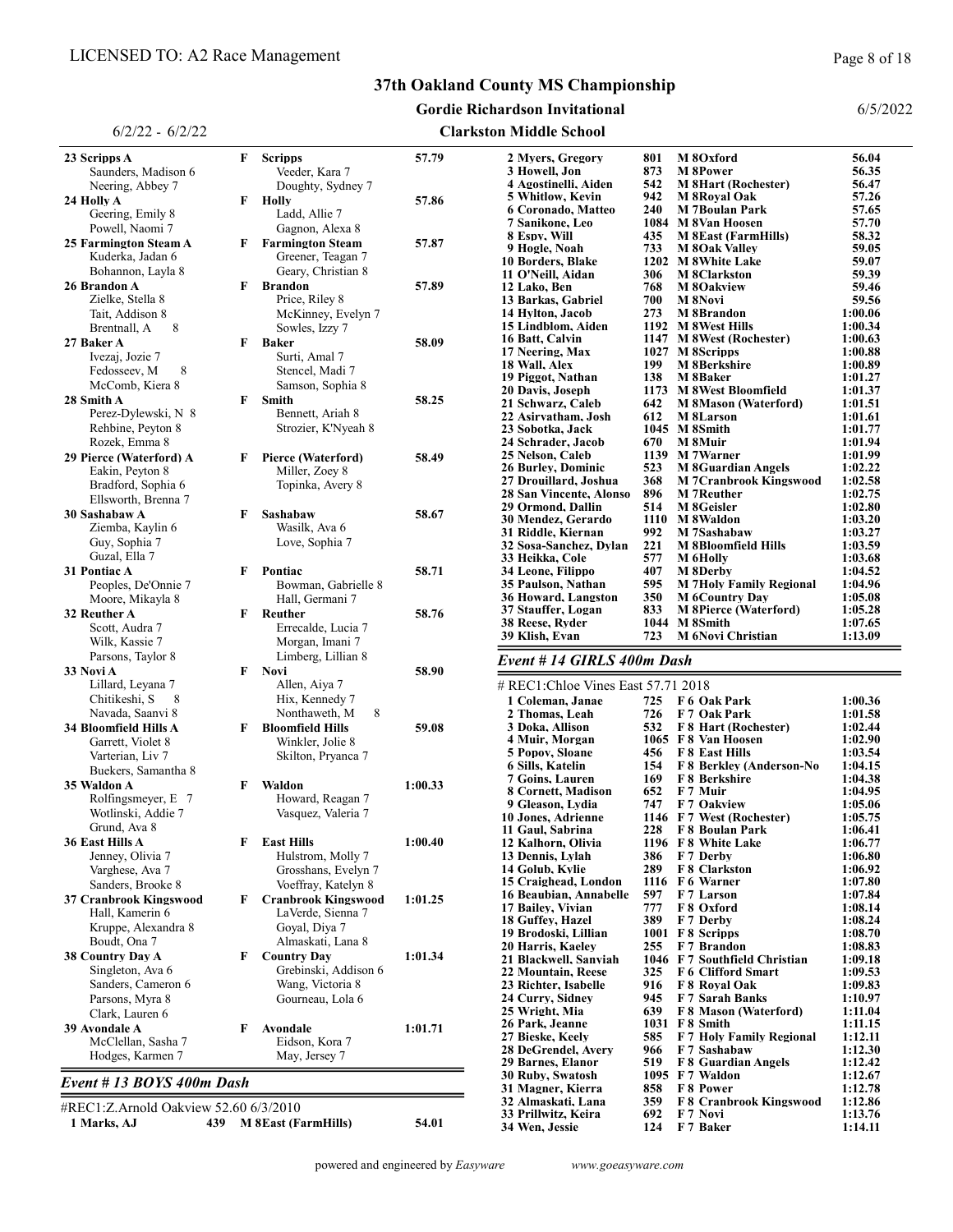35 Ammori, Yasmeen 1157 F 7 West Bloomfield 1:14.35<br>36 Miracle, Sofia 815 F 6 Pierce (Waterford) 1:15.76

815 F 6 Pierce (Waterford) 1:15.76<br>100 F 8 Avondale 1:16.89

6/2/22 - 6/2/22

#### 37th Oakland County MS Championship

Gordie Richardson Invitational

Page 9 of 18

```
6/5/2022
Clarkston Middle School
        48 Jones, Caleb 594 M 7Holy Family Regional 10.42
        49 Kulpa, Rocco
```
#### 37 Cardiff, Miranda 100 F 8 Avondale 1:16.89<br>38 Davis, Lauryn 491 F 7 Geisler 1:17.69 38 Davis, Lauryn 491 F 7 Geisler 1:17.69<br>39 Sanders, Cameron 342 F 6 Country Day 1:20.73 39 Sanders, Cameron 40 Frey Robinson, Quinn 721 F 6 Novi Christian 1:36.06 Schiller, Sloane 207 F 8 Bloomfield Hills DNS Event # 15 BOYS 70m Dash #REC1:J.Jackson Ruether 8.36 6/1/2017 RESULTS OF FINALS 1 Brocks, Zacchaeus 702 M 8Novi 8.42<br>2 Cintron, Maliky 298 M 8Clarkston 8.62 2 Cintron, Maliky 298 M 8 Clarkston 26.62<br>2 James, Terrance 2 1134 M 8 Warner 2 8.65 3 James, Terrance 1134 M 8 Warner 18.65<br>4 Kopsch, Jack 1902 M 8 Clarkston 18.84 4 Kopsch, Jack 302 M 8Clarkston 8.84<br>5 Armbrustmacher, Ryle 182 M 8Berkshire 8.85 5 Armbrustmacher, Ryle 182 M 8Berkshire 8.85<br>6 Phillins, Malik 1137 M 8Baker 8.86 6 Phillips, Malik 137 M 8Baker<br>7 Creary, Quran 1129 M 8Warne 7 Creary, Quran 1129 M 8Warner 8.87 8 Chung, Eunchan 545 M 8Hart (Rochester) 8.94<br>9 Gimple, Alex 329 M 8 Clifford Smart 8.96 9 Gimple, Alex 329 M 8 Clifford Smart 8.96<br>9 Espy, Will 33 M 8 East (FarmHills) 8.96 9 Espy, Will 435 M 8East (FarmHills) 8.96<br>11 Scott, Jordan 1052 M 8Southfield Christian 8.97 11 Scott, Jordan 1052 M 8Southfield Christian 8.97<br>
12 Johnson, Jacob 216 M 8Bloomfield Hills 9.01 216 M 8Bloomfield Hills 9.01<br>113 M 8Avondale 9.19 13 Stephens, Collin 113 M 8 Avondale 9.19<br>14 Banks, Christian 1190 M 7 West Hills 9.25 14 Banks, Christian 1190 M 7 West Hills 9.25<br>15 Davis, Ezekiel 1172 M 8 West Bloomfield 9.39 15 Davis, Ezekiel 1172 M 8West Bloomfield 9.39<br>16 Green, Demarcus 826 M 7Pierce (Waterford) 9.64 M 7Pierce (Waterford) RESULTS OF PRELIMS 1 Brocks, Zacchaeus 702 M 8Novi 8.43<br>2 Cintron. Maliky 298 M 8Clarkston 8.67 2 Cintron, Maliky 298 M 8 Clarkston 26.67<br>3 James. Terrance 2013 1134 M 8 Warner 2008 8.68 3 James, Terrance 1134 M 8 Warner 18.68<br>4 Creary, Quran 1129 M 8 Warner 18.75 4 Creary, Quran 1129 M 8Warner 8.75<br>5 Armbrustmacher, Ryle 182 M 8Berkshire 8.79 5 Armbrustmacher, Ryle 182 M 8Berkshire 8.79<br>135 M 8East (FarmHills) 8.79 M 8.79 435 M 8East (FarmHills) 8.79<br>137 M 8Baker 8.83 7 Phillips, Malik 137 M 8Baker 8.83<br>8 Davis, Ezekiel 1172 M 8West Bloomfield 8.85 1172 M 8West Bloomfield 8.85<br>302 M 8Clarkston 8.86 9 Kopsch, Jack 302 M 8Clarkston 10 Johnson, Jacob 216 M 8Bloomfield Hills 8.95 10 Banks, Christian 1190 M 7 West Hills 8.95<br>12 Chung, Eunchan 545 M 8 Hart (Rochester) 8.96 12 Chung, Eunchan 545 M 8Hart (Rochester) 8.96 13 Green, Demarcus 826 M 7 Pierce (Waterford) 9.00<br>13 Scott, Jordan 1052 M 8 Southfield Christian 9.00 13 Scott, Jordan 1052 M 8Southfield Christian 9.00<br>15 Gimple, Alex 329 M 8Clifford Smart 9.01 113 M 8Clifford Smart 9.01<br>113 M 8Avondale 9.03 16 Stephens, Collin 113 M 8 Avondale 9.03<br>17 Gregory, Collin 356 M 7 Covington 9.03 17 Gregory, Collin 356 M 7 Covington 9.03<br>18 Totty, Rodrekus 1188 M 8 West Bloomfield 9.03 18 Totty, Rodrekus 1188 M 8West Bloomfield 9.03<br>19 White, Jordan 646 M 8Mason (Waterford) 9.10 19 Maxterford 646 M 8Mason (Waterford) 9.10<br>112 M 7Sashabaw 9.12 20 Stewart, John 994 M 7Sashabaw 9.12<br>21 Aquilina CA, Carter 265 M 8Brandon 9.13 21 Aquilina CA, Carter 265 M 8Brandon 9.13<br>22 Johnson, Patrick 1041 M 8Smith 9.19 22 Johnson, Patrick 1041 M 8Smith 9.19<br>23 Solomon, DC 444 M 8East (FarmHills) 9.20 **M** 8East (FarmHills) 24 Dalton, Joe 889 M 8Reuther 9.22<br>25 Helferich, Connor 1151 M 8West (Rochester) 9.23 125 M 8 West (Rochester) 9.23<br>
27 M 8Power 26 Essary, Jayden 871 M 8Power 9.27<br>27 Kmit, Desi 869 M 6East Hills 9.30 27 1016 M 6East Hills 9.30<br>1016 M 8Scripps 9.33 28 Brown, Brennan 1016 M 8Scripps 9.33<br>
29 Holloway, Nolan 272 M 8Brandon 9.34 29 Holloway, Nolan 272<br>30 Endslev, Rodnev 955 30 Endsley, Rodney 955 M 8Sarah Banks 9.36<br>31 Kim. Ian 9.43 M 8Geisler 9.43 31 Kim, Ian 512 M 8Geisler 9.43<br>32 Kieda, Corbin 618 M 8Larson 9.45 32 Kieda, Corbin 618 M 8Larson 9.45<br>33 Pobursky, Braden 624 M 8Larson 9.47 33 Pobursky, Braden 624 M 8Larson 9.47<br>34 Collins, Ashton 347 M 8Country Day 9.56 34 Collins, Ashton 347 M 8Country Day 9.56<br>35 Shaw, Tommy 671 M 8Muir 9.57 35 Shaw, Tommy 671 M 8 Muir 9.57<br>36 Cooper, Harlem 928 M 8 Royal Oak 9.57 36 Cooper, Harlem 928 M 8Royal Oak 9.57 37 Wright, Gabe 38 John, Seaton 160 M 8Berkley (Anderson-No 9.63<br>39 Harris, Steven 1038 M 8Smith 9.68 39 Harris, Steven 1038 M 8Smith 9.68<br>
40 Cummings, Gabe 573 M 7Holly 9.78 40 Cummings, Gabe 573 M 7Holly 9.78<br>41 Axelarris, Leif 899 M 8Roeper 9.79 41 Axelarris, Leif 899 M 8Roeper 9.79<br>
42 Mattis, Bravden 799 M 7Oxford 9.80 42 Mattis, Brayden 799 M 7Oxford 9.80<br>
43 Hoensheid, Travis 765 M 7Oakview 9.84 43 Hoensheid, Travis 765 M 7 Oakview<br>44 Jones, Bobby 371 M 7 Cranbro 44 Jones, Bobby 371 M 7Cranbrook Kingswood 9.87 45 Cho, D 238 M 7Boulan Park 9.96<br>46 Myers, Drew 1080 M 8Van Hoosen 10.10 1080 M 8Van Hoosen 10.10<br>1104 M 8Waldon 10.27 47 Henry, Eric

| Event # 16 GIRLS 70m Dash                                                                                                                                                                                                                 |      |                                                                                                                                                                                                                                                            |              |
|-------------------------------------------------------------------------------------------------------------------------------------------------------------------------------------------------------------------------------------------|------|------------------------------------------------------------------------------------------------------------------------------------------------------------------------------------------------------------------------------------------------------------|--------------|
| # REC1: Elijah Madden Pontiac 9.13 2013                                                                                                                                                                                                   |      |                                                                                                                                                                                                                                                            |              |
| <b>RESULTS OF FINALS</b>                                                                                                                                                                                                                  |      |                                                                                                                                                                                                                                                            |              |
| 1 Cowles, Kynzee                                                                                                                                                                                                                          |      | 906 F Royal Oak<br>1 Cowles, Kvnzee 906 F Roval Oak<br>2 Washington-Perry, Jay 868 F 8 Power<br>2 Armstrong, Isabelle 676 F 8 Novi<br>4 Williams, Julia 181 F 8 Berkshire<br>5 Lofton, Sarah 149 F 7 Berkley (Anderson-No<br>6 Thomas, Lavla 758 F 8 Oakvi | 9.24         |
|                                                                                                                                                                                                                                           |      |                                                                                                                                                                                                                                                            | 9.47         |
|                                                                                                                                                                                                                                           |      |                                                                                                                                                                                                                                                            | 9.47         |
|                                                                                                                                                                                                                                           |      |                                                                                                                                                                                                                                                            | 9.70         |
|                                                                                                                                                                                                                                           |      |                                                                                                                                                                                                                                                            | 9.74         |
|                                                                                                                                                                                                                                           |      |                                                                                                                                                                                                                                                            | 9.76         |
|                                                                                                                                                                                                                                           |      |                                                                                                                                                                                                                                                            | 9.79         |
|                                                                                                                                                                                                                                           |      |                                                                                                                                                                                                                                                            | 9.79         |
|                                                                                                                                                                                                                                           |      |                                                                                                                                                                                                                                                            | 9.79         |
|                                                                                                                                                                                                                                           |      |                                                                                                                                                                                                                                                            | 9.82         |
|                                                                                                                                                                                                                                           |      |                                                                                                                                                                                                                                                            | 9.82         |
|                                                                                                                                                                                                                                           |      |                                                                                                                                                                                                                                                            | 9.83         |
|                                                                                                                                                                                                                                           |      |                                                                                                                                                                                                                                                            | <b>10.00</b> |
|                                                                                                                                                                                                                                           |      |                                                                                                                                                                                                                                                            | <b>10.00</b> |
|                                                                                                                                                                                                                                           |      |                                                                                                                                                                                                                                                            | 10.07        |
| 16 Wilk, Kassie                                                                                                                                                                                                                           |      | 888 F 7 Reuther                                                                                                                                                                                                                                            | 10.24        |
|                                                                                                                                                                                                                                           |      |                                                                                                                                                                                                                                                            |              |
|                                                                                                                                                                                                                                           |      |                                                                                                                                                                                                                                                            |              |
| <b>RESULTS OF PRELIMS<br/>1 Cowles, Kynzee 906 F Royal Oak</b>                                                                                                                                                                            |      |                                                                                                                                                                                                                                                            | 9.35         |
|                                                                                                                                                                                                                                           |      |                                                                                                                                                                                                                                                            |              |
|                                                                                                                                                                                                                                           |      |                                                                                                                                                                                                                                                            | 9.37         |
| 1 Covince Novince 18 Novince 2 Armstrong, Isabelle 1876 F 8 Novince 3 Williams, Julia 181 F 8 Berkshire<br>4 Washington-Perry, Jay 868 F 8 Power                                                                                          |      |                                                                                                                                                                                                                                                            | 9.48         |
|                                                                                                                                                                                                                                           |      | 758 F 8 Oakview                                                                                                                                                                                                                                            | 9.54         |
| 5 Thomas, Layla                                                                                                                                                                                                                           |      |                                                                                                                                                                                                                                                            | 9.61         |
|                                                                                                                                                                                                                                           |      | 6 Cesa, Elle<br>7 Woldring, Meghan 326 F 7 Clifford Smart<br>8 Atize D. M. Meghan 326 F 7 Clifford Smart                                                                                                                                                   | 9.69         |
|                                                                                                                                                                                                                                           |      |                                                                                                                                                                                                                                                            | 9.72         |
| 8 Ajao, Daniella                                                                                                                                                                                                                          |      | 1114 F 8 Warner                                                                                                                                                                                                                                            | 9.77         |
|                                                                                                                                                                                                                                           |      |                                                                                                                                                                                                                                                            | 9.83         |
|                                                                                                                                                                                                                                           |      | 8 Aiao, Daniella<br>9 Lofton, Sarah 1114 F8 Warner<br>9 Loftonzalez, Mariana 1947 F7 Berkley (Anderson-No<br>11 Aretakis, Diora<br>12 Drap, Silvia 1194 F8 White Lake<br>13 Jaiou, Analiese 1030 F8 Smith                                                  | 9.88         |
|                                                                                                                                                                                                                                           |      |                                                                                                                                                                                                                                                            | 9.89         |
|                                                                                                                                                                                                                                           |      |                                                                                                                                                                                                                                                            | 9.90         |
| 13 Jajou, Analiese<br>14 Frazier, Amelia $492$ F 8 Geisler<br>15 Bothe, Kaitlyn 1144 F 8 West (Rochester)<br>16 Wilk, Kassie 888 F 7 Reuther<br>17 Liu, Annie 1060 F 7 Van Hoosen<br>18 Catinella, Emi 282 F 8 Clarkston<br>19 Jurand, Ri |      |                                                                                                                                                                                                                                                            | 9.92         |
|                                                                                                                                                                                                                                           |      |                                                                                                                                                                                                                                                            | 9.95         |
|                                                                                                                                                                                                                                           |      |                                                                                                                                                                                                                                                            | 9.95         |
|                                                                                                                                                                                                                                           |      |                                                                                                                                                                                                                                                            | 10.00        |
|                                                                                                                                                                                                                                           |      |                                                                                                                                                                                                                                                            | 10.01        |
|                                                                                                                                                                                                                                           |      |                                                                                                                                                                                                                                                            | 10.09        |
|                                                                                                                                                                                                                                           |      |                                                                                                                                                                                                                                                            | 10.09        |
|                                                                                                                                                                                                                                           |      |                                                                                                                                                                                                                                                            | <b>10.10</b> |
|                                                                                                                                                                                                                                           |      |                                                                                                                                                                                                                                                            | 10.13        |
| 22 Topinka, Avery                                                                                                                                                                                                                         |      | 820 F 8 Pierce (Waterford)                                                                                                                                                                                                                                 | 10.15        |
| 23 McCormick, Ella                                                                                                                                                                                                                        |      | 654 F 7 Muir                                                                                                                                                                                                                                               | 10.17        |
| 24 Pettway, Brooke                                                                                                                                                                                                                        |      | 175 F 6 Berkshire<br>254 F 7 Brandon<br>122 F 7 Baker<br>898 F 7 Roeper                                                                                                                                                                                    | 10.18        |
| 25 Fahv, Nyla                                                                                                                                                                                                                             |      |                                                                                                                                                                                                                                                            | 10.18        |
| 26 Stencel, Madi                                                                                                                                                                                                                          |      |                                                                                                                                                                                                                                                            | 10.26        |
| 27 Tolbert, Dallas                                                                                                                                                                                                                        |      |                                                                                                                                                                                                                                                            | 10.26        |
|                                                                                                                                                                                                                                           |      | 28 Garner, Emma<br>28 Garner, Emma<br>29 DiNello, Alessandra 586 F 7 Holy Family Regional<br>30 Adkins, Emily 998 F 7 Scripps                                                                                                                              | 10.29        |
|                                                                                                                                                                                                                                           |      |                                                                                                                                                                                                                                                            | 10.30        |
|                                                                                                                                                                                                                                           |      |                                                                                                                                                                                                                                                            | 10.31        |
| 31 Patton, Kadarie                                                                                                                                                                                                                        |      | 1093 F 7 Waldon                                                                                                                                                                                                                                            | 10.34        |
| 32 Vamvakitis, Sophia                                                                                                                                                                                                                     | 638  | F 7 Mason (Waterford)                                                                                                                                                                                                                                      | 10.43        |
| 33 Angel, Avery                                                                                                                                                                                                                           | 1053 | F 8 Van Hoosen                                                                                                                                                                                                                                             | 10.46        |
| 34 Heffner, Chloe                                                                                                                                                                                                                         | 605  | F 7 Larson                                                                                                                                                                                                                                                 | 10.51        |
| 35 Johnson, Zoie                                                                                                                                                                                                                          | 1050 | F 7 Southfield Christian                                                                                                                                                                                                                                   | 10.51        |
| 36 Kallivavalil, Lavla                                                                                                                                                                                                                    | 453  | <b>F 8 East Hills</b>                                                                                                                                                                                                                                      | 10.67        |
| 37 Keiper, Violet                                                                                                                                                                                                                         | 205  | <b>F</b> 7 Bloomfield Hills                                                                                                                                                                                                                                | 10.69        |
| <b>38 Jovce, Sara</b>                                                                                                                                                                                                                     | 1167 | <b>F8 West Bloomfield</b>                                                                                                                                                                                                                                  | 10.80        |
| 39 Clark, Lauren                                                                                                                                                                                                                          | 336  | <b>F6 Country Day</b>                                                                                                                                                                                                                                      | 11.13        |
| 40 Hall, Kamerin                                                                                                                                                                                                                          | 363  | <b>F6 Cranbrook Kingswood</b>                                                                                                                                                                                                                              | 11.23        |
|                                                                                                                                                                                                                                           |      |                                                                                                                                                                                                                                                            |              |
| Event #17 BOYS 800m Run                                                                                                                                                                                                                   |      |                                                                                                                                                                                                                                                            |              |

| #REC1:S.Masterson Oxford 2:04.62 6/2/2016         |     |                                |         |  |  |  |  |
|---------------------------------------------------|-----|--------------------------------|---------|--|--|--|--|
| 1 Childs. Wendell                                 | 983 | M 7Sashabaw                    | 2:09.09 |  |  |  |  |
| 2 Calio, Nathan                                   | 157 | <b>M 8Berkley (Anderson-No</b> | 2:09.67 |  |  |  |  |
| 3 White, Greg                                     | 645 | <b>M</b> 8Mason (Waterford)    | 2:11.41 |  |  |  |  |
| 4 LaVictor, Aiden                                 | 188 | <b>M</b> 8Berkshire            | 2:13.18 |  |  |  |  |
| 5 Stoianovski, Branislav 1186 M 8 West Bloomfield |     |                                | 2:13.85 |  |  |  |  |
| <b>6 Thomas, Drew</b>                             |     | 1154 M 8West (Rochester)       | 2:14.55 |  |  |  |  |
| 7 Bruss, Nathan                                   | 327 | <b>M</b> 7 Clifford Smart      | 2:15.57 |  |  |  |  |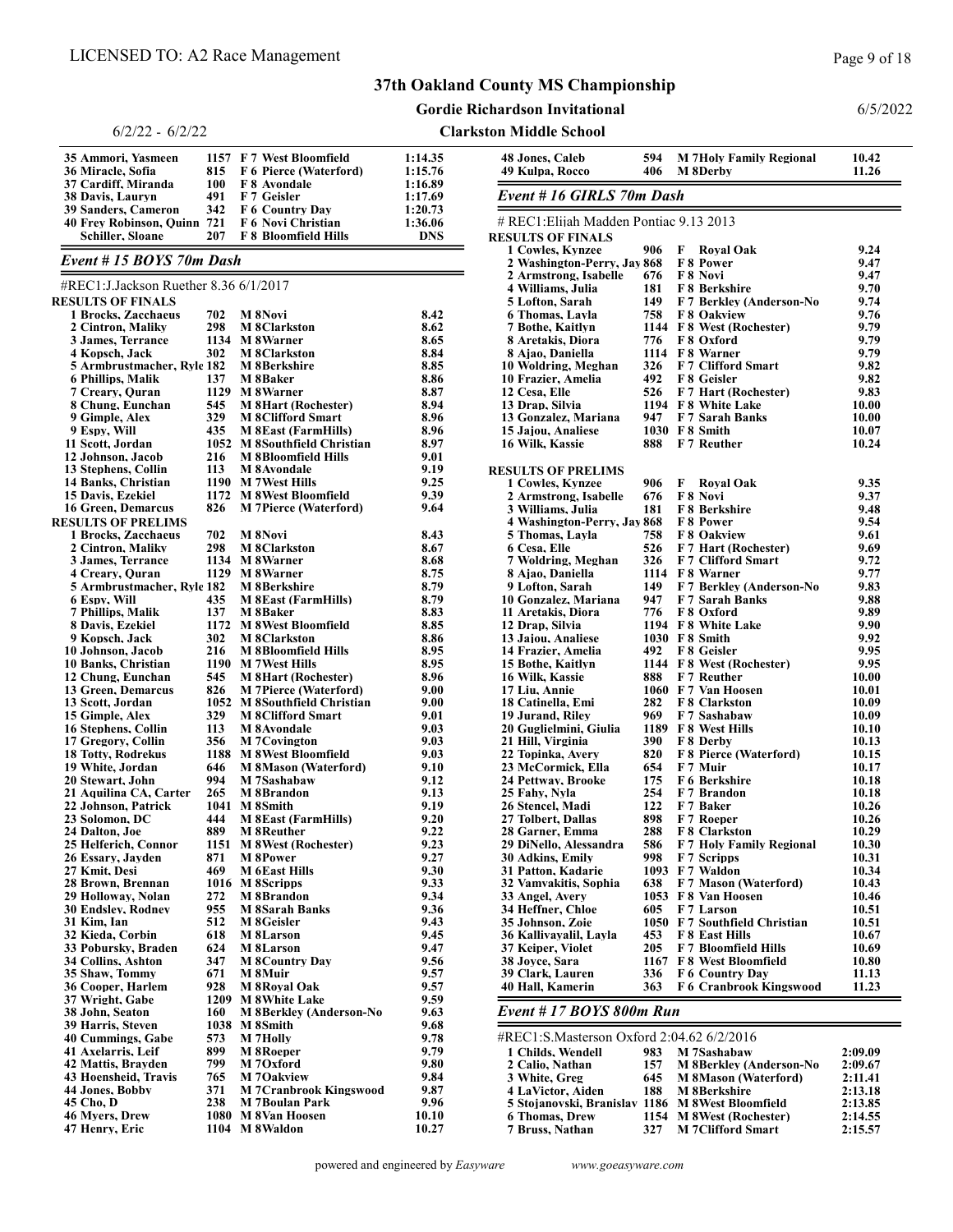#### Gordie Richardson Invitational

### Clarkston Middle School

| 8 German, Isaac       | 706  | M 8Novi                        | 2:16.40 |
|-----------------------|------|--------------------------------|---------|
| 9 Clark, Ryan         | 794  | M 8Oxford                      | 2:17.23 |
| 10 Johns. Gavin       | 1205 | <b>M</b> 8White Lake           | 2:17.85 |
| 11 Wilusz, Ryan       | 222  | <b>M</b> 8Bloomfield Hills     | 2:19.74 |
| 12 Tuzzolino. Carmelo | 878  | <b>M</b> 7Power                | 2:21.54 |
| 13 Doggett, Dylan     | 665  | M 8Muir                        | 2:21.89 |
| 14 Beaulieu, Dalton   | 1014 | <b>M</b> 8Scripps              | 2:22.88 |
| 15 Canham, Cavden     | 793  | M 8Oxford                      | 2:23.25 |
| 16 Barnes. Rvan       | 295  | <b>M</b> 8Clarkston            | 2:25.33 |
| 17 Ladd. Broden       | 579  | M 7Holly                       | 2:25.42 |
| 18 Kadiu. Daniel      | 133  | M 8Baker                       | 2:26.44 |
| 19 Wilson, Aidaan     | 943  | <b>M</b> Roval Oak             | 2:27.34 |
| 20 Gatto, Chris       | 243  | <b>M</b> 8Boulan Park          | 2:27.42 |
| 21 Ormond, Dallin     | 514  | M 8Geisler                     | 2:27.52 |
| 22 Bray, Ethan        | 346  | <b>M</b> 6Country Day          | 2:28.27 |
| 23 Leonard. Anthonv   | 621  | <b>M</b> 8Larson               | 2:29.67 |
| 24 Lindstrom, Brady   | 893  | <b>M</b> 7Reuther              | 2:30.82 |
| 25 Hunt. Rvan         | 465  | <b>M 8East Hills</b>           | 2:31.02 |
| 26 Wong, Goni         | 900  | <b>M</b> 8Roeper               | 2:31.43 |
| 27 Seestadt, Levi     | 724  | <b>M</b> 7Novi Christian       | 2:31.74 |
| 28 Limon, Xavier      | 1108 | <b>M</b> 8Waldon               | 2:31.77 |
| 29 Lindblom, Aiden    | 1192 | <b>M 8West Hills</b>           | 2:32.24 |
| 30 Smiles, Declan     | 524  | <b>M 8Guardian Angels</b>      | 2:32.92 |
| 31 Silaghi, Blake     | 771  | M 70akview                     | 2:39.56 |
| 32 Raines. Lee        | 957  | <b>M</b> 6Sarah Banks          | 2:39.88 |
| 33 Chen, Jackson      | 1073 | <b>M 8Van Hoosen</b>           | 2:40.07 |
| 34 Pozios. Narinn     | 377  | <b>M 8Cranbrook Kingswood</b>  | 2:40.74 |
| 35 Patterson, William | 830  | <b>M</b> 6Pierce (Waterford)   | 2:41.93 |
| 36 Johnson, Elijah    | 1040 | <b>M</b> 8Smith                | 2:43.47 |
| 37 Bovensiep, Wyatt   | 106  | <b>M</b> 7 Avondale            | 2:45.24 |
| 38 Bouchev. Ben       | 591  | <b>M</b> 7Holv Family Regional | 2:47.93 |
|                       |      |                                |         |

#### Event # 18 GIRLS 800m Run

| #REC1:M.Cochran St Regis 2:18.03 2014 |      |   |                                 |         |  |
|---------------------------------------|------|---|---------------------------------|---------|--|
| 1 Thomas, Leah                        | 726  |   | F 7 Oak Park                    | 2:29.05 |  |
| 2 Corby, Leah                         | 529  |   | F 8 Hart (Rochester)            | 2:30.43 |  |
| 3 Coleman, Janae                      | 725  |   | F 6 Oak Park                    | 2:30.50 |  |
| 4 Sills. Katelin                      | 154  |   | <b>F 8 Berkley (Anderson-No</b> | 2:32.74 |  |
| 5 Norred, Emma                        | 538  |   | F 7 Hart (Rochester)            | 2:33.06 |  |
| 6 Price. Amelia                       | 775  |   | <b>F6 Our Lady of Sorrows</b>   | 2:33.93 |  |
| 7 Trotter, Chloe                      | 293  |   | <b>F8</b> Clarkston             | 2:34.62 |  |
| 8 Quidort, Camryn                     | 790  |   | F 8 Oxford                      | 2:34.65 |  |
| 8 Ward, Kayla                         | 278  |   | F 8 Centennial                  | 2:34.65 |  |
| 10 Allen, Haylee                      | 252  |   | F 8 Brandon                     | 2:37.05 |  |
| 11 Meinecke, Jane                     | 522  |   | <b>F7 Guardian Angels</b>       | 2:37.32 |  |
| 12 Hamilton, Audrey                   |      |   | 1029 F 8 Smith                  | 2:37.38 |  |
| 13 Rozek, Emma                        |      |   | 1034 F 8 Smith                  | 2:38.69 |  |
| 14 Parsons, Taylor                    | 883  |   | <b>F8</b> Reuther               | 2:40.14 |  |
| <b>15 Hulstrom, Molly</b>             | 451  |   | F 7 East Hills                  | 2:40.17 |  |
| 16 Koskinen, Morgan                   | 633  |   | F 8 Mason (Waterford)           | 2:40.63 |  |
| 17 Parrish, Katelyn                   | 861  |   | F 7 Power                       | 2:40.71 |  |
| 18 Bradley, Lauren                    | 647  |   | F 8 Muir                        | 2:40.86 |  |
| 19 Alt, Emily                         | 316  |   | <b>F7 Clifford Smart</b>        | 2:41.39 |  |
| 20 Krispin, Naiva                     | 103  |   | F 8 Avondale                    | 2:44.68 |  |
| 21 Schwartz, Ariana                   | 208  |   | <b>F8 Bloomfield Hills</b>      | 2:44.97 |  |
| 22 Jenney, Olivia                     | 452  |   | <b>F7</b> East Hills            | 2:45.47 |  |
| 23 Drouillard, Katie                  | 388  |   | F 8 Derby                       | 2:45.63 |  |
| 24 Francek, Lilly                     | 1089 |   | F 7 Waldon                      | 2:46.06 |  |
| 25 Memmer, Samantha                   | 394  |   | F 8 Derby                       | 2:46.31 |  |
| 26 Egli, Katelynn                     | 681  |   | F 7 Novi                        | 2:47.48 |  |
| 27 Hopkins-Butler, Chloe 1163         |      |   | F 7 West Bloomfield             | 2:48.47 |  |
| 28 Thomson, Wren                      | 180  |   | F 8 Berkshire                   | 2:49.69 |  |
| 29 Thornton, Ashlev                   | 609  |   | F 7 Larson                      | 2:51.72 |  |
| 30 Dunn, Claire                       | 587  |   | <b>F7 Holy Family Regional</b>  | 2:52.00 |  |
| 31 Jakubiak, Kendall                  | 1004 |   | F 6 Scripps                     | 2:52.27 |  |
| 32 Patterson, Jayden                  | 816  |   | <b>F 8 Pierce (Waterford)</b>   | 2:52.64 |  |
| 33 McMahon, Elizabeth                 | 1063 |   | F 7 Van Hoosen                  | 2:54.27 |  |
| 34 Brigham, Addison                   | 963  |   | F 7 Sashabaw                    | 2:54.32 |  |
| 35 Gourneau, Lola                     | 337  |   | <b>F6</b> Country Day           | 2:58.33 |  |
| 36 Milligan, Jamie                    | 722  |   | F 6 Novi Christian              | 3:00.05 |  |
| 37 Zimmerman, Aubrey                  | 505  |   | F 7 Geisler                     | 3:03.19 |  |
| 38 Navin, Phoebe                      | 914  | F | <b>Roval Oak</b>                | 3:07.35 |  |

Event # 19 BOYS 200m Hurdles

#REC1:D.Bryson Ferndale 26.35 06/03/2021

| 1 Brocks, Zacchaeus           | 702  | M 8Novi                      | 25.62#         |
|-------------------------------|------|------------------------------|----------------|
| 2 Patterson, William          | 877  | <b>M</b> 8Power              | 27.28          |
| 3 Bohn, Gavin                 |      | 1201 M 8White Lake           | 28.56          |
| 4 Pruetz, Brady               | 804  | M 8Oxford                    | 28.67          |
| 5 Christenson, Rvan           | 239  | <b>M</b> 8Boulan Park        | 28.80          |
| 6 Chunn, Chadrick             | 1128 | <b>M</b> 7Warner             | 28.96          |
| 7 Krebs. Jordan               | 331  | <b>M</b> 8Clifford Smart     | 29.01          |
| 8 Johnson, Braydon            | 301  | <b>M</b> 8Clarkston          | 29.54          |
| 9 Neering, Max                | 1027 | <b>M</b> 8Scripps            | 29.61          |
| <b>10 Phillips, Cameron</b>   | 488  | <b>M</b> 8Farmington Steam   | 29.62          |
| 11 Upshaw, David              | 196  | <b>M</b> 8Berkshire          | 29.74          |
| 12 Haugk, Jack                | 1039 | <b>M</b> 8Smith              | 29.78          |
| 13 Stewart, KiShaun           | 114  | M 8 Avondale                 | 29.88          |
| 14 Desnover, Luke             | 931  | M 8 Royal Oak                | 29.92          |
| 15 Richmond, Damon            | 1142 | <b>M</b> 8Warner             | 30.19          |
| 16 Brierly, Casev             | 297  | <b>M</b> 8Clarkston          | 30.46          |
| <b>17 Pipp, Desmond</b>       | 623  | <b>M</b> 8Larson             | 30.58          |
| 18 Telegadas, Brosie          | 556  | <b>M</b> 7Hart (Rochester)   | 30.66          |
| 19 Anderson. Tv               | 507  | M 8 Geisler                  | 30.89          |
| 20 Mahaffy, Mick              | 988  | M 7Sashabaw                  | 31.02          |
| 21 Schlaack, Devin            | 626  | M 8Larson                    | 31.30          |
| 22 Catenacci, Anthony         | 761  | M 70akview                   | 31.31          |
| 23 Waldman, Ian               | 673  | M 8Muir                      | 31.56          |
| 24 Grahn, Nolan               | 1150 | <b>M</b> 7West (Rochester)   | 31.97          |
| 25 Fetterman, Henry           |      | 1076 M 8Van Hoosen           | 32.08          |
| 26 Stoianovski. Vladimir      | 1187 | <b>M 8West Bloomfield</b>    | 33.09          |
| 27 Fournier, Colten           | 268  | <b>M</b> 8Brandon            | 33.10          |
| 28 Fipp, Tyler                | 402  | M 6Derby                     | 33.84          |
| 29 Kmit, Felly                | 470  | <b>M</b> 6East Hills         | 34.80          |
| 30 Archer, Chase              | 345  | <b>M</b> 8Country Day        | 44.35          |
| Etzel, John                   | 401  | M 7Derby                     | D <sub>O</sub> |
| Left track, ran around hurdle |      |                              |                |
| <b>Melton, Miles</b>          | 580  | M 7Holly                     | <b>DNF</b>     |
| Esparza, Javden               | 824  | <b>M</b> 8Pierce (Waterford) | <b>DNS</b>     |

#### Event # 20 GIRLS 200m Hurdles

| #REC1:N. Waldron Warner 28.47 5/30/2019 |      |                                                                     |       |  |  |
|-----------------------------------------|------|---------------------------------------------------------------------|-------|--|--|
| 1 DiMaggio, Sabrina                     |      | 745 F8 Oakview                                                      | 31.30 |  |  |
| 2 Crawford, Elizabeth                   |      | 1087 F 8 Waldon                                                     | 32.03 |  |  |
| 3 Clor. Ella                            | 528  | F 8 Hart (Rochester)                                                | 32.28 |  |  |
| 4 Fairman. Ella                         | 227  | F 8 Boulan Park                                                     | 32.46 |  |  |
| <b>5 Devs. Ally</b>                     |      | 1055 F 8 Van Hoosen                                                 | 32.50 |  |  |
| 6 Armbruster, Eva                       | 901  | <b>F8</b> Roval Oak                                                 | 32.58 |  |  |
| 7 Cook. Mylee                           | 651  | F 8 Muir                                                            | 32.77 |  |  |
| 8 DeCoster, Nicole                      |      | 146 F 8 Berkley (Anderson-No                                        | 32.86 |  |  |
| 9 Jurand, Rilev                         | 969  | F 7 Sashabaw                                                        | 32.87 |  |  |
| 10 Bagdasarian, Olivia                  | 999  | F 7 Serinns                                                         | 32.96 |  |  |
| 11 Bowman, Caroline                     | 904  | F 8 Royal Oak                                                       | 33.02 |  |  |
| 12 Wisser, Danielle                     | 294  | <b>F8</b> Clarkston                                                 | 33.13 |  |  |
| 13 Bruski, Caire                        | 779  | F 7 Oxford                                                          | 33.45 |  |  |
| 14 Nelson, Jayla                        |      | 1008 F 7 Scripps                                                    | 33.55 |  |  |
| <b>15 Connolly, Genevieve</b>           | 1193 | <b>F7</b> White Lake                                                | 33.80 |  |  |
| <b>16 Cornett, Madison</b>              | 652  | F 7 Muir                                                            | 33.80 |  |  |
| 17 McDonald, Elaina                     | 313  | F 6 Clawson                                                         | 33.81 |  |  |
| <b>18 Bakken, Lindsey</b>               |      |                                                                     | 34.01 |  |  |
| 19 Kamm, Lydia                          |      | 380 F 8 Derby<br>423 F 8 East (FarmHills)<br>323 F 8 Clifford Smart | 34.39 |  |  |
| 20 Kamara, Isha                         | 323  | <b>F8</b> Clifford Smart                                            | 34.44 |  |  |
| 21 Lill, Jessica                        | 499  | F 7 Geisler                                                         | 34.47 |  |  |
| 22 Henkel, Audrey                       |      | 1145 F 8 West (Rochester)                                           | 34.85 |  |  |
| 23 Herron, Aniva                        | 631  | F 7 Mason (Waterford)                                               | 34.87 |  |  |
| 24 Heller, Molly                        | 172  | <b>F8</b> Berkshire                                                 | 34.89 |  |  |
| 25 Brentnall, Anastasia                 | 253  | F 8 Brandon                                                         | 35.03 |  |  |
| 26 Young, Natalie                       | 695  | F 8 Novi                                                            | 35.05 |  |  |
| 27 Rubel, Molly                         | 206  | <b>F7 Bloomfield Hills</b>                                          | 35.22 |  |  |
| 28 Haller, Paige                        | 948  | F 7 Sarah Banks                                                     | 35.36 |  |  |
| 29 Martin, Katherine                    | 859  | F 7 Power                                                           | 35.51 |  |  |
| <b>30 Malone, Katie</b>                 | 606  | F 8 Larson                                                          | 35.58 |  |  |
| 31 Tillier, Advson                      | 979  | F 7 Sashabaw                                                        | 35.66 |  |  |
| 32 Warlick, Delilah                     |      | 1036 F 8 Smith                                                      | 35.86 |  |  |
| 33 Barrett, Alexa                       | 381  | F 7 Derby                                                           | 35.87 |  |  |
| 34 Martinez, Indira                     | 119  | F 8 Baker                                                           | 36.13 |  |  |
| 35 Griffin, Ella                        |      | 448 F 8 East Hills                                                  | 36.36 |  |  |
| 36 Ellsworth, Brenna                    |      | 810 F 7 Pierce (Waterford)                                          | 36.70 |  |  |
| 37 Ary, Lillian                         | 560  | F 8 Holly                                                           | 37.18 |  |  |
| <b>38 Jones, Charlize</b>               | 1166 | F 7 West Bloomfield                                                 | 37.65 |  |  |

Page 10 of 18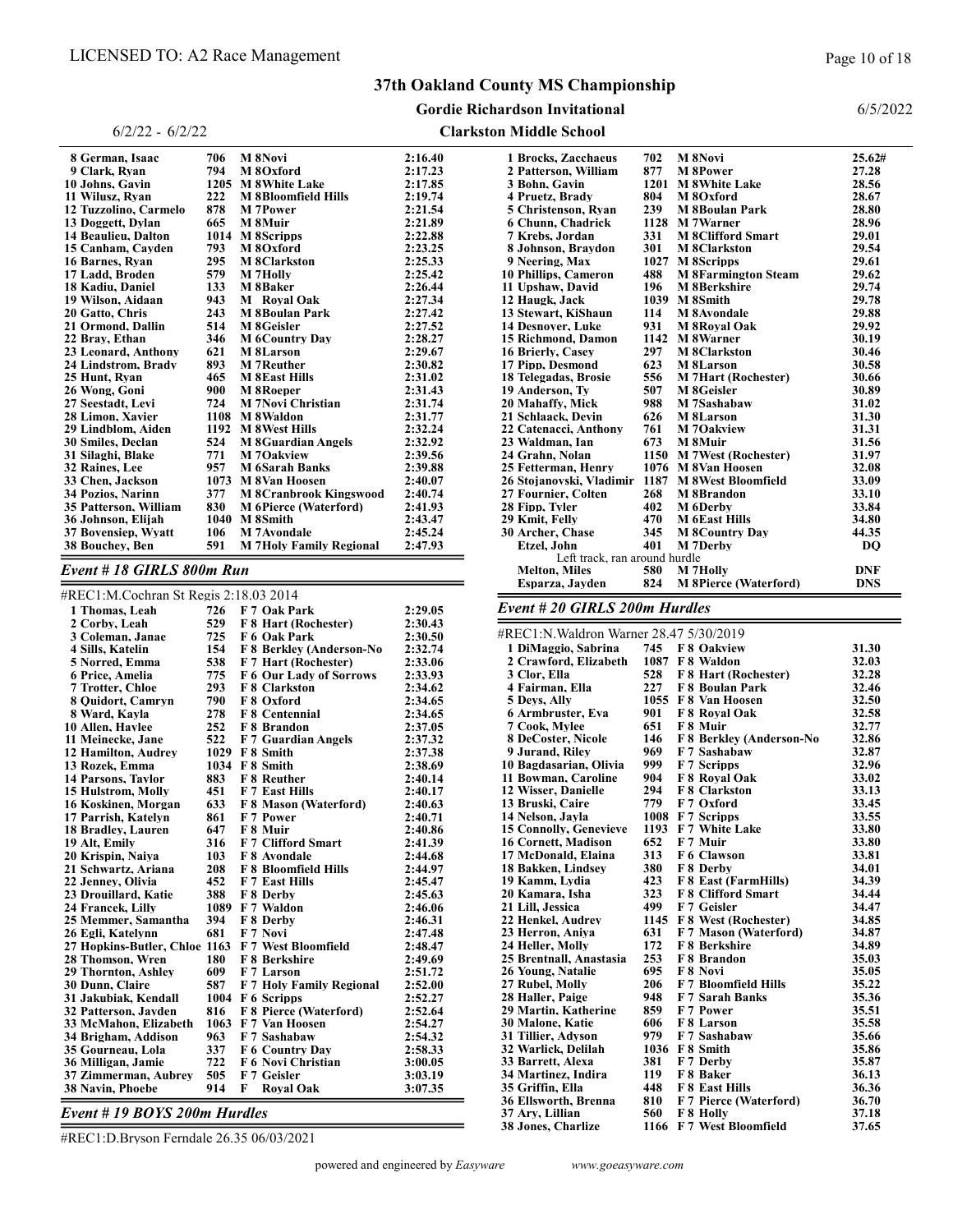Somerton, Eleanor 864 F 8 Power 38.01

## 37th Oakland County MS Championship

Gordie Richardson Invitational

#### 6/5/2022

#### 6/2/22 - 6/2/22

## Clarkston Middle School

| 40 Singleton, Ava                           | 343        | F 6 Country Day                                        | 38.18          |
|---------------------------------------------|------------|--------------------------------------------------------|----------------|
| Event # 21 BOYS 200m Dash                   |            |                                                        |                |
| #REC1:S.Perkins Pontiac 23.16 2014          |            |                                                        |                |
| <b>RESULTS OF FINALS</b>                    |            |                                                        |                |
| 1 Marks, AJ                                 | 439        | <b>M</b> 8East (FarmHills)                             | 23.54          |
| 2 Boman, Lukas                              | 296        | <b>M</b> 8Clarkston                                    | 24.72          |
| 3 Byers, Cross<br>4 Tobias, Weston          | 741        | 1018 M 8Scripps<br><b>M 80ak Valley</b>                | 24.90<br>24.95 |
| 5 Armbrustmacher, Ryle 182                  |            | M 8Berkshire                                           | 24.99          |
| 6 Hanson, Luke                              | 270        | M 8Brandon                                             | 25.00          |
| 7 Almsaddi, Jad                             | 213        | <b>M</b> 7Bloomfield Hills                             | 25.13          |
| 8 Seets. Geno                               | 643        | <b>M</b> 8Mason (Waterford)                            | 25.18          |
| 9 Wilcox, Anderson                          |            | 1155 M 8West (Rochester)                               | 25.21          |
| 10 James, Terrance<br>11 Whitlow, Kevin     | 942        | 1134 M 8Warner<br><b>M</b> 8Roval Oak                  | 25.29<br>25.30 |
| 12 Kopsch, Jack                             | 302        | <b>M</b> 8Clarkston                                    | 25.42          |
| 13 Faro, Gavin                              | 129        | M 8Baker                                               | 25.46          |
| 14 Agostinelli, Aiden                       | 542        | <b>M</b> 8Hart (Rochester)                             | 25.60          |
| 15 Williams, Derrick                        | 354        | <b>M</b> 8Country Day                                  | 25.84          |
| <b>RESULTS OF PRELIMS</b>                   |            |                                                        |                |
| 1 Marks, AJ                                 | 439        | <b>M</b> 8East (FarmHills)                             | 23.50          |
| 2 Boman, Lukas                              | 296        | <b>M</b> 8Clarkston                                    | 24.56          |
| 3 Byers, Cross<br>4 Hanson, Luke            | 270        | 1018 M 8Scripps                                        | 24.71<br>24.75 |
| 5 Rentie, Jamir                             | 440        | M 8Brandon<br><b>M</b> 7East (FarmHills)               | 24.86          |
| 6 Armbrustmacher, Ryle 182                  |            | M 8Berkshire                                           | 24.92          |
| 7 Almsaddi, Jad                             | 213        | <b>M</b> 7Bloomfield Hills                             | 24.94          |
| 8 Tobias, Weston                            | 741        | <b>M 80ak Valley</b>                                   | 25.08          |
| 9 James, Terrance                           |            | 1134 M 8Warner                                         | 25.10          |
| 10 Kopsch, Jack                             | 302        | <b>M</b> 8Clarkston                                    | 25.16          |
| 11 Wilcox, Anderson                         |            | 1155 M 8West (Rochester)                               | 25.35          |
| 12 Whitlow, Kevin                           | 942        | <b>M</b> 8Roval Oak                                    | 25.37          |
| 13 Faro, Gavin<br>14 Agostinelli, Aiden     | 129<br>542 | M 8Baker<br><b>M 8Hart (Rochester)</b>                 | 25.40<br>25.46 |
| 15 Seets, Geno                              | 643        | <b>M</b> 8Mason (Waterford)                            | 25.66          |
| 16 Williams, Derrick                        | 354        | <b>M</b> 8Country Day                                  | 25.77          |
| 17 Scott, Jordan                            |            | 1052 M 8Southfield Christian                           | 25.87          |
| 18 Gimple, Alex                             | 329        | <b>M</b> 8Clifford Smart                               | 25.93          |
| 19 Clayton, Malachi                         |            | 1170 M 7 West Bloomfield                               | 26.10          |
| 20 Bishop, Bo                               |            | 1200 M 8White Lake                                     | 26.15          |
| 21 Dawood, Cameron                          |            | 1075 M 8Van Hoosen                                     | 26.20          |
| 22 Vann, Jo'el<br>23 Banks, Christian       | 517        | M 7Geisler<br>1190 M 7West Hills                       | 26.29<br>26.29 |
| 24 Sanders, Gavin                           | 739        | <b>M 80ak Valley</b>                                   | 26.48          |
| 25 Johnson, Jacob                           | 216        | <b>M</b> 8Bloomfield Hills                             | 26.49          |
| 26 Sorvari, Jake                            |            | 1208 M 8White Lake                                     | 26.63          |
| 27 Robinette, Gavin                         | 831        | <b>M</b> 8Pierce (Waterford)                           | 26.67          |
| 28 French, Drew                             | 986        | M 7Sashabaw                                            | 26.67          |
| 29 Johnson, Patrick                         |            | 1041 M 8Smith                                          | 26.71          |
| 30 Cherian, Jacob                           | 703        | M 7Novi                                                | 26.79          |
| 31 Jordan, Tony<br><b>32 Prevost, Nolan</b> | 617<br>111 | M 8Larson<br><b>M</b> 7Avondale                        | 27.09<br>27.15 |
| 33 Burley, Dominic                          | 523        | <b>M 8Guardian Angels</b>                              | 27.31          |
| 34 Martins Mengele, Alex 408                |            | M 8Derby                                               | 27.31          |
| 35 Spanopoulos, Yianni                      | 353        | <b>M</b> 8Country Day                                  | 27.57          |
| 36 Schrader, Jacob                          | 670        | M 8Muir                                                | 27.79          |
| 37 Oury, C                                  | 250        | <b>M</b> 7Boulan Park                                  | 27.82          |
| 38 Kubiak, Nate                             | 578        | M 7Holly                                               | 28.00          |
| 39 Naseer, Uzair                            | 894        | <b>M</b> 8Reuther                                      | 28.12          |
| 40 Hu, Kenneth<br>41 Tagai, Brady           | 370<br>960 | <b>M 8Cranbrook Kingswood</b><br><b>M</b> 8Sarah Banks | 28.21<br>29.04 |
| 42 Oglesby, Ashton                          | 473        | <b>M 8East Hills</b>                                   | 29.28          |
| 43 Lohmeier, Chase                          | 1109       | M 7Waldon                                              | 29.34          |
| 44 Dawson, Vincent                          | 593        | <b>M</b> 7Holy Family Regional                         | 29.58          |

#### Event # 22 GIRLS 200m Dash

| #REC1:G.Jeffries East Hills 25.58 5/30/2019 |       |                      |       |
|---------------------------------------------|-------|----------------------|-------|
| RESULTS OF FINALS                           |       |                      |       |
| 1 Schiller, Sloane                          | 207   | F 8 Bloomfield Hills | 26.83 |
| 2 Cowles, Kynzee                            | 906 F | - Roval Oak          | 26.89 |
| 3 Washington-Perry, Jay 868 F 8 Power       |       |                      | 27.89 |
| 4 Clinton, Brooke                           | 650   | F 7 Muir             | 28.06 |

| 4 Goins, Lauren                                                                                                                                                                                                                                  |     |              | 169 F 8 Berkshire                                                                                                                                    | 28.06 |
|--------------------------------------------------------------------------------------------------------------------------------------------------------------------------------------------------------------------------------------------------|-----|--------------|------------------------------------------------------------------------------------------------------------------------------------------------------|-------|
| 4 Guine, Kaitlyn<br>7 Nweke, Blessing<br>8 Nosenthal, Carlyn<br>8 Nosenthal, Carlyn<br>19 Strausbaugh, Charlott 540<br>19 Strausbaugh, Charlott 540<br>19 Strausbaugh, Charlott 540<br>19 Strausbaugh, Charlott 540<br>19 Tenset (FarmHills)<br> |     |              |                                                                                                                                                      | 28.08 |
|                                                                                                                                                                                                                                                  |     |              |                                                                                                                                                      | 28.09 |
|                                                                                                                                                                                                                                                  |     |              |                                                                                                                                                      | 28.77 |
|                                                                                                                                                                                                                                                  |     |              |                                                                                                                                                      | 28.78 |
| 10 Jones, Kennedy                                                                                                                                                                                                                                |     |              |                                                                                                                                                      | 28.79 |
| 11 MacDonald, Ava                                                                                                                                                                                                                                |     |              | $1061$ F 8 Van Hoosen                                                                                                                                | 29.12 |
| 12 Fahy, Nyla                                                                                                                                                                                                                                    |     |              | 254 F 7 Brandon                                                                                                                                      | 29.21 |
| 13 Jajou, Analiese                                                                                                                                                                                                                               |     |              | 1030 F 8 Smith                                                                                                                                       | 29.78 |
| 14 Macker, Lauren                                                                                                                                                                                                                                |     |              | 786 F 8 Oxford                                                                                                                                       | 30.05 |
| 15 Ellsberry, Morgan                                                                                                                                                                                                                             |     |              | 1049 F 8 Southfield Christian                                                                                                                        | 30.61 |
| <b>RESULTS OF PRELIMS</b>                                                                                                                                                                                                                        |     |              |                                                                                                                                                      |       |
| 1 Cowles, Kynzee                                                                                                                                                                                                                                 | 906 | $\mathbf{F}$ | <b>Roval Oak</b>                                                                                                                                     | 26.69 |
|                                                                                                                                                                                                                                                  |     |              |                                                                                                                                                      | 26.88 |
| 1 Cowies, <b>Aylizec</b><br>2007 F 7 Oakview<br>3 Schiller. Sloane<br>4 Goins, Lauren<br>5 Washington-Perry, Jay 868 F 8 Power<br>6 Clinton, Brooke<br>650 F 7 Muir Charlester                                                                   |     |              |                                                                                                                                                      | 27.01 |
|                                                                                                                                                                                                                                                  |     |              |                                                                                                                                                      | 27.37 |
|                                                                                                                                                                                                                                                  |     |              |                                                                                                                                                      | 27.53 |
|                                                                                                                                                                                                                                                  |     |              |                                                                                                                                                      | 27.97 |
| 7 Bothe, Kaitlyn                                                                                                                                                                                                                                 |     |              | 650 F 7 Muir<br>1144 F 8 West (Rochester)                                                                                                            | 28.07 |
|                                                                                                                                                                                                                                                  |     |              |                                                                                                                                                      |       |
| 8 Strausbaugh, Charlott 540 F 8 Hart (Rochester)                                                                                                                                                                                                 |     |              |                                                                                                                                                      | 28.13 |
| 9 Nweke, Blessing                                                                                                                                                                                                                                |     |              | 151 F 8 Berkley (Anderson-No<br>176 F 8 Berkshire                                                                                                    | 28.14 |
| 10 Rosenthal, Carlv                                                                                                                                                                                                                              |     |              |                                                                                                                                                      | 28.45 |
| 11 MacDonald, Ava                                                                                                                                                                                                                                |     |              | 1061 F 8 Van Hoosen                                                                                                                                  | 28.55 |
| 12 Jones, Kennedy                                                                                                                                                                                                                                |     |              | 421 F 7 East (FarmHills)                                                                                                                             | 28.66 |
| 13 Ellsberry, Morgan                                                                                                                                                                                                                             |     |              | 1049 F 8 Southfield Christian                                                                                                                        | 28.96 |
| 14 Fahy, Nyla                                                                                                                                                                                                                                    |     |              | 254 F 7 Brandon                                                                                                                                      | 29.16 |
| 15 Macker, Lauren                                                                                                                                                                                                                                | 786 |              | F 8 Oxford                                                                                                                                           | 29.20 |
| 16 Jajou, Analiese                                                                                                                                                                                                                               |     |              | 1030 F 8 Smith                                                                                                                                       | 29.26 |
| 17 Brudenell, Kennedy                                                                                                                                                                                                                            |     |              | 224 F 8 Boulan Park                                                                                                                                  | 29.26 |
| 18 Kalhorn, Olivia                                                                                                                                                                                                                               |     |              | 1196 F 8 White Lake                                                                                                                                  | 29.46 |
| 19 Glass, Arabella                                                                                                                                                                                                                               |     |              | 629 F 8 Mason (Waterford)                                                                                                                            | 29.60 |
| 20 Zellman, Alyssa                                                                                                                                                                                                                               |     |              | 696 F 8 Novi<br>882 F 7 Reuther                                                                                                                      | 29.69 |
| 21 Morgan, Imani                                                                                                                                                                                                                                 |     |              |                                                                                                                                                      | 29.70 |
| 22 Butki, Kayla                                                                                                                                                                                                                                  |     |              | 281 F 8 Clarkston<br>494 F 8 Geisler                                                                                                                 | 29.72 |
| 23 Havard, Kira                                                                                                                                                                                                                                  |     |              |                                                                                                                                                      | 29.77 |
| 24 Nelson, Jayla                                                                                                                                                                                                                                 |     |              | 1008 F 7 Scripps                                                                                                                                     | 29.87 |
| 25 David, Delaney                                                                                                                                                                                                                                |     |              | 318 F 8 Clifford Smart                                                                                                                               | 29.89 |
| 26 Curry, Sidney                                                                                                                                                                                                                                 |     |              |                                                                                                                                                      | 30.17 |
| 27 Geary, Christian                                                                                                                                                                                                                              |     |              | 945 F 7 Sarah Banks<br>479 F 8 Farmington Steam<br>1165 F 8 West Bloomfield                                                                          | 30.29 |
| 28 Jackson, Jayla                                                                                                                                                                                                                                |     |              |                                                                                                                                                      | 30.45 |
| 29 Kallivayalil, Layla                                                                                                                                                                                                                           |     |              | 453 F 8 East Hills                                                                                                                                   | 30.46 |
| 30 Bowman, Gabrielle                                                                                                                                                                                                                             |     |              |                                                                                                                                                      | 30.47 |
| 31 Garcia, Chloe                                                                                                                                                                                                                                 |     |              | 837 F 8 Pontiac<br>603 F 8 Larson<br>520 F 8 Guardian Angels                                                                                         | 30.64 |
| 32 Cerne, Kennedy                                                                                                                                                                                                                                |     |              |                                                                                                                                                      | 30.68 |
|                                                                                                                                                                                                                                                  |     |              | 118 F 7 Baker                                                                                                                                        |       |
| 33 Ivezaj, Jozie                                                                                                                                                                                                                                 |     |              | 480 F 7 Farmington Steam                                                                                                                             | 30.69 |
| 34 Greener, Teagan                                                                                                                                                                                                                               |     |              | 1095 F 7 Waldon                                                                                                                                      | 30.85 |
| 35 Ruby, Swatosh                                                                                                                                                                                                                                 |     |              |                                                                                                                                                      | 30.86 |
| 36 Saparia, Krisha                                                                                                                                                                                                                               |     |              |                                                                                                                                                      | 31.12 |
| 37 Kruppe, Alexandra                                                                                                                                                                                                                             |     |              |                                                                                                                                                      | 31.24 |
| 38 Champagne, Laney                                                                                                                                                                                                                              |     |              |                                                                                                                                                      | 31.33 |
| 39 Geering, Emily                                                                                                                                                                                                                                |     |              |                                                                                                                                                      | 31.76 |
| 40 Grebinski, Addison                                                                                                                                                                                                                            |     |              | 1953<br>1955 – F. B. Boulan Park<br>1965 – F. B. Schabaw<br>1965 – F. 7 Sashabaw<br>1965 – F. 8 Holly<br>1976 – F. Sashabaw<br>1987 – F. Country Day | 32.28 |
| 41 Bongiorno, Bridget                                                                                                                                                                                                                            | 383 |              | F 8 Derby                                                                                                                                            | 32.36 |
|                                                                                                                                                                                                                                                  |     |              |                                                                                                                                                      |       |

#### Event # 23 BOYS 3200m Run

| # REC1:Ben Hill Roval Oak 9:52.43 2011 |      |                            |          |  |  |  |
|----------------------------------------|------|----------------------------|----------|--|--|--|
| 1 O'Rourke, Kyle                       | 667  | M 8Muir                    | 10:14.92 |  |  |  |
| 2 Sesti, Brendan                       | 309  | <b>M</b> 8Clarkston        | 10:51.17 |  |  |  |
| 3 Clark. Rvan                          | 794  | M 8Oxford                  | 10:53.66 |  |  |  |
| 4 Washburn, Brock                      | 557  | <b>M</b> 8Hart (Rochester) | 10:54.10 |  |  |  |
| 5 Schroeder, Isaiah                    | 716  | M 8Novi                    | 10:54.62 |  |  |  |
| 6 Beaubien, Bastien                    | 662  | M 8Muir                    | 11:00.03 |  |  |  |
| 7 Rickard, Owen                        | 162  | M 7Berkley (Anderson-No    | 11:14.43 |  |  |  |
| 8 Houvener, Max                        | 766  | <b>M</b> 80akview          | 11:15.13 |  |  |  |
| 9 Carson, Chase                        | 730  | <b>M</b> 70ak Vallev       | 11:19.46 |  |  |  |
| 10 Tisch. Gavin                        | 516  | M 8Geisler                 | 11:19.90 |  |  |  |
| 11 Hunt. Collin                        | 464  | <b>M</b> 6East Hills       | 11:21.98 |  |  |  |
| 12 Martin, Owen                        | 135  | M 7Baker                   | 11:27.77 |  |  |  |
| 13 Baldwin. Noah                       | 399  | M 6Derby                   | 11:29.81 |  |  |  |
| 14 Hamilton, Alex                      | 1132 | <b>M</b> 8Warner           | 11:30.17 |  |  |  |
| 15 Dao, Liam                           | 930  | <b>M 8Roval Oak</b>        | 11:30.85 |  |  |  |
| 16 Light, Joev                         | 248  | <b>M</b> 8Boulan Park      | 11:36.75 |  |  |  |
| 17 Hartzell. Teddy                     | 186  | M 6Berkshire               | 11:51.01 |  |  |  |
| 18 Robison, Blake                      | 993  | M 7Sashabaw                | 11:54.09 |  |  |  |
| 19 Songer, Jack                        | 112  | M 6 Avondale               | 11:54.67 |  |  |  |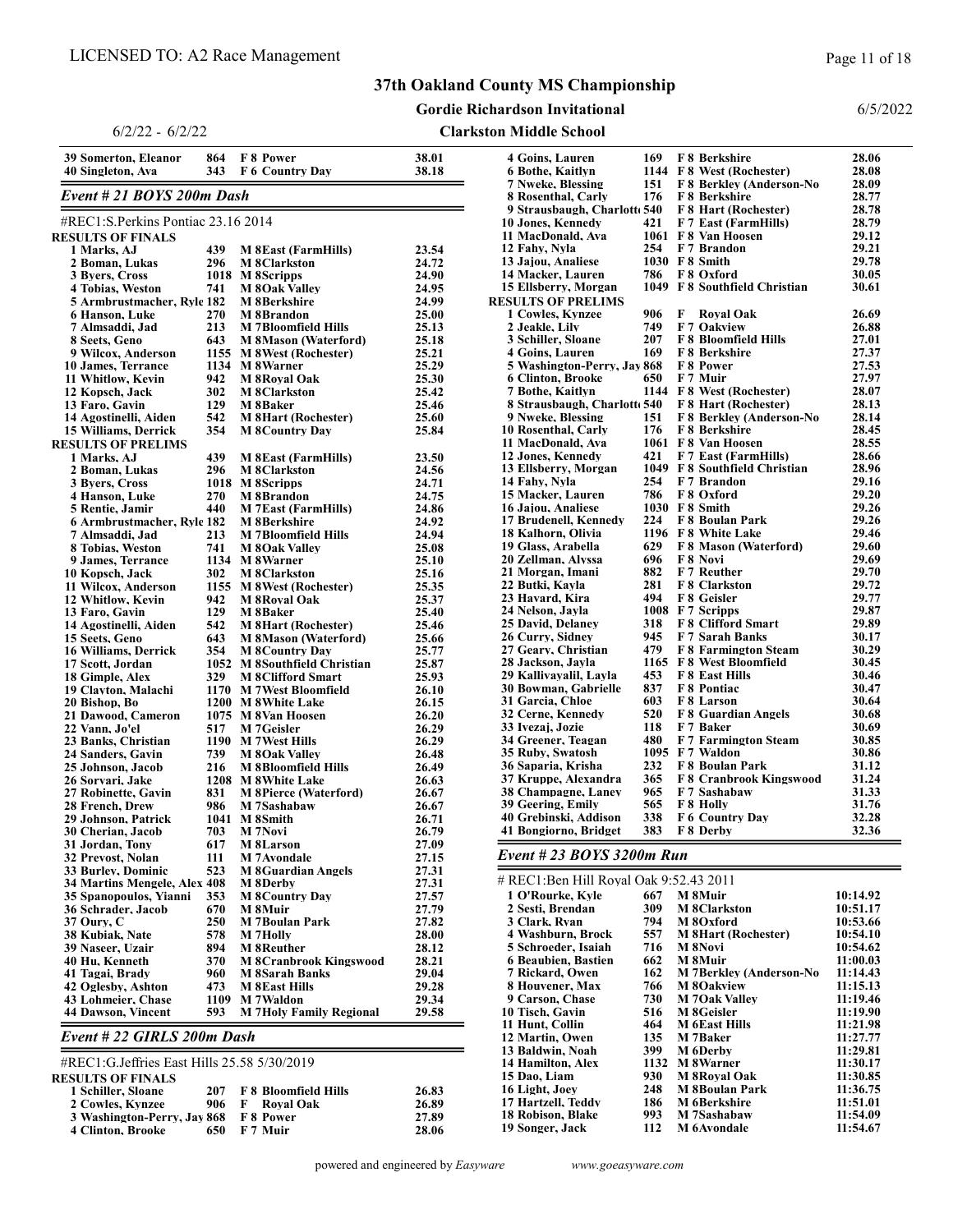### Clarkston Middle School Gordie Richardson Invitational

#### 6/2/22 - 6/2/22

| 20 Brown, Zac     | 572 | M 8Hollv                  | 11:56.61 |
|-------------------|-----|---------------------------|----------|
| 21 Hoppesch, Jack | 511 | <b>M</b> 8Geisler         | 12:07.17 |
| 22 Whiting. Perry |     | 836 M 8Pierce (Waterford) | 12:08.12 |
| 23 Sam. Travis    |     | 895 M 8 Reuther           | 12:09.92 |
| 24 McGee. Zach    |     | 1026 M 7Scripps           | 12:10.67 |
| 25 Boone. Matt    |     | 1072 M 7Van Hoosen        | 12:14.75 |

#### Event # 24 GIRLS 3200m Run

| #REC1:L.Cook West (Rochester) 11:22.13 06/03/2021 |      |                               |          |  |  |  |
|---------------------------------------------------|------|-------------------------------|----------|--|--|--|
| 1 Broyles, Jillian                                | 648  | F 7 Muir                      | 12:08.65 |  |  |  |
| 2 Lopez, Linda                                    | 751  | F 7 Oakview                   | 12:26.68 |  |  |  |
| 3 Dovle, Emma                                     | 319  | <b>F8</b> Clifford Smart      | 12:31.99 |  |  |  |
| 4 Anderson, Liliana                               | 1085 | F 7 Waldon                    | 12:33.20 |  |  |  |
| 5 Corby, Leah                                     | 529  | <b>F 8 Hart (Rochester)</b>   | 12:38.01 |  |  |  |
| <b>6 Cavataio, Lily</b>                           | 600  | <b>F8</b> Larson              | 12:40.19 |  |  |  |
| 7 Kim. Grace                                      | 774  | <b>F8 Our Lady of Sorrows</b> | 12:40.64 |  |  |  |
| 8 Demore, Samantha                                | 680  | F 7 Novi                      | 12:43.38 |  |  |  |
| 9 Byrne, Devon                                    | 561  | F 7 Holly                     | 12:54.74 |  |  |  |
| 10 Fischer, Sydney                                | 286  | <b>F8</b> Clarkston           | 12:57.82 |  |  |  |
| 11 Byrne, Taylor                                  | 562  | F 7 Holly                     | 12:59.23 |  |  |  |
| 12 Rohda, Paige                                   | 153  | F 6 Berkley (Anderson-No      | 13:04.07 |  |  |  |
| 13 Sweet, Paityn                                  | 978  | F 7 Sashabaw                  | 13:14.79 |  |  |  |
| 14 Pletzer, Maya                                  | 655  | F 7 Muir                      | 13:16.47 |  |  |  |
| 15 Benavides, Sophia                              | 164  | F 7 Berkshire                 | 13:30.59 |  |  |  |
| 16 Fox. Aubrev                                    | 783  | F 7 Oxford                    | 13:31.93 |  |  |  |
| 17 Verellen, Isabelle                             | 1198 | <b>F7</b> White Lake          | 13:40.25 |  |  |  |
| 18 Bolanos, Montserrat                            | 382  | F 6 Derby                     | 13:50.57 |  |  |  |
| 19 Rao, Advika                                    |      | 1010 F 6 Scripps              | 13:55.87 |  |  |  |
| 20 Parsons, Taylor                                | 883  | <b>F8</b> Reuther             | 13:58.18 |  |  |  |
| 21 Jahn. Antonia                                  | 856  | F 8 Power                     | 14:15.66 |  |  |  |
| 22 VanHaerents, Lucy                              | 918  | F 8 Royal Oak                 | 14:16.75 |  |  |  |
| 23 Pilal. Claire                                  | 817  | F 7 Pierce (Waterford)        | 14:43.86 |  |  |  |
| 24 Godek, Faith                                   | 1117 | F 7 Warner                    | 14:54.22 |  |  |  |

## Event # 25 BOYS 4x400m Relay

| # REC1: Warner 3:46.27 2017          |                      |         |
|--------------------------------------|----------------------|---------|
| (L.Gilliam/T.Bartell/T.King/D.Tatum) |                      |         |
| 1 Novi A                             | M Novi               | 3:50.84 |
| Reeves II, Timothy 8                 | Barkas, Gabriel 8    |         |
| Pall, Nathan 8                       | German, Isaac 8      |         |
| 8<br>Saripalli, S                    | Osborne, Cooper 8    |         |
| 2 Oxford A                           | M Oxford             | 3:51.39 |
| Canham, Cayden 8                     | Pepi, Justo 8        |         |
| Pruetz, Brady 8                      | Myers, Gregory 8     |         |
| 3 Van Hoosen A                       | <b>M</b> Van Hoosen  | 3:58.64 |
| Fetterman, Henry 8                   | Lee, Juhyung 7       |         |
| Sangalang, Tristan 7                 | Dawood, Cameron 8    |         |
| Goettles, Jessie 8                   | Sanikone, Leo 8      |         |
| Craft, Max 7                         |                      |         |
| 4 Sashabaw A                         | M Sashabaw           | 4:02.96 |
| Riddle, Kiernan 7                    | Childs, Wendell 7    |         |
| Morgan, Alexander 7                  | Mahaffy, Mick 7      |         |
| Wasilk, Smith 7                      |                      |         |
| 5 Oakview A                          | <b>M</b> Oakview     | 4:03.43 |
| Rohlfing, Quinton 8                  | Farmer, Will 8       |         |
| Lako, Ben 8                          | Houvener, Max 8      |         |
| Negri, Austin 8                      | Hall, Jackson 7      |         |
| <b>6 Clarkston A</b>                 | <b>M</b> Clarkston   | 4:04.74 |
| Gifford, Ryan 8                      | Miller, Mason 8      |         |
| Mansour, Gabe 8                      | O'Neill, Aidan 8     |         |
| 7 Holly A                            | M Holly              | 4:06.93 |
| Rose, Cooper 8                       | Heikka, Cole 6       |         |
| Melton, Miles 7                      | DuBreuil, Remy 8     |         |
| Searles, Elliot 7                    |                      |         |
| 8 East Hills A                       | <b>M</b> East Hills  | 4:07.02 |
| Foote, Jaxon 8                       | Hunt, Ryan 8         |         |
| Mason, Da'Ron 8                      | Johnson, Zechariah 8 |         |
| Takach, Kyle 8                       | Staten, Lanceton 7   |         |
|                                      |                      |         |

| Egyed, Zakary 8<br>Abouaziz, Chris 8 |   | Tuzzolino, Carn<br>Howell, Jon 8 |
|--------------------------------------|---|----------------------------------|
| 0 Avondale A                         |   | M Avondale                       |
| Gilbert, Jackson 8                   |   | Cicchella, Will 8                |
| Prevost, Nolan 7                     |   | Stephens, Collir                 |
| Hall, KamRyn 6                       |   |                                  |
| 1 Oak Valley A                       | M | <b>Oak Valley</b>                |
| Sanchez, Colin 7                     |   | Palazzolo, C                     |
| Johnston-Thompson, 8                 |   | Hogle, Noah 8                    |
| 2 Bloomfield Hills A                 | М | <b>Bloomfield Hills</b>          |
| Snyder, Bryant 8                     |   | Harst, Drew 8                    |
| Wilusz, Ryan 8                       |   | Rice, Russell 8                  |
| Mufarreh, Amir 8                     |   |                                  |
| 3 Clifford Smart A                   |   | <b>M</b> Clifford Smart          |
| Sedlock, Danny 7                     |   | Gammerath, Fin                   |
| Staron, Matthew 8                    |   | Krebs, Jordan 8                  |
| 4 Smith A                            | М | <b>Smith</b>                     |
| Johnson, Elijah 8                    |   | Reese, Ryder 8                   |
| Sobotka, Jack 8                      |   | Johnson, Patrick                 |
| 5 Muir A                             | М | Muir                             |
| Doggett, Dylan 8                     |   | Krusinski, Davi                  |
| Bottomley, Jamie 8                   |   | Waldman, Ian 8                   |
| Schrader, Jacob 8                    |   | Pike, Noah 8                     |
| 6 Baker A                            | М | <b>Baker</b>                     |
| Conrad, Grayson 8                    |   | Diaz, Miguel 8                   |
| Baraiac, Evan 8                      |   | Piggot, Nathan 8                 |
| Berryhill, Nathan 8                  |   | Svoboda, Andy                    |
| 7 West Bloomfield A                  |   | <b>M</b> West Bloomfield         |
| Morton, Zack 8                       |   | Jude, Draquel 8                  |
| Stojanovski, B<br>8                  |   | Stojanovski, V                   |
| Geiser, Kyle 8                       |   |                                  |
| 8 Brandon A                          | М | <b>Brandon</b>                   |
| Aquilina, Cooper 8                   |   | Watton, Damian                   |
| Zoch, Andrew 8                       |   | Hylton, Jacob 8                  |
| Webster, Evan 8                      |   | Heverly, Bryce &                 |
| 9 Royal Oak A                        | М | <b>Roval Oak</b>                 |
| Schroeder, Lucas 7                   |   | Johnson, Javien                  |
| Dalton, Liam 8                       |   | Soper, Simon 7                   |
| 0 Pierce (Waterford) A               | М | <b>Pierce (Waterford</b>         |
| Dorcey, Matthew 8                    |   | Stern, Jacob 8                   |
| Stauffer, Logan 8                    |   | Norwoood, Syla                   |
| Verhey, Daniel 8                     |   |                                  |
| 1 East (FarmHills) A                 | M | <b>East (FarmHills)</b>          |
| Shearer, Cole 8                      |   | Bray, Connor 7                   |
| Majcher, Jonathan 7                  |   | Brink, Brady 8                   |
| Brink, Connor 6                      |   | Rroku, Paolo 8                   |
| <b>Berkshire A</b>                   | М | <b>Berkshire</b>                 |
| Wall, Alex 8                         |   | Walgren, Grahai                  |
| Reed, Julian 7                       |   | LaVictor, Aiden                  |
| Moon, Connor 6                       |   |                                  |

### Page 12 of 18

| Egyed, Zakary 8         |   | Tuzzolino, Carmelo 7      |         |
|-------------------------|---|---------------------------|---------|
| Abouaziz, Chris 8       |   | Howell, Jon 8             |         |
| 10 Avondale A           |   | M Avondale                | 4:10.47 |
| Gilbert, Jackson 8      |   | Cicchella, Will 8         |         |
| Prevost, Nolan 7        |   | Stephens, Collin 8        |         |
| Hall, KamRyn 6          |   |                           |         |
| 11 Oak Valley A         |   | <b>M</b> Oak Vallev       | 4:10.58 |
| Sanchez, Colin 7        |   | 7<br>Palazzolo, C         |         |
| Johnston-Thompson, 8    |   | Hogle, Noah 8             |         |
| 12 Bloomfield Hills A   | M | <b>Bloomfield Hills</b>   | 4:10.63 |
| Snyder, Bryant 8        |   | Harst, Drew 8             |         |
| Wilusz, Ryan 8          |   | Rice, Russell 8           |         |
| Mufarreh, Amir 8        |   |                           |         |
| 13 Clifford Smart A     |   | <b>M</b> Clifford Smart   | 4:12.05 |
| Sedlock, Danny 7        |   | Gammerath, Finn 8         |         |
| Staron, Matthew 8       |   | Krebs, Jordan 8           |         |
| 14 Smith A              | M | <b>Smith</b>              | 4:12.22 |
| Johnson, Elijah 8       |   | Reese, Ryder 8            |         |
| Sobotka, Jack 8         |   | Johnson, Patrick 8        |         |
| 15 Muir A               |   | M Muir                    | 4:12.94 |
| Doggett, Dylan 8        |   | Krusinski, David 8        |         |
| Bottomley, Jamie 8      |   | Waldman, Ian 8            |         |
| Schrader, Jacob 8       |   | Pike, Noah 8              |         |
| 16 Baker A              |   | M Baker                   | 4:13.99 |
| Conrad, Grayson 8       |   | Diaz, Miguel 8            |         |
| Baraiac, Evan 8         |   | Piggot, Nathan 8          |         |
| Berryhill, Nathan 8     |   | Svoboda, Andy 7           |         |
| 17 West Bloomfield A    |   | M West Bloomfield         | 4:14.73 |
| Morton, Zack 8          |   | Jude, Draquel 8           |         |
| Stojanovski, B<br>8     |   | Stojanovski, V<br>8       |         |
| Geiser, Kyle 8          |   |                           |         |
| 18 Brandon A            | M | <b>Brandon</b>            | 4:16.23 |
| Aquilina, Cooper 8      |   | Watton, Damian 8          |         |
| Zoch, Andrew 8          |   | Hylton, Jacob 8           |         |
| Webster, Evan 8         |   | Heverly, Bryce 8          |         |
| 19 Roval Oak A          | M | <b>Roval Oak</b>          | 4:16.77 |
| Schroeder, Lucas 7      |   | Johnson, Javien 8         |         |
| Dalton, Liam 8          |   | Soper, Simon 7            |         |
| 20 Pierce (Waterford) A | M | Pierce (Waterford)        | 4:30.97 |
| Dorcey, Matthew 8       |   | Stern, Jacob 8            |         |
| Stauffer, Logan 8       |   | Norwoood, Sylar 7         |         |
| Verhey, Daniel 8        |   |                           |         |
| 21 East (FarmHills) A   |   | <b>M</b> East (FarmHills) | 4:46.15 |
| Shearer, Cole 8         |   | Bray, Connor 7            |         |
| Majcher, Jonathan 7     |   | Brink, Brady 8            |         |
| Brink, Connor 6         |   | Rroku, Paolo 8            |         |
| <b>Berkshire A</b>      | M | <b>Berkshire</b>          | DO      |
| Wall, Alex 8            |   | Walgren, Graham 8         |         |
| Reed, Julian 7          |   | LaVictor, Aiden 8         |         |
| Moon, Connor 6          |   |                           |         |
| baton                   |   |                           |         |
|                         |   |                           |         |

9 Power A M Power 4:07.22

#### Event # 26 GIRLS 4x400m Relay

| # REC1: Oxford 4:16.78 2018               |   |                          |         |
|-------------------------------------------|---|--------------------------|---------|
| (O.Makarewicz/A.Lester/A.Kuhl/O.Drobnich) |   |                          |         |
| 1 Hart (Rochester) A                      | F | <b>Hart (Rochester)</b>  | 4:24.07 |
| Cesa, Elle 7                              |   | Norred, Emma 7           |         |
| Clor, Ella 8                              |   | Doka, Allison 8          |         |
| 2 Derby A<br>Zimmer, Ava 8                | F | Derby<br>Guffey, Hazel 7 | 4:30.84 |
| Bush, Adele 8                             |   | Dennis, Lylah 7          |         |
| Yandora, Claire 6                         |   | Drouillard, Emma 6       |         |
| 3 Boulan Park A                           | F | <b>Boulan Park</b>       | 4:34.89 |
| Gaul, Sabrina 8                           |   | Worrell, Kaylee 7        |         |
| Powell, Megan 8                           |   | Edoff, Vivian 8          |         |
| Sentilkumar, R                            |   |                          |         |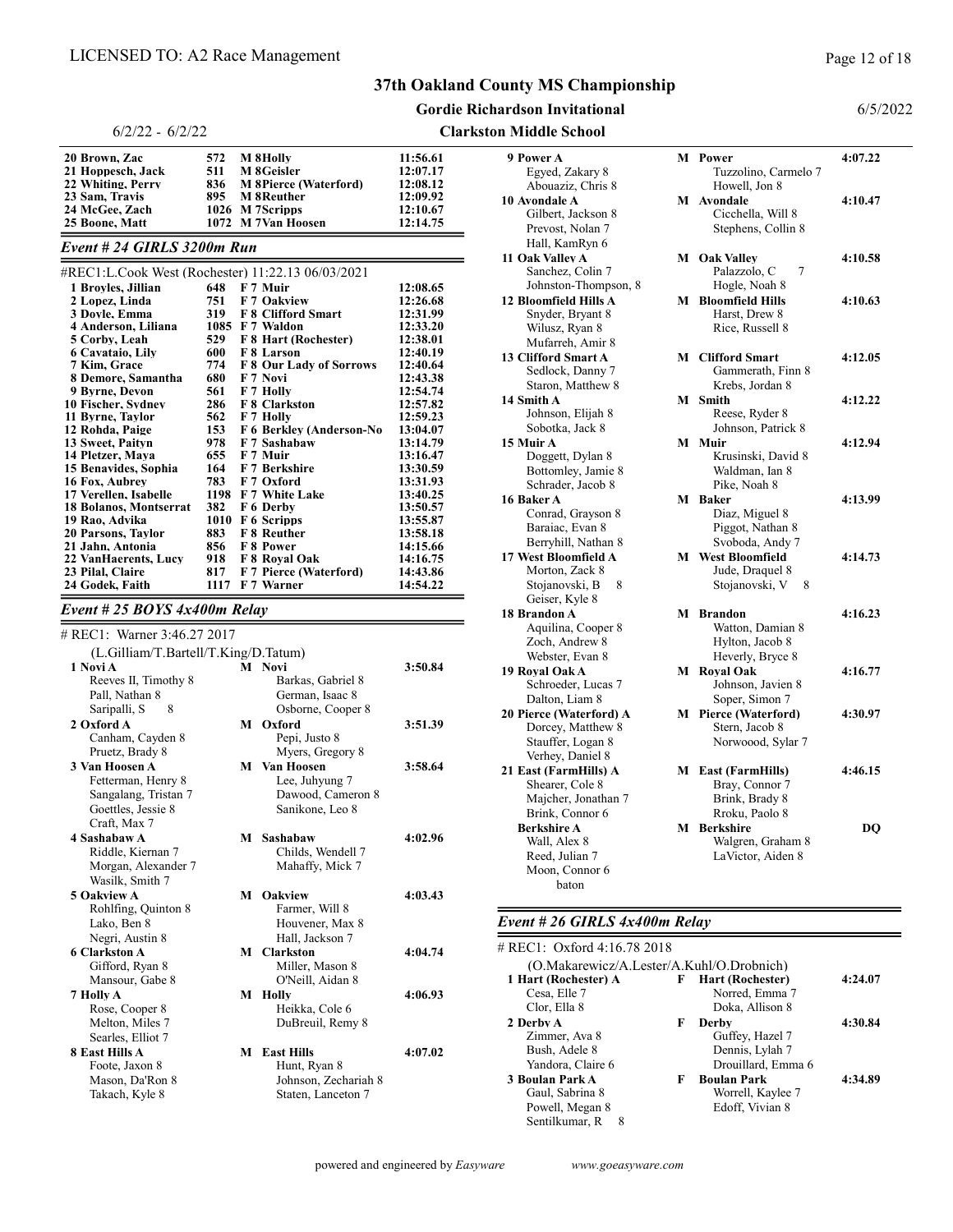6/2/22 - 6/2/22

### 37th Oakland County MS Championship

Gordie Richardson Invitational

#### Clarkston Middle School

| 4 Oxford A                                 | F | Oxford                                     | 4:35.19 | <b>Berkshire A</b>                          |            | <b>Berkshire</b><br>F                                    | <b>DO</b>              |
|--------------------------------------------|---|--------------------------------------------|---------|---------------------------------------------|------------|----------------------------------------------------------|------------------------|
| Owens, Sierra 8                            |   | Lewis, Siena 7                             |         | Roy, Jacey 8                                |            | Sickinger, Katelyn 8                                     |                        |
| Rayner, Eva 8                              |   | Bailey, Vivian 8                           |         | Handzel, Olivia 7                           |            | Pepper, Mallory 7                                        |                        |
| 5 Clarkston A                              | F | <b>Clarkston</b>                           | 4:36.65 | Heller, Jillian 7                           |            |                                                          |                        |
| Butki, Kayla 8                             |   | - 8<br>De Hesselle, A                      |         | out of exchange zone Rob                    |            |                                                          |                        |
| Golub, Kylie 8                             |   | Trotter, Chloe 8                           |         | Event # 27 BOYS Long Jump                   |            |                                                          |                        |
| <b>6 Oakview A</b><br>Redmon, Addison 7    | F | <b>Oakview</b><br>Redmon, Mikaela 8        | 4:36.77 |                                             |            |                                                          |                        |
| Lopez, Linda 7                             |   | Gleason, Lydia 7                           |         | #REC1:S.Perkins Pontiac 19'11.75" 1994      |            |                                                          |                        |
| Donnelly, Julia 7                          |   | Colquitt, Greta 6                          |         | 1 Reeves II, Timothy                        | 714        | M 8Novi                                                  | 18'10.25"              |
| 7 East Hills A                             | F | <b>East Hills</b>                          | 4:37.80 | 2 Cintron, Maliky                           | 298        | <b>M</b> 8Clarkston                                      | 18'00.00"              |
| Popov, Sloane 8                            |   | Howland, Avery 8                           |         | 3 Williams, Colton<br>4 Meehan, Luke        | 312<br>735 | <b>M</b> 8Clarkston<br><b>M 80ak Valley</b>              | 17'10.00"<br>17'06.00" |
| Voeffray, Katelyn 8                        |   | Kallivayalil, L 8                          |         | 5 Robinette, Gavin                          | 831        | <b>M</b> 8Pierce (Waterford)                             | 16'11.00"              |
| Varghese, Ava 7                            |   | Le, Liana 7                                |         | 6 Whitlow, Kevin                            | 942        | <b>M</b> 8 Royal Oak                                     | 16'06.75"              |
| 8 Roval Oak A                              | F | <b>Royal Oak</b>                           | 4:39.81 | 7 Cox, Brendan                              |            | 1102 M 8 Waldon                                          | 16'05.75"              |
| Richter, Isabelle 8                        |   | MacDonald, Anna                            |         | 8 Reese, Ryder                              |            | 1044 M 8Smith                                            | 16'05.50"              |
| Wyman, Aiyana                              |   | Armbruster, Eva 8                          |         | 9 Fedell, Jack<br>10 Findlay, Donovin       | 704        | M 8Novi<br>1021 M 8Scripps                               | 16'04.75"<br>16'02.75" |
| Viggiano, Emma 8                           |   | Petrowski, Olivia                          |         | 11 White, Brandon                           | 674        | M 8Muir                                                  | 16'01.50"              |
| 9 Bloomfield Hills A                       | F | <b>Bloomfield Hills</b>                    | 4:41.20 | 12 Gonzales, Jabin                          |            | 1178 M 7 West Bloomfield                                 | 16'00.25"              |
| Brodsky, Olivia 7<br>Rubel, Molly 7        |   | Buekers, Samantha 8<br>Herr, Addison 8     |         | 13 Johnston-Thompson, C 734                 |            | <b>M</b> 80ak Valley                                     | 15'11.00"              |
| Keiper, Violet 7                           |   | Schwartz, Ariana 8                         |         | 14 Clavton, Malachi                         |            | 1170 M 7 West Bloomfield                                 | 15'10.25"              |
| 10 Van Hoosen A                            | F | <b>Van Hoosen</b>                          | 4:41.37 | 15 Chunn, Chadrick<br>16 Mason, Da'Ron      | 471        | 1128 M 7 Warner<br><b>M</b> 8East Hills                  | 15'09.50"<br>15'09.25" |
| Moran, Eden 8                              |   | Orlowski, Maya 8                           |         | 17 Brisch, Braden                           | 954        | <b>M</b> 7Sarah Banks                                    | 15'08.00"              |
| Muir, Morgan 8                             |   | Wiemels, Emma 7                            |         | 18 Sirard, Mason                            | 553        | <b>M</b> 7Hart (Rochester)                               | 15'07.25"              |
| Kranz, Brooke 8                            |   | Levitt, Daniella 8                         |         | 19 Morgan, Alexander                        | 989        | M 7Sashabaw                                              | 15'05.00"              |
| Lewis, Jorja 7                             |   | Smith, Kylie 8                             |         | 20 White, Devin                             | 518        | M 8 Geisler                                              | 15'04.75"              |
| 11 Muir A                                  | F | Muir                                       | 4:43.09 | 21 McLoughlin, Gavin<br>22 Lehner, Trevor   | 409<br>874 | M 7Derby<br><b>M</b> 8Power                              | 15'03.25"<br>15'02.00" |
| Yount, Elsa 8                              |   | Suser, Gwen 8                              |         | 23 Gilbert, Jackson                         | 108        | <b>M</b> 8 Avondale                                      | 15'00.00"              |
| Charder, Ashlyn 7                          |   | Cook, Mylee 8                              |         | 24 Green, Demarcus                          | 826        | <b>M</b> 7Pierce (Waterford)                             | 14'07.25"              |
| Schrader, Olivia 6                         |   | Rosinski-Wright, C 8                       |         | 25 Wilusz, Ryan                             | 222        | <b>M</b> 8Bloomfield Hills                               | 14'07.00"              |
| 12 Holly A<br>Ladd, Allie 7                | F | Holly<br>Byrne, Devon 7                    | 4:43.46 | 26 Jung, Jonathan                           | 247        | <b>M</b> 8Boulan Park                                    | 14'06.50"              |
| Allen, Bailey 7                            |   | Gagnon, Alexa 8                            |         | 27 Sosnoski, Jackson<br>28 Lindstrom, Brady | 627<br>893 | M 8Larson<br><b>M</b> 7 Reuther                          | 14'03.75"<br>13'11.00" |
| Byrne, Taylor 7                            |   |                                            |         | 29 Ross, Malcom                             | 441        | <b>M</b> 7East (FarmHills)                               | 13'07.00"              |
| 13 Clifford Smart A                        | F | <b>Clifford Smart</b>                      | 4:44.10 | 30 Adams, Anderson                          | 760        | <b>M</b> 70akview                                        | 13'05.50"              |
| Alt, Emily 7                               |   | Kamara, Isha 8                             |         | 31 Searles, Elliot                          | 584        | M 7Holly                                                 | 13'05.25"              |
| Knight, Reese 7                            |   | Mountain, Reese 6                          |         | 32 Diaz, Miguel                             | 128        | M 8Baker                                                 | 12'04.25"              |
| Hunter, Morgan 6                           |   |                                            |         | 33 Tillman, Myles                           | 195        | M 8 Berkshire                                            | 10'10.75"              |
| 14 Waldon A                                | F | Waldon                                     | 4:44.45 | Event #28 GIRLS Long Jump                   |            |                                                          |                        |
| 8<br>Crawford, E                           |   | Fedorinchik, Nadia 8                       |         |                                             |            |                                                          |                        |
| Francek, Lilly 7                           |   | Chapp, Maya 8                              |         | #REC1:A.Heinzman Avondale 17'02.00" 2001    |            |                                                          |                        |
| Russell, Kaylin 8                          |   |                                            |         | 1 Armstrong, Isabelle<br>2 Rosenberg, Emily | 676<br>367 | F 8 Novi                                                 | 16'03.50"              |
| 15 East (FarmHills) A<br>Anderson, Layla 6 | F | <b>East (FarmHills)</b><br>Thomas, Grace 6 | 4:47.93 | 3 Liu, Annie                                |            | F 7 Cranbrook Kingswood 15'04.00"<br>1060 F 7 Van Hoosen | 14'09.75"              |
| Iacoban, Alex 7                            |   | Kamm, Lydia 8                              |         | 4 Floros, Amelia                            | 287        | F 8 Clarkston                                            | 14'07.00"              |
| Gjokaj, Leila 8                            |   | Ryntz, Kylee 8                             |         | 5 Bagdasarian, Olivia                       | 999        | F 7 Scripps                                              | 14'00.00"              |
| 16 Mason (Waterford) A                     | F | <b>Mason</b> (Waterford)                   | 4:51.49 | 6 Gibb, Juliet                              | 773        | <b>F8 Our Lady of Sorrows</b>                            | 13'10.00"              |
| Jenkinson, Lydia 7                         |   | Srocyznski, Megan 6                        |         | 8 Carlson, Grace<br>7 Maternowski, Olivia   | 743        | F 8 Oakview<br>635 F 8 Mason (Waterford)                 | 13'09.50"<br>13'09.50" |
| Gower, Mia 6                               |   | Wright, Mia 8                              |         | 9 McDevitt, Mylee                           | 787        | F 8 Oxford                                               | 13'07.50"              |
| Lee, Ava 8                                 |   |                                            |         | 10 Green, Isabel                            | 653        | F 7 Muir                                                 | 13'07.00"              |
| 17 Brandon A                               | F | <b>Brandon</b>                             | 4:51.77 | 11 Thomas, Layla                            | 758        | F 8 Oakview                                              | 13'06.50"              |
| Rizzo, Ella 7                              |   | Harris, Kaeley 7                           |         | 12 Tolbert, Dallas                          | 898        | F 7 Roeper                                               | 13'06.00"              |
| Allen, Haylee 8                            |   | Hernandez-Galvan, 7                        |         | 13 Price, Amelia                            | 775<br>389 | F 6 Our Lady of Sorrows                                  | 13'03.25"<br>12'07.75" |
| McKinney, Evelyn 7                         |   |                                            |         | 14 Guffey, Hazel<br>15 Slekovich, Madisvn   | 863        | F 7 Derby<br>F 7 Power                                   | 12'07.50"              |
| 18 Power A<br>Bilderback, Maika 7          | F | Power<br>Daniels, Riley 6                  | 5:01.86 | 16 Glass, Arabella                          | 629        | F 8 Mason (Waterford)                                    | 12'07.00"              |
| Mohr, Emma 7                               |   | Martin, Katherine 7                        |         | 17 Guglielmini, Giulia                      |            | 1189 F 8 West Hills                                      | 12'06.75"              |
| Hill, Layla 7                              |   | Magner, Kierra 8                           |         | 17 Geisler, Sierra                          | 946        | F 8 Sarah Banks                                          | 12'06.75"              |
| 19 Pierce (Waterford) A                    | F | <b>Pierce (Waterford)</b>                  | 5:08.05 | 19 Cornett, Madison<br>20 Piotrowski, Maddy | 652<br>607 | F 7 Muir<br>F 8 Larson                                   | 12'06.00"<br>12'05.25" |
| Miracle, Sofia 6                           |   | Dixon, Audrie 8                            |         | 21 Noonan, Makenna                          | 501        | F 8 Geisler                                              | 12'04.75"              |
| Ellsworth, Brenna 7                        |   | Toy, Kathleen 7                            |         | 22 Champagne, Lanev                         | 965        | F 7 Sashabaw                                             | 12'03.25"              |
| Shepard, Lindesy 7                         |   |                                            |         | 23 Li, Angela                               | 229        | <b>F7 Boulan Park</b>                                    | 12'02.75"              |
| 20 Sashabaw A                              | F | Sashabaw                                   | 5:16.59 | 24 Musachio, Sienna                         | 588        | F 7 Holy Family Regional                                 | 12'02.50"              |
| Walker, Allie 7                            |   | McMurray, Ana 7                            |         | 25 Ivezaj, Jozie                            | 118<br>105 | F 7 Baker<br>F 7 Avondale                                | 12'02.00"              |
| McMurray, Emery 7                          |   | DeGrendel, Avery 7                         |         | 26 McClellan, Sasha<br>27 Pagel, Gisella    | 455        | F 8 East Hills                                           | 12'01.00"<br>11'09.25" |
| Brown, Lainey 7                            |   |                                            |         | 28 Powell, Naomi                            | 570        | F 7 Holly                                                | 11'07.75"              |
|                                            |   |                                            |         | 29 Hall, Londyn                             |            | 1161 F 8 West Bloomfield                                 | 11'07.00"              |
|                                            |   |                                            |         | 30 Benda, Sophia                            | 902        | <b>F</b> Royal Oak                                       | 11'06.00"              |

6/5/2022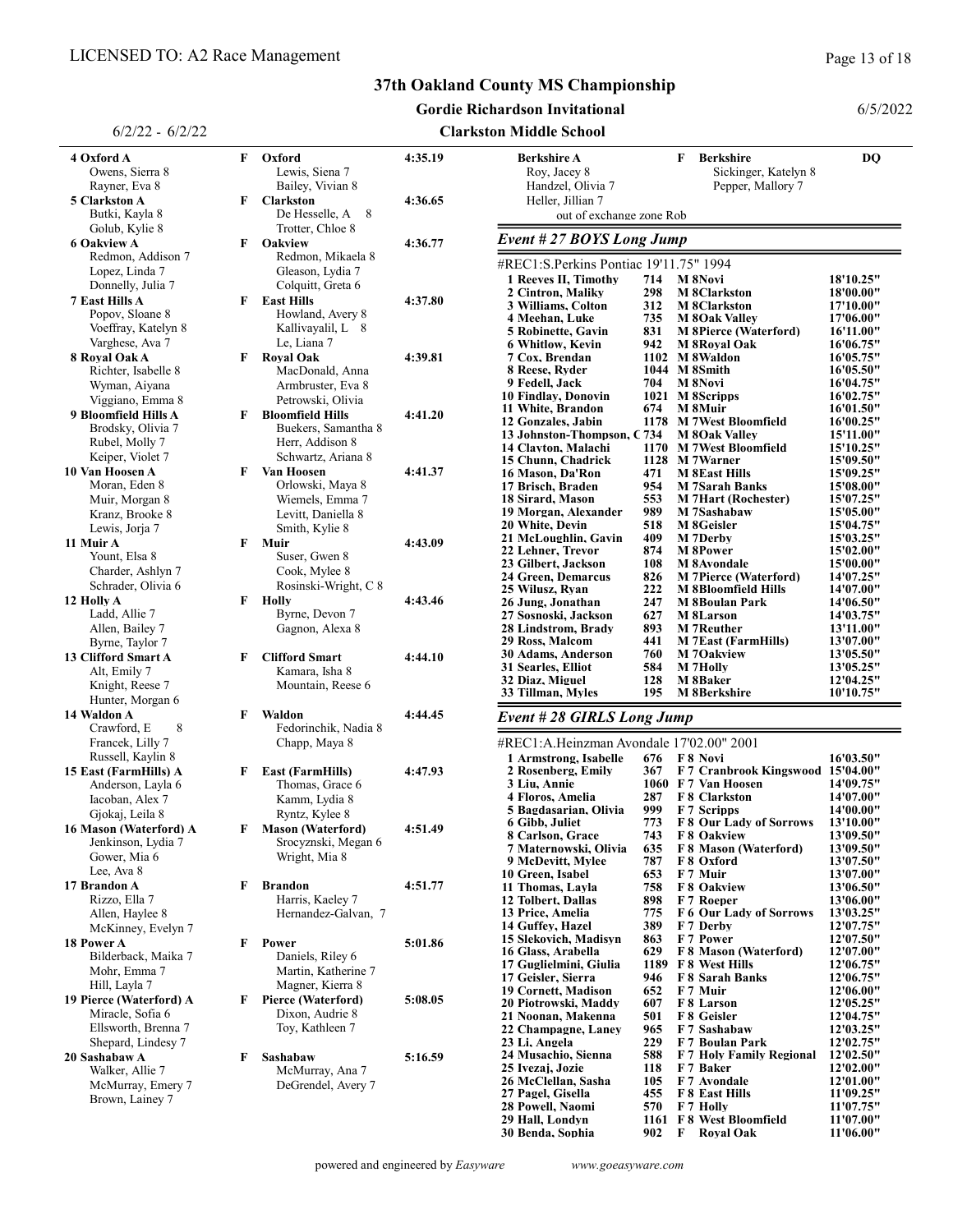Gordie Richardson Invitational

#### 6/2/22 - 6/2/22

| 31 Russell, Kavlin |      | 1096 F 8 Waldon          | 11'03.25" |
|--------------------|------|--------------------------|-----------|
| 32 Thomas. Kvra    | 693  | F 8 Novi                 | 11'00.50" |
| 33 Geering. Emilv  | 565. | F 8 Holly                | 11'00.00" |
| 34 Rvntz. Kvlee    |      | 424 F 8 East (FarmHills) | 10'11.25" |
| 35 Morales. Magalv |      | 537 F 7 Hart (Rochester) | 10'09.75" |
| 36 Kutinskv. Leah  | 173  | – F 7 Berkshire          | 10'03.75" |

#### Event # 29 BOYS Shot Put

| #REC1:B.Ottney Boulan Park 50'03.50" 1995 |      |                                |           |  |  |
|-------------------------------------------|------|--------------------------------|-----------|--|--|
| 1 Neumann. Andre                          | 736  | <b>M</b> 80ak Vallev           | 43'00.00" |  |  |
| 2 Gasior. Gavin                           | 185  | <b>M</b> 8Berkshire            | 39'11.00" |  |  |
| 3 Heitsch, Paxton                         | 872  | <b>M</b> 8Power                | 39'11.00" |  |  |
| 4 Walker, Jelani                          | 728  | <b>M</b> 80ak Park             | 39'05.75" |  |  |
| 5 Frimpong, Kwaku                         | 1176 | <b>M</b> 8West Bloomfield      | 39'04.50" |  |  |
| <b>6 Mansour, Gabe</b>                    | 304  | <b>M</b> 8Clarkston            | 37'02.00" |  |  |
| 7 Moore, Eliiah                           | 1138 | <b>M</b> 6Warner               | 35'07.00" |  |  |
| 8 Borges, Craig                           | 663  | M 8Muir                        | 35'01.50" |  |  |
| 9 Dunlap, Andrew                          | 615  | <b>M</b> 8Larson               | 33'09.25" |  |  |
| 10 Frantz, Nick                           | 763  | <b>M</b> 80akview              | 33'06.50" |  |  |
| 11 Brown, Bryce                           | 843  | <b>M</b> 8Pontiac              | 33'03.75" |  |  |
| 12 Flowers, Kamerin                       | 956  | <b>M</b> 6Sarah Banks          | 33'02.75" |  |  |
| 13 Heverly, Bryce                         | 271  | <b>M</b> 8Brandon              | 32'06.00" |  |  |
| 14 Wojtasiuk, Viktor                      | 558  | <b>M 8Hart (Rochester)</b>     | 32'03.50" |  |  |
| 15 Gillespie, Cameron                     | 1037 | <b>M</b> 8Smith                | 32'03.25" |  |  |
| 16 Borrero, Javden                        | 1015 | <b>M</b> 8Scripps              | 32'00.00" |  |  |
| 17 Pozzi-Mondeau, Hunte 641               |      | <b>M</b> 8Mason (Waterford)    | 31'08.00" |  |  |
| 18 Montlouis, Jalen                       | 709  | M 7Novi                        | 31'07.50" |  |  |
| 19 Spanopoulos, Yianni                    | 353  | <b>M 8Country Day</b>          | 31'06.50" |  |  |
| 20 Ryan, Aidan                            | 805  | M 70xford                      | 31'05.50" |  |  |
| 21 Burtraw, Blake                         | 592  | <b>M 8Holy Family Regional</b> | 31'00.50" |  |  |
| 22 Garcia, Axxel                          | 845  | <b>M</b> 8Pontiac              | 31'00.00" |  |  |
| 23 Brown, Connor                          | 508  | M 7Geisler                     | 30'06.50" |  |  |
| 24 Nijayaraghavian, Kesh 249              |      | <b>M</b> 7Boulan Park          | 29'09.50" |  |  |
| 25 Jones, Jeremiah                        | 110  | <b>M</b> 8 Avondale            | 29'05.50" |  |  |
| 26 Rodriguez, Zacari                      | 937  | <b>M</b> Royal Oak             | 28'08.00" |  |  |
| 27 Estmond, Ruell                         | 158  | M 7Berkley (Anderson-No        | 27'07.75" |  |  |
| 28 Kruger, Maxwell                        | 405  | M 8Derby                       | 27'02.50" |  |  |
| 29 Goetz. Will                            | 130  | M 7Baker                       | 27'01.50" |  |  |
| 30 Naksho, Abrahim                        | 472  | <b>M 8East Hills</b>           | 26'09.00" |  |  |
| 31 Rice, Roman                            | 582  | M 6Holly                       | 26'04.00" |  |  |
| 32 Brown, Aiden                           | 432  | <b>M 8East (FarmHills)</b>     | 26'00.50" |  |  |
|                                           |      |                                |           |  |  |

# Event # 30 GIRLS Shot Put

| #REC1:V.Pallett East 42'08.00" 6/2/2016 |      |                                 |           |  |  |
|-----------------------------------------|------|---------------------------------|-----------|--|--|
| 1 Cook. Diamond                         | 1047 | <b>F8</b> Southfield Christian  | 32'01.50" |  |  |
| 2 Veeder, Kara                          | 1012 | F 7 Scripps                     | 31'08.75" |  |  |
| 3 Tuite, Autumn                         | 155  | <b>F 8 Berkley (Anderson-No</b> | 31'08.50" |  |  |
| 4 Adkins, Emily                         | 998  | F 7 Scripps                     | 31'06.00" |  |  |
| 5 Bartz, Aydia                          | 962  | F 7 Sashabaw                    | 31'01.50" |  |  |
| 6 Williams, Kelsev                      | 1199 | F 7 White Lake                  | 30'10.50" |  |  |
| <b>7 Taylor, Eloise</b>                 | 234  | <b>F8 Boulan Park</b>           | 30'05.75" |  |  |
| 8 Davis, Lauryn                         | 491  | F 7 Geisler                     | 30'05.00" |  |  |
| 9 Geisler, Sierra                       | 946  | <b>F8 Sarah Banks</b>           | 29'06.25" |  |  |
| 10 Shorter, Emma                        | 756  | F 7 Oakview                     | 29'03.75" |  |  |
| 11 Hess, Amanda                         | 521  | <b>F8 Guardian Angels</b>       | 29'03.50" |  |  |
| 12 Baillie, Kennedy                     | 279  | <b>F8</b> Clarkston             | 28'10.50" |  |  |
| 13 Ryan, Kylee                          | 657  | F 8 Muir                        | 28'07.00" |  |  |
| 14 Cavalloro, Lola                      | 478  | <b>F8 Farmington Steam</b>      | 28'02.50" |  |  |
| 15 O'Connor, Tegan                      | 788  | F 8 Oxford                      | 27'10.00" |  |  |
| 16 Munoz, Gabriela                      | 913  | <b>F8 Roval Oak</b>             | 27'09.50" |  |  |
| <b>17 Sowles, Izzv</b>                  | 261  | F 7 Brandon                     | 27'07.00" |  |  |
| 18 Dobrzynski, Sydney                   | 531  | F 7 Hart (Rochester)            | 27'03.50" |  |  |
| 19 Ryan, Ellyson                        | 977  | F 7 Sashabaw                    | 26'11.50" |  |  |
| 20 Swinger, Tessa                       | 426  | <b>F 8 East (FarmHills)</b>     | 26'11.00" |  |  |
| 21 Dominguez, Mia                       | 116  | F 8 Baker                       | 26'10.00" |  |  |
| 22 Armstrong, Rylee                     | 1158 | F 6 West Bloomfield             | 26'06.50" |  |  |
| 23 Fritzsching. Tarvn                   | 602  | <b>F8</b> Larson                | 26'04.50" |  |  |
| 24 Park. Jeanne                         |      | 1031 F 8 Smith                  | 26'00.00" |  |  |
| 25 Berkaw. Brvnn                        | 165  | F 7 Berkshire                   | 24'10.50" |  |  |
| 26 Ruthenberg, Josephine 395            |      | F 8 Derby                       | 24'06.50" |  |  |
| 27 Hernandez. Briana                    | 1091 | F 8 Waldon                      | 23'11.00" |  |  |
| 28 Moore, Adlin                         | 569  | F 7 Holly                       | 23'04.50" |  |  |
| 29 Patil, Mrunmayee                     | 690  | F 8 Novi                        | 23'02.00" |  |  |
| 30 Friedmann, Max                       | 852  | <b>F8 Power</b>                 | 21'11.00" |  |  |
|                                         |      |                                 |           |  |  |

#### 6/5/2022

## Clarkston Middle School

| 31 Wilson, Sophia<br>32 Sebastian, Gwen<br>33 Wilson, Svanne<br>34 Gaston, Karis |      | 841 F 8 Pontiac<br>1068 F 7 Van Hoosen<br>842 F 8 Pontiac<br>361 F 6 Cranbrook Kingswood 18'04.00" | 21'05.50"<br>20'04.50"<br>19'06.00" |
|----------------------------------------------------------------------------------|------|----------------------------------------------------------------------------------------------------|-------------------------------------|
| Pagel. Gisella                                                                   | 455. | <b>F8 East Hills</b>                                                                               | NM                                  |

#### Event # 31 BOYS High Jump

| #REC1:E.Knight Coolidge 5'11.00" 1994   |      |                            |           |  |  |
|-----------------------------------------|------|----------------------------|-----------|--|--|
| @REC2:C.Faison East Hills 5'11.00" 2001 |      |                            |           |  |  |
| & REC3: Ysef Robinson Madison 5'11.00"  |      |                            |           |  |  |
| % REC4: Justin Santana Pierce 5'11.00"  |      |                            |           |  |  |
| 1 Williams, Derrick                     | 354  | <b>M 8Country Day</b>      | 5'07.00"  |  |  |
| 2 Sorvari, Jake                         | 1208 | <b>M 8White Lake</b>       | 5'06.00"  |  |  |
| 3 Lillard, Drelen                       | 708  | M 8Novi                    | 5'04.00"  |  |  |
| 4 Butcher, Austin                       | 1017 | <b>M</b> 8Scripps          | 5'04.00"  |  |  |
| 5 Skatzka, Hunter                       | 672  | <b>M</b> 8Muir             | 5'04.00"  |  |  |
| 6 Tobias, Weston                        | 741  | <b>M 8Oak Valley</b>       | 5'03.00"  |  |  |
| 7 Garrison, Hunter                      | 314  | <b>M</b> 7Clawson          | 5'03.00"  |  |  |
| 8 Travis, Carmelo                       | 115  | M 8 Avondale               | 5'02.00"  |  |  |
| 9 Stewart, KiShaun                      | 114  | <b>M</b> 8 Avondale        | 5'00.00"  |  |  |
| 9 Harma, Jeffrey                        | 891  | <b>M</b> 8 Reuther         | 5'00.00"  |  |  |
| 11 Majcher, Jonathan                    | 438  | <b>M</b> 7East (FarmHills) | 4'10.00"  |  |  |
| 11 Meehan, Luke                         | 735  | <b>M 8Oak Valley</b>       | 4'10.00"  |  |  |
| 11 Cox, Brendan                         | 1102 | M 8Waldon                  | 4'10.00"  |  |  |
| 11 Havnes, Bruce                        | 1180 | <b>M 8West Bloomfield</b>  | 4'10.00"  |  |  |
| 11 Harris, Steven                       | 1038 | M 8Smith                   | 4'10.00"  |  |  |
| 11 Hall, Jackson                        | 764  | M 70akview                 | 4'10.00"  |  |  |
| 11 Horvath, Jack                        | 246  | <b>M</b> 8Boulan Park      | 4'10.00"  |  |  |
| Richardson, David                       | 307  | <b>M</b> 8Clarkston        | <b>NM</b> |  |  |
| French, Drew                            | 986  | M 7Sashabaw                | NM        |  |  |
| <b>Smiles, Declan</b>                   | 524  | <b>M 8Guardian Angels</b>  | NM        |  |  |
| <b>Kittenger, Emilio</b>                | 549  | <b>M</b> 8Hart (Rochester) | NM        |  |  |
| <b>Gillens</b> , Duane                  | 796  | M 7Oxford                  | NM        |  |  |
| <b>Browning, Baylor</b>                 | 927  | <b>M</b> Roval Oak         | NM        |  |  |
| Latra. Will                             | 1136 | <b>M</b> 6Warner           | NM        |  |  |
| <b>Ball. Wyatt</b>                      | 183  | M 6Berkshire               | NM        |  |  |
| Foote, Jaxon                            | 462  | <b>M 8East Hills</b>       | NM        |  |  |
| Clear-Ellis, Mahlan                     | 509  | M 6Geisler                 | NM        |  |  |
| Ulrich. Brandon                         | 961  | <b>M</b> 7Sarah Banks      | NM        |  |  |
| <b>Hylton</b> , Jacob                   | 273  | M 8Brandon                 | NM        |  |  |
| <b>Bray, Connor</b>                     | 429  | <b>M</b> 7East (FarmHills) | <b>NM</b> |  |  |
| Apahidean, Tobv                         | 611  | <b>M</b> 8Larson           | <b>NM</b> |  |  |
| Palazzolo, Emerv                        | 1081 | <b>M 7Van Hoosen</b>       | <b>NM</b> |  |  |

#### Event # 32 GIRLS High Jump

| #REC1:K.Anderson Walnut Creek 5'02.00" 5/30/2019 |            |             |                               |           |  |
|--------------------------------------------------|------------|-------------|-------------------------------|-----------|--|
| 1 Heller, Molly                                  | 172        |             | <b>F8</b> Berkshire           | 4'11.00"  |  |
| 2 Sickinger, Katelvn                             | 178        |             | F 8 Berkshire                 | 4'10.00"  |  |
| 3 Carlson, Grace                                 | 743        |             | F 8 Oakview                   | 4'09.00"  |  |
| 4 Berkemeier, Helen                              | 416        |             | F 7 East (FarmHills)          | 4'08.00"  |  |
| 6 Redmon, Mikaela                                | 754        |             | <b>F8 Oakview</b>             | 4'08.00"  |  |
| 5 Cuthbertson, Emily                             | 530        |             | <b>F 8 Hart (Rochester)</b>   | 4'08.00"  |  |
| 9 Yount, Elsa                                    | 661        | F 8 Muir    |                               | 4'06.00"  |  |
| 7 Nicholson, Morgan                              | 973        |             | F 7 Sashabaw                  | 4'06.00"  |  |
| 9 Rosenberg, Emily                               | 367        |             | <b>F7 Cranbrook Kingswood</b> | 4'06.00"  |  |
| 7 Haller, Paige                                  | 948        |             | <b>F7 Sarah Banks</b>         | 4'06.00"  |  |
| 9 Richter, Isabelle                              | 916        |             | F 8 Roval Oak                 | 4'06.00"  |  |
| 12 Gibb, Juliet                                  | 773        |             | <b>F8 Our Lady of Sorrows</b> | 4'04.00"  |  |
| 12 Noonan, Makenna                               | 501        | F 8 Geisler |                               | 4'04.00"  |  |
| 12 Kendall, Abigail                              | 880        |             | F 7 Reuther                   | 4'04.00"  |  |
| 12 Hibbs, Rachel                                 | 853        | F 7 Power   |                               | 4'04.00"  |  |
| 12 Brown, Jenna                                  | <b>280</b> |             | <b>F8</b> Clarkston           | 4'04.00"  |  |
| 17 Moore, Adlin                                  | 569        | F 7 Holly   |                               | 4'02.00"  |  |
| 17 Hall, Germani                                 | 838        |             | F 7 Pontiac                   | 4'02.00"  |  |
| 17 Murrav. Nadia                                 | 1066       |             | F 8 Van Hoosen                | 4'02.00"  |  |
| 17 Page, Sophia                                  | 589        |             | F 7 Holy Family Regional      | 4'02.00"  |  |
| Socha, Elaina                                    | 459        |             | F 8 East Hills                | NM        |  |
| Hafner, Kathleen Clar 481                        |            |             | <b>F8 Farmington Steam</b>    | NM        |  |
| Datsko, Kate                                     | 781        | F 8 Oxford  |                               | NM        |  |
| <b>Russell, Kavlin</b>                           |            |             | 1096 F 8 Waldon               | NM        |  |
| Hopkins-Butler, Tiara 1164 F 8 West Bloomfield   |            |             |                               | NM        |  |
| Parab, Aavushi                                   | <b>230</b> |             | <b>F8 Boulan Park</b>         | <b>NM</b> |  |
| Hartke, Sydney                                   | 682        | F 7 Novi    |                               | NΜ        |  |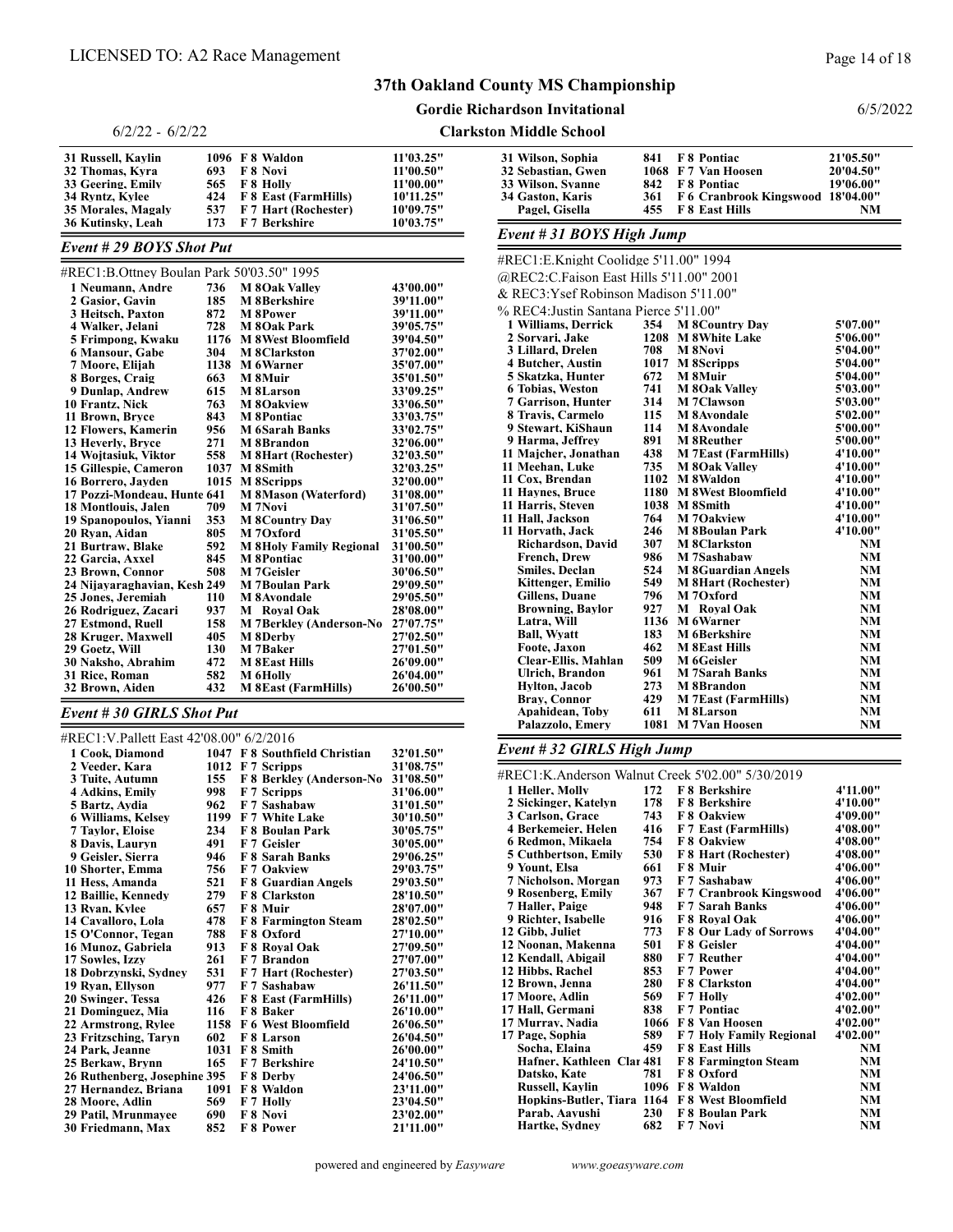6/5/2022

## Clarkston Middle School Gordie Richardson Invitational 37th Oakland County MS Championship

6/2/22 - 6/2/22

Strozier, K'Nyeah 1035 F 8 Smith NM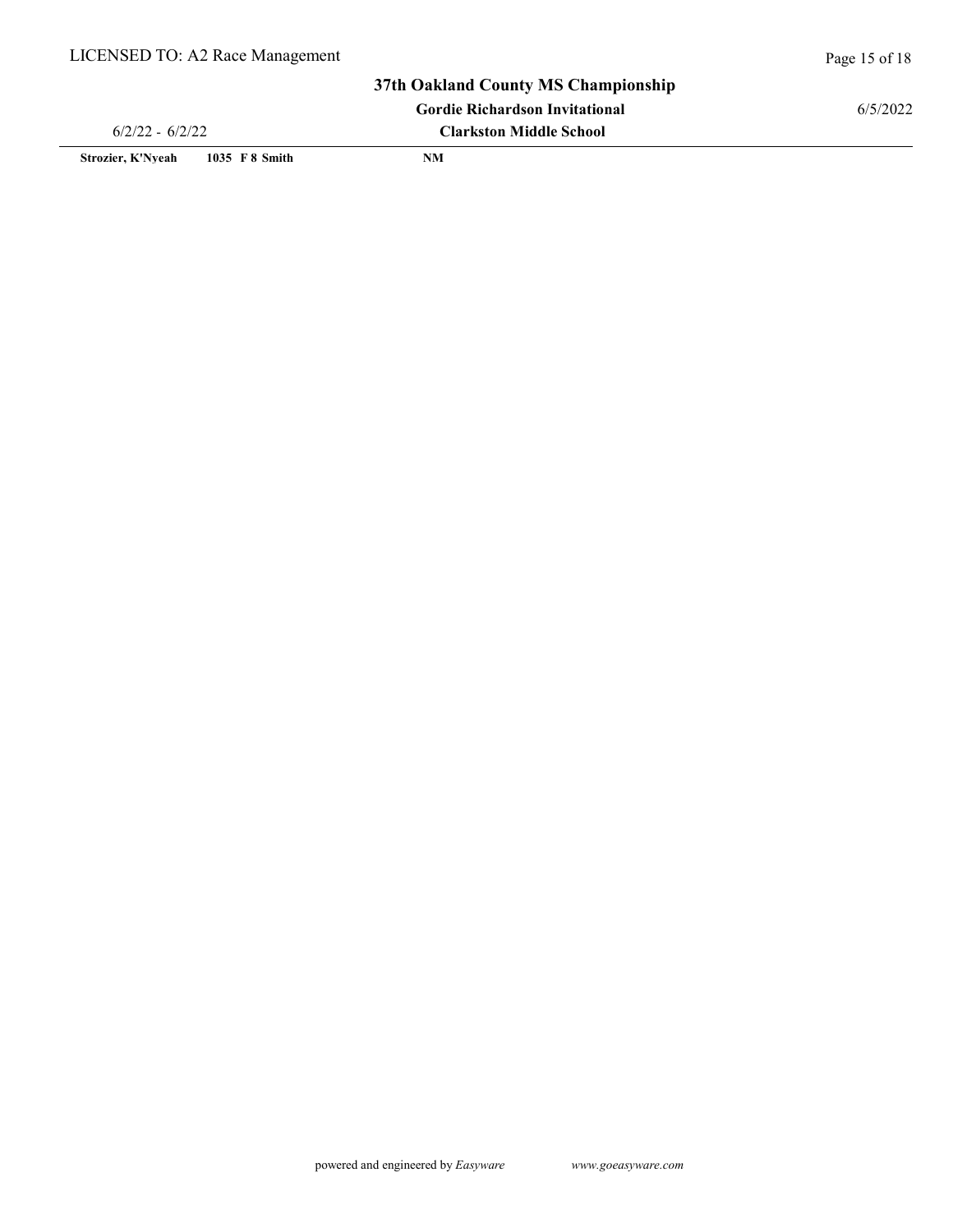## Clarkston Middle School Gordie Richardson Invitational 37th Oakland County MS Championship

6/2/22 - 6/2/22

6/5/2022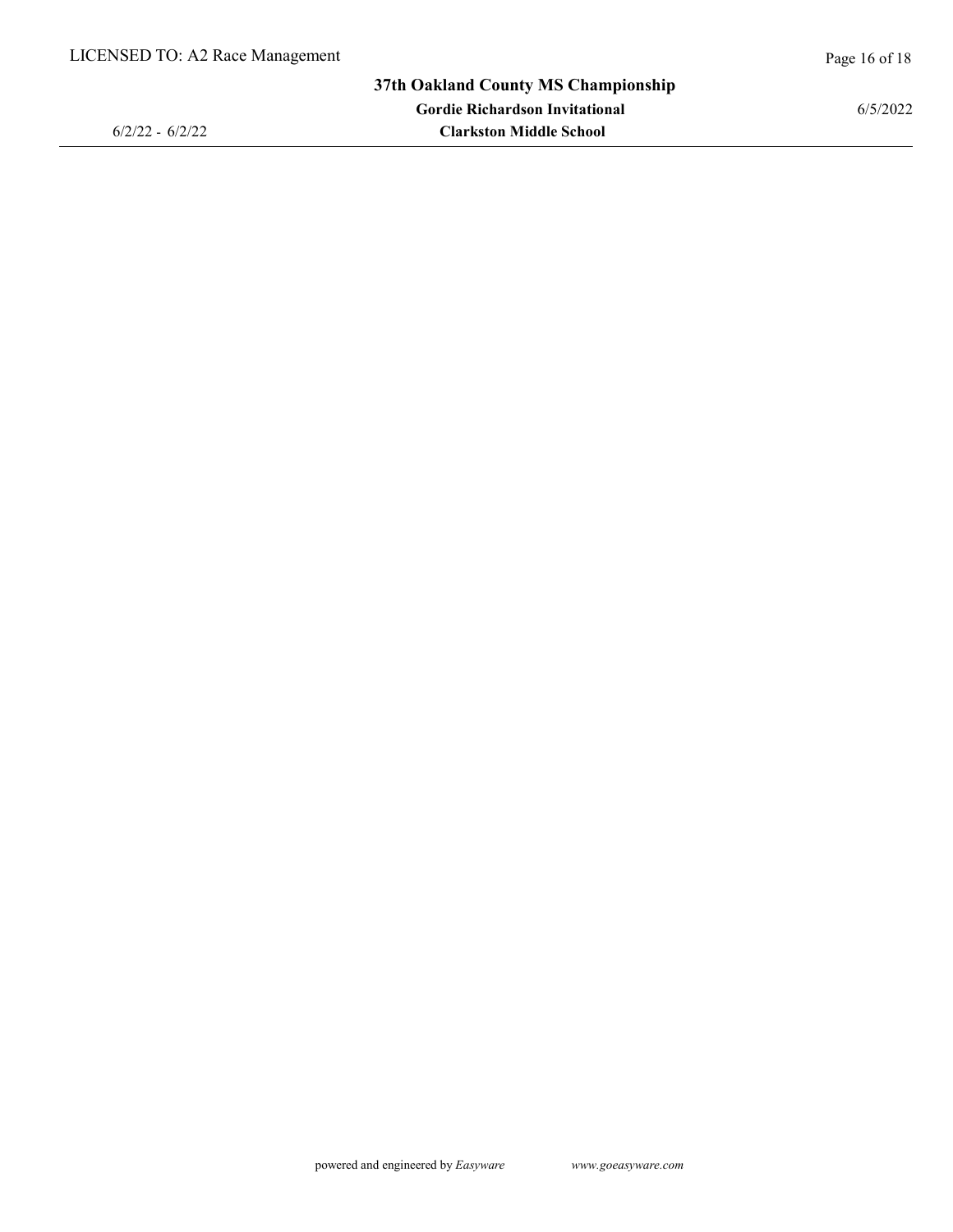## Clarkston Middle School Gordie Richardson Invitational 37th Oakland County MS Championship

6/2/22 - 6/2/22

6/5/2022

## MALE TEAM SCORES

| <b>PLACE</b>   | <b>TEAM</b>                 | <b>INITIALS</b>   | <b>SCORE</b> |
|----------------|-----------------------------|-------------------|--------------|
| 1              | <b>CLARKSTON</b>            | <b>CLRK</b>       | 94.500       |
| $\overline{c}$ | <b>NOVI</b>                 | <b>NOVI</b>       | 80.000       |
| $\overline{3}$ | <b>OXFORD</b>               | <b>OXFO</b>       | 40.000       |
| $\overline{4}$ | <b>MUIR</b>                 | <b>MUIR</b>       | 35.000       |
| 5              | <b>EAST (FARMHILLS)</b>     | <b>EFRM</b>       | 29.000       |
| 6              | <b>POWER</b>                | POWE <sub>2</sub> | 28.000       |
| 6              | <b>OAK VALLEY</b>           | OV <sub>2</sub>   | 28.000       |
| 8              | <b>SCRIPPS</b>              | <b>SCRI</b>       | 23.000       |
| 9              | <b>WARNER</b>               | <b>WARN</b>       | 22.000       |
| 10             | <b>BERKSHIRE</b>            | <b>BERK</b>       | 21.000       |
| 11             | <b>SASHABAW</b>             | <b>SASH</b>       | 20.000       |
| 12             | HART (ROCHESTER)            | HART <sub>2</sub> | 18.000       |
| 13             | <b>WHITE LAKE</b>           | WHIT1             | 17.000       |
| 14             | <b>BRANDON</b>              | <b>BR</b>         | 15.000       |
| 15             | <b>MASON (WATERFORD)</b>    | MASO1             | 14.000       |
| 16             | <b>CLIFFORD SMART</b>       | <b>CHS</b>        | 13.000       |
| 17             | <b>COUNTRY DAY</b>          | <b>DCDS</b>       | 12.000       |
| 17             | VAN HOOSEN                  | VH                | 12.000       |
| 19             | <b>BOULAN PARK</b>          | <b>BOPA</b>       | 11.000       |
| 20             | <b>BLOOMFIELD HILLS</b>     | <b>BHIL</b>       | 10.000       |
| 20             | <b>BERKLEY (ANDERSON-NO</b> | <b>ANDV</b>       | 10.000       |
| 22             | <b>OAKVIEW</b>              | <b>OAKV</b>       | 9.000        |
| 23             | <b>BAKER</b>                | <b>BAKE</b>       | 8.000        |
| 23             | <b>WEST BLOOMFIELD</b>      | <b>WBLO</b>       | 8.000        |
| 25             | <b>WALDON</b>               | WALD1             | 7.000        |
| 25             | ROYAL OAK                   | <b>RO</b>         | 7.000        |
| 27             | <b>SMITH</b>                | <b>SMIT</b>       | 6.500        |
| 28             | <b>GEISLER</b>              | <b>GEIS</b>       | 5.000        |
| 28             | <b>OAK PARK</b>             | <b>OPPA</b>       | 5.000        |
| 30             | PIERCE (WATERFORD)          | PIER              | 4.000        |
| 31             | <b>COVINGTON</b>            | <b>BICO</b>       | 3.000        |
| 31             | WEST (ROCHESTER)            | <b>WROC</b>       | 3.000        |
| 33             | <b>CLAWSON</b>              | <b>CLAW</b>       | 2.000        |
| 33             | <b>HOLLY</b>                | <b>HLLY</b>       | 2.000        |
| 35             | <b>EAST HILLS</b>           | <b>EHIL</b>       | 1.000        |
| 35             | <b>AVONDALE</b>             | <b>AVON</b>       | 1.000        |

## FEMALE TEAM SCORES

| PLACE        | <b>TEAM</b>             | <b>INITIALS</b>   | <b>SCORE</b> |
|--------------|-------------------------|-------------------|--------------|
|              | <b>HART (ROCHESTER)</b> | HART <sub>2</sub> | 58.000       |
|              | <b>OAKVIEW</b>          | <b>OAKV</b>       | 58.000       |
|              | <b>BERKSHIRE</b>        | <b>BERK</b>       | 54.500       |
| 4            | <b>ROYAL OAK</b>        | RO.               | 37.000       |
|              | OAK PARK                | <b>OPPA</b>       | 34.000       |
| <sub>(</sub> | <b>NOVI</b>             | <b>NOVI</b>       | 29.000       |
|              | <b>MUIR</b>             | <b>MUIR</b>       | 27.500       |
| 8            | <b>BOULAN PARK</b>      | <b>BOPA</b>       | 27.000       |
| 8            | BERKLEY (ANDERSON-NO    | <b>ANDV</b>       | 27.000       |
| 10           | VAN HOOSEN              | VH                | 25.000       |
|              | <b>SCRIPPS</b>          | <b>SCRI</b>       | 23.000       |